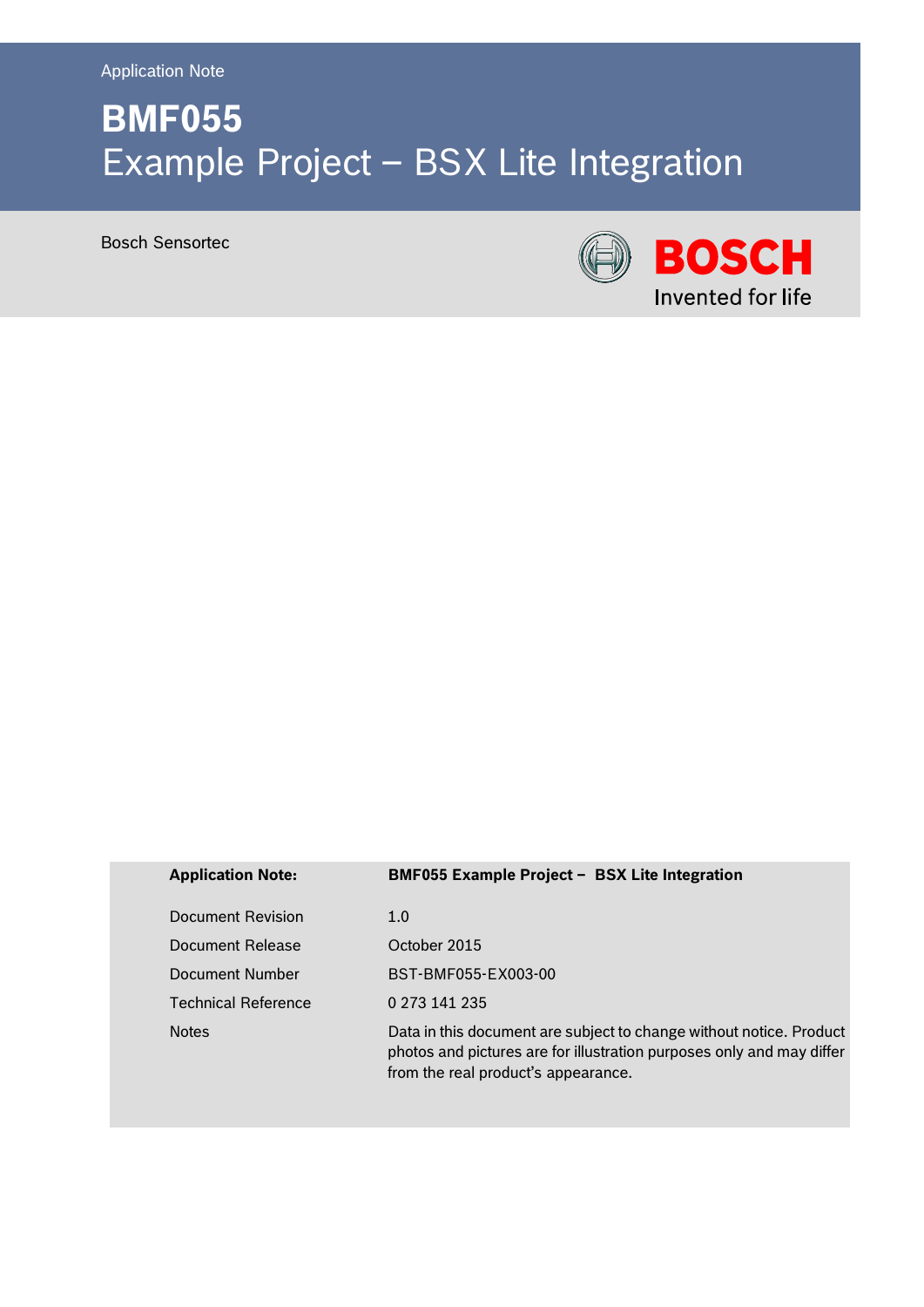

### **Contents**

| 1 |     |       |  |
|---|-----|-------|--|
| 2 |     |       |  |
| 3 |     |       |  |
|   | 3.1 |       |  |
|   | 3.2 |       |  |
|   | 3.3 |       |  |
|   | 3.4 |       |  |
|   | 3.5 |       |  |
| 4 |     |       |  |
|   | 4.1 |       |  |
|   | 4.2 |       |  |
| 5 |     |       |  |
|   | 5.1 |       |  |
|   | 5.2 |       |  |
|   | 5.3 |       |  |
|   | 5.4 |       |  |
|   | 5.5 |       |  |
| 6 |     |       |  |
|   | 6.1 |       |  |
| 7 |     |       |  |
|   | 7.1 |       |  |
|   |     | 7.1.1 |  |
|   |     | 7.1.2 |  |
|   | 7.2 |       |  |
|   |     | 7.2.1 |  |
|   |     | 7.2.2 |  |
|   |     | 7.2.3 |  |
|   |     | 7.2.4 |  |

BST-BMF055-EX003-00 | Revision 1.0 | November 2015

**Bosch Sensortec**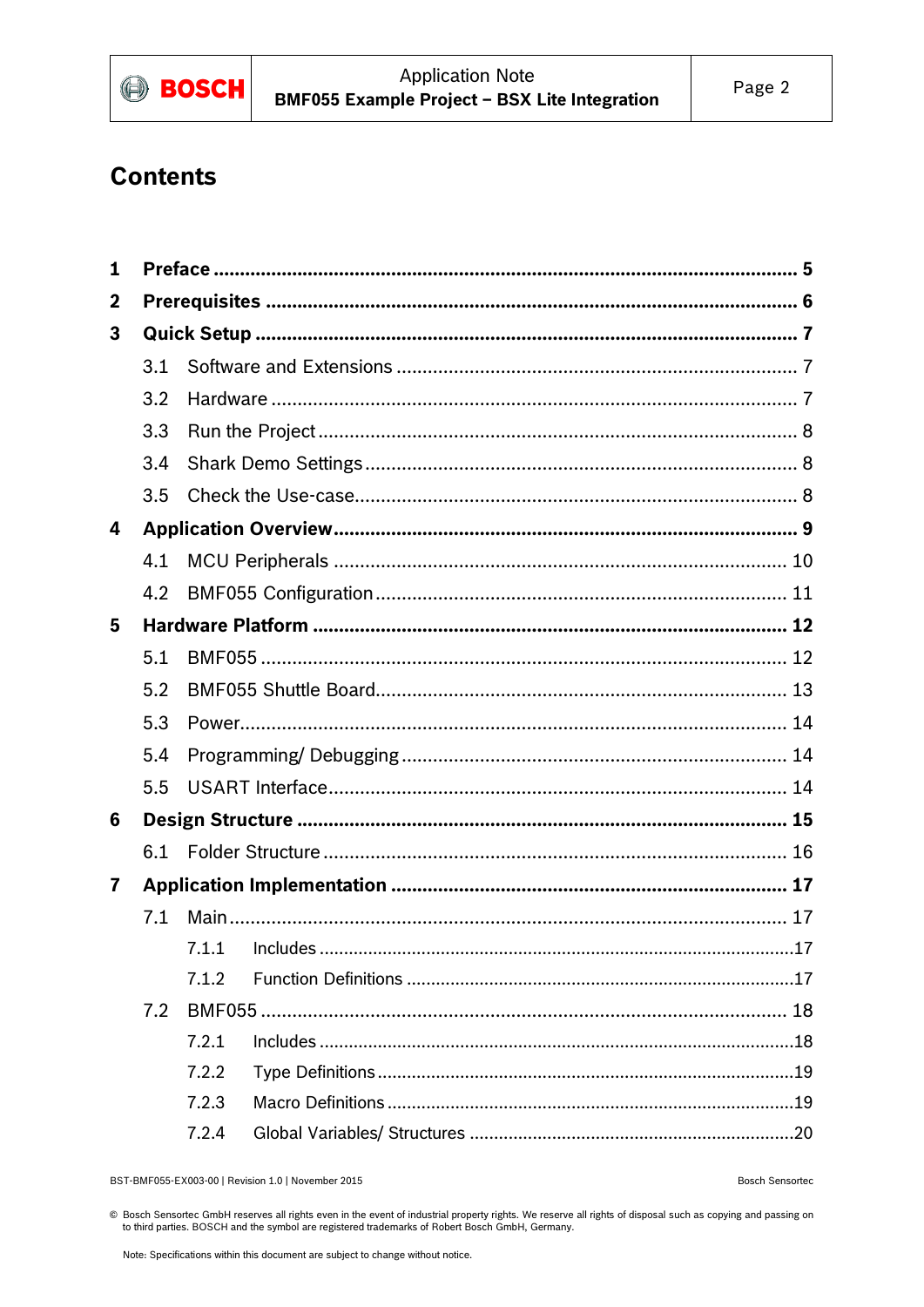

|   |     | 7.2.5 |  |
|---|-----|-------|--|
|   |     | 7.2.6 |  |
| 8 |     |       |  |
|   | 8.1 |       |  |
|   |     | 8.1.1 |  |
|   |     | 8.1.2 |  |
|   |     | 8.1.3 |  |
|   |     | 8.1.4 |  |
|   |     | 8.1.5 |  |
|   | 8.2 |       |  |
|   |     | 8.2.1 |  |
|   |     | 8.2.2 |  |
|   |     | 8.2.3 |  |
|   |     | 8.2.4 |  |
|   |     | 8.2.5 |  |
|   | 8.3 |       |  |
|   |     | 8.3.1 |  |
|   |     | 8.3.2 |  |
|   |     | 8.3.3 |  |
|   |     | 8.3.4 |  |
|   |     | 8.3.5 |  |
| 9 |     |       |  |
|   | 9.1 |       |  |
|   |     | 9.1.1 |  |
|   |     | 9.1.2 |  |
|   |     | 9.1.3 |  |
|   |     | 9.1.4 |  |
|   |     | 9.1.5 |  |
|   | 9.2 |       |  |
|   |     | 9.2.1 |  |
|   |     | 9.2.2 |  |
|   |     | 9.2.3 |  |

BST-BMF055-EX003-00 | Revision 1.0 | November 2015

**Bosch Sensortec** 

© Bosch Sensortec GmbH reserves all rights even in the event of industrial property rights. We reserve all rights of disposal such as copying and passing on to third parties. BOSCH and the symbol are registered trademarks of Robert Bosch GmbH, Germany.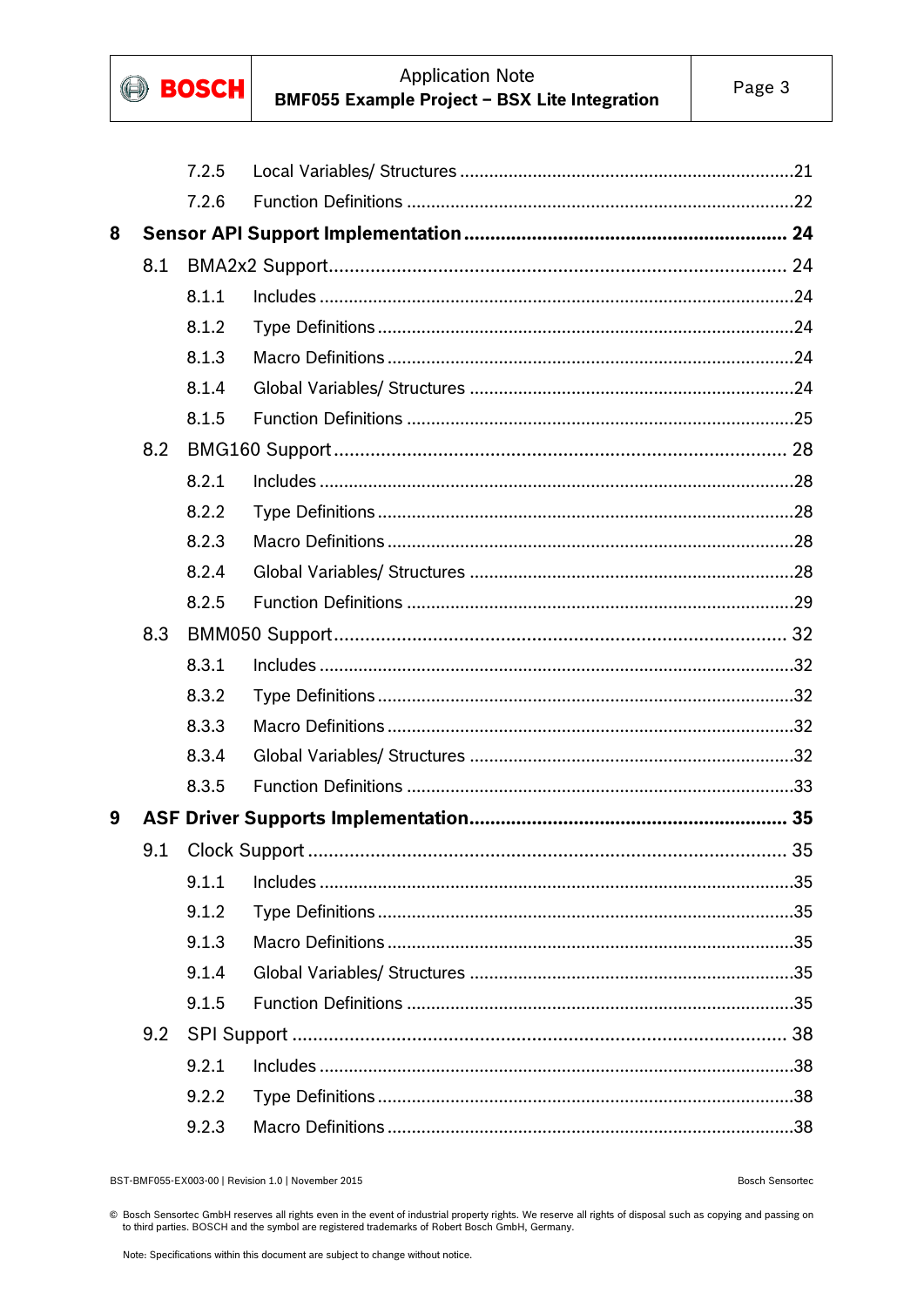

|     | 9.2.4 |  |
|-----|-------|--|
|     | 9.2.5 |  |
| 9.3 |       |  |
|     | 9.3.1 |  |
|     | 9.3.2 |  |
|     | 9.3.3 |  |
|     | 9.3.4 |  |
|     | 9.3.5 |  |
| 9.4 |       |  |
|     | 9.4.1 |  |
|     | 9.4.2 |  |
|     | 9.4.3 |  |
|     | 9.4.4 |  |
|     | 9.4.5 |  |
|     |       |  |
|     |       |  |
|     |       |  |
|     |       |  |
|     |       |  |
|     |       |  |
|     |       |  |
|     |       |  |
|     |       |  |
|     |       |  |
|     |       |  |

BST-BMF055-EX003-00 | Revision 1.0 | November 2015 | November 2015 | November 2015 | November 2015 | Bosch Sensortec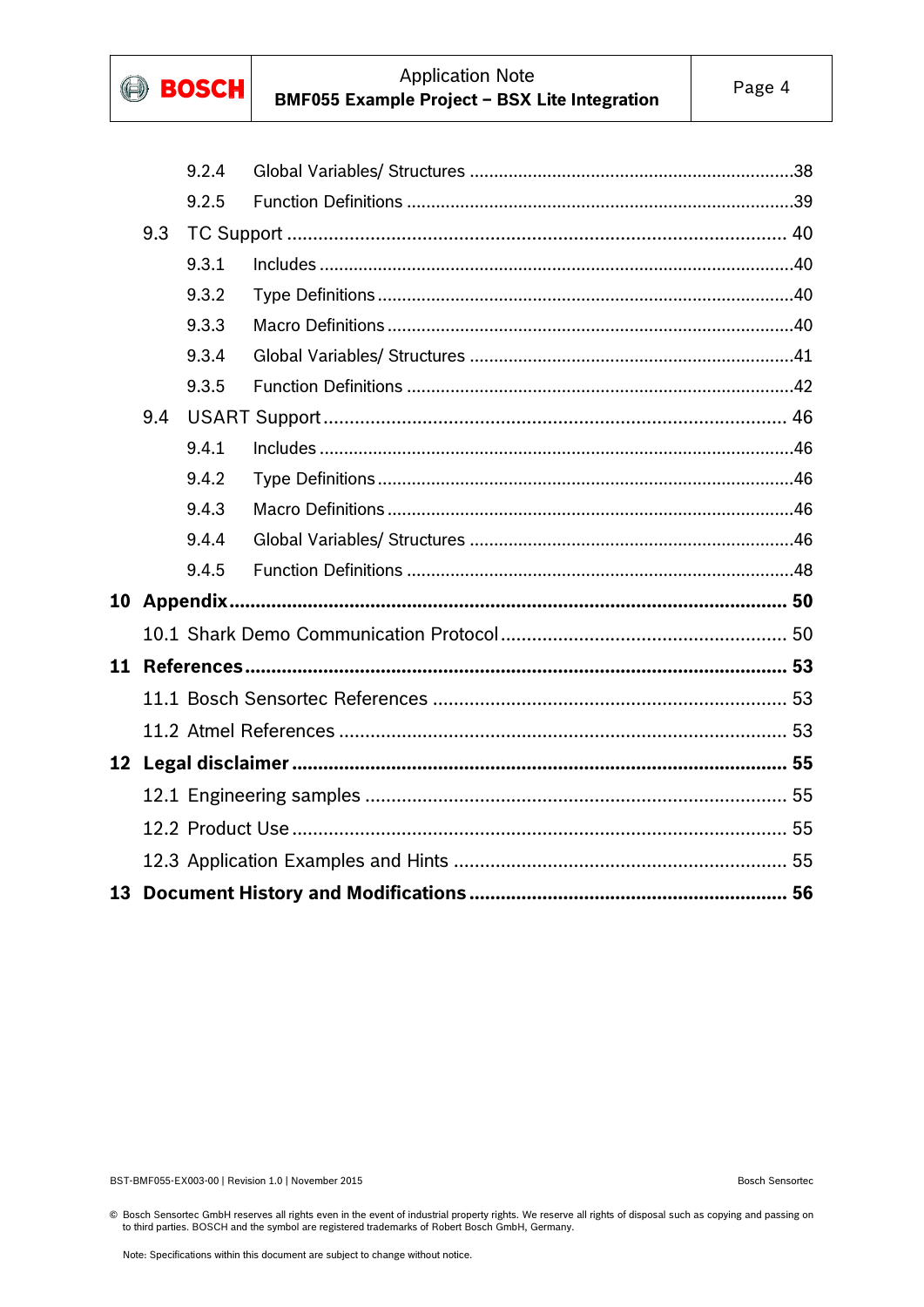

### <span id="page-4-0"></span>**1 Preface**

The application implemented by this project shows how to configure BMF055 smart sensor and the BSX Lite library in order to demonstrate the sensor function on BST Shark Demo software running on a host computer.

The project is implemented on BMF055 as an all-in-one sensor solution. The project uses a BMF055 shuttle board and the necessary connections to power-up and program the chip. The sensor produces raw sensor data that are processed using BSX Lite library functions.

This project is a reference example that shows how to use basic functions of BMF055 and BSX Lite and can be extended and altered to implement desired custom use cases.

BST-BMF055-EX003-00 | Revision 1.0 | November 2015 Bosch Sensortec

© Bosch Sensortec GmbH reserves all rights even in the event of industrial property rights. We reserve all rights of disposal such as copying and passing on to third parties. BOSCH and the symbol are registered trademarks of Robert Bosch GmbH, Germany.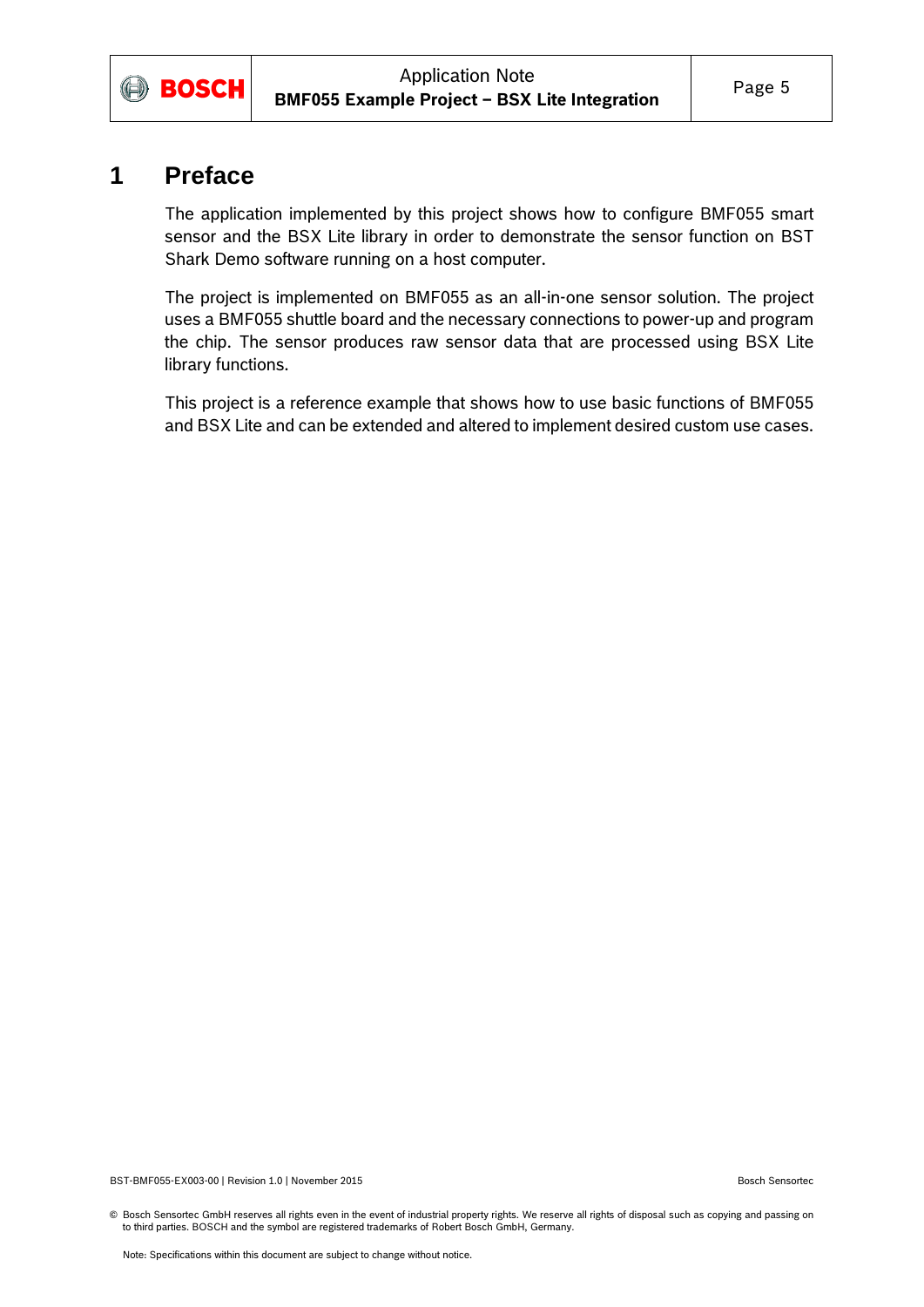

### <span id="page-5-0"></span>**2 Prerequisites**

In order to program the sensor and run this example, necessary connections should be established on the application board. Detailed steps to set up the platform is provided in a separate document.

A USART connection to a host computer is also needed to be able to see the outcome of the project on the Shark Demo.

BST-BMF055-EX003-00 | Revision 1.0 | November 2015 | November 2015 | November 2015 | November 2015 | Bosch Sensortec

© Bosch Sensortec GmbH reserves all rights even in the event of industrial property rights. We reserve all rights of disposal such as copying and passing on to third parties. BOSCH and the symbol are registered trademarks of Robert Bosch GmbH, Germany.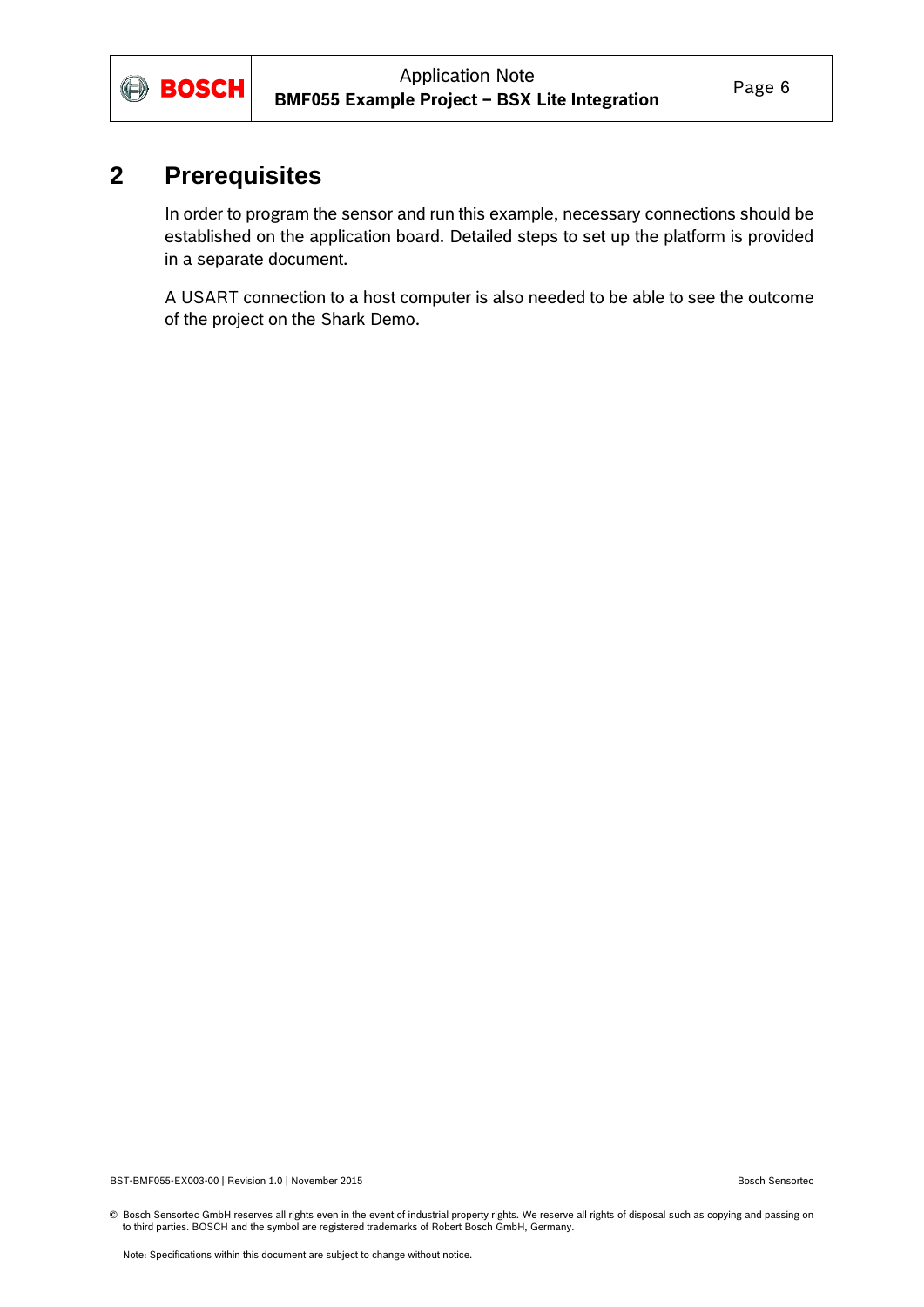

### <span id="page-6-0"></span>**3 Quick Setup**

This chapter gives step by step instructions on how to start running this example on a BMF055 Shuttle Board.

#### <span id="page-6-1"></span>**3.1 Software and Extensions**

- 1. Install the latest version of Atmel Studio from Atmel website
- 2. Open Atmel Studio
- 3. Go to "Tools -> Extension Manager" and install the latest version of Atmel Software Framework (Version used in this extension is 3.26.0
- 4. Go to "Tools -> Extension Manager" and search for "BMF055 Shuttle Board BSX Lite Integration" extension from Bosch Sensortec GmbH (BST) and install it
- 5. Restart Atmel Studio
- 6. Go to "File -> New -> Example Projects"
- 7. "Below BST Bosch Sensortec GmbH" find the project named "BMF055\_SHUTTLE\_BOARD\_BSX\_LITE\_INTEGRATION – atsamd20j18a"
- 8. Select it and press "OK" button
- 9. Read and accept the license agreement and press "Finish" button to create a new example project

#### <span id="page-6-2"></span>**3.2 Hardware**

- 10. Set up the application board and establish the minimum necessary connections including power, reset and programmer/debugger.
- 11. Establish a USART connection between the shuttle board and a host computer\* . Use bridges if necessary.
- 12. Install required drivers for your virtual COM port.
- 13. Go to "Start Menu -> Control Panel -> Device Manager"
- 14. Below "Ports (COM and LPT)" find the [virtual] COM port that you are going to use and note the COM Port Number
- 15. In Atmel Studio go to "Project -> Properties" and select the tab named "Tool"

i

<sup>\*</sup> It is assumed that the shuttle board would be interfaced to a terminal software or the BST Shark Demo running on a host computer.

BST-BMF055-EX003-00 | Revision 1.0 | November 2015 Bosch Sensortec

<sup>©</sup> Bosch Sensortec GmbH reserves all rights even in the event of industrial property rights. We reserve all rights of disposal such as copying and passing on to third parties. BOSCH and the symbol are registered trademarks of Robert Bosch GmbH, Germany.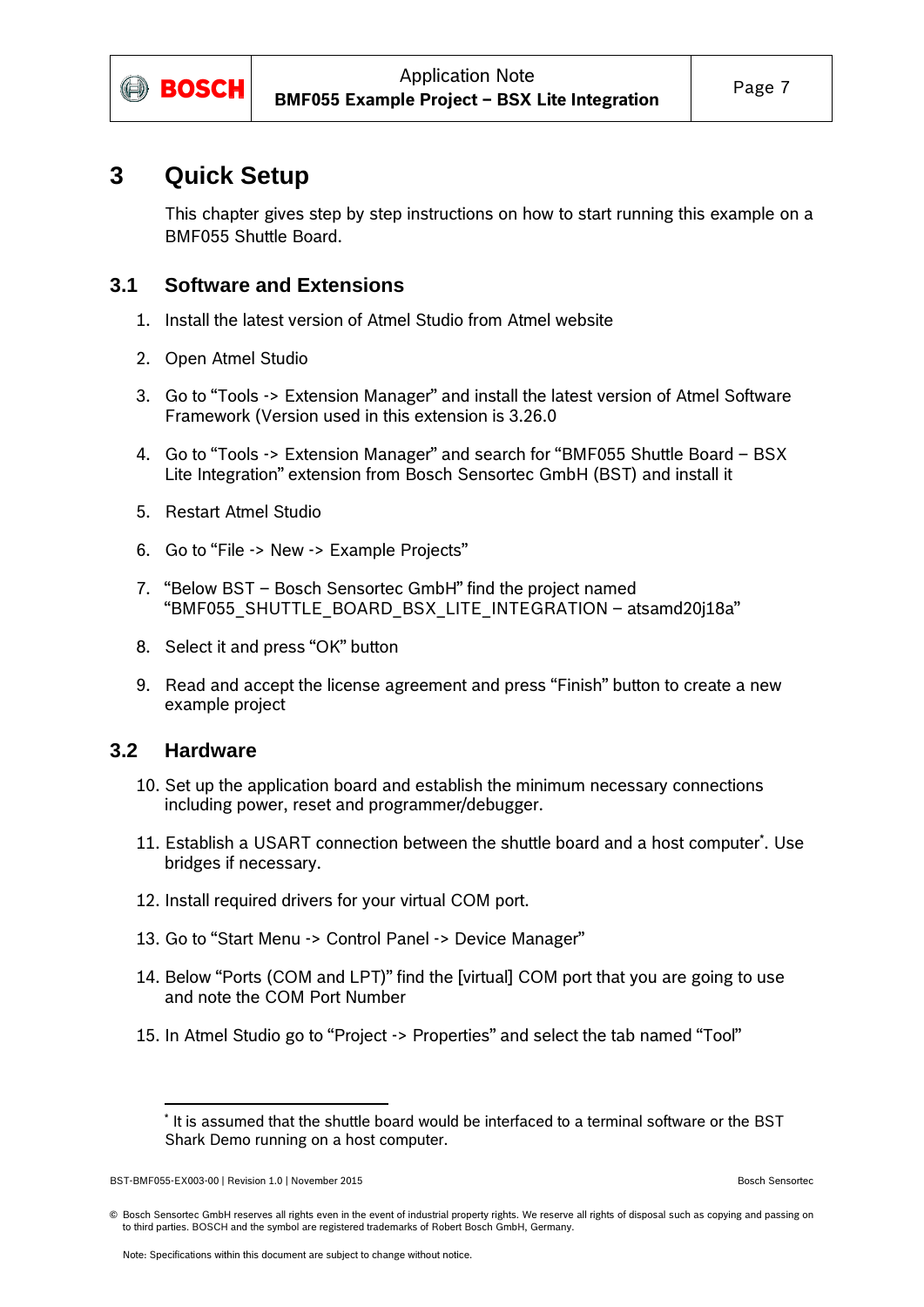

16. Below "Selected debugger/programmer" select the "SAM-ICE" tool. And select "SWD" as the interface and save the changes. (Settings might differ if you choose a different tool.)

#### <span id="page-7-0"></span>**3.3 Run the Project**

17. In Atmel Studio go to "Build -> Build Solution"

The build process should succeed with no errors or warnings.

- 18. Go to "Debug -> Start Without Debugging"
- 19. Wait for the process to be done.

(Notice the "Ready" message below, on the status bar)

#### <span id="page-7-1"></span>**3.4 Shark Demo Settings**

- 20. Install "BST Shark Demo" software.
- 21. Go to the folder where the software is installed. (The default address is "C:\Bosch Sensortec\Shark".)
- 22. Open the file "\Serial\ app\_settings.txt".
- 23. Change the field "serial\_port\_numbert" to the one that you have previously noted.
- 24. Save and close the file.
- 25. Run Shark Demo.
- 26. Select "COM" interface. Click "OK" to establish a connection between the microcontroller and the software.

(Notice the messages below on the right side of the screen.)

27. After the connection is successfully made, press the play button to start interacting with the sensor.

#### <span id="page-7-2"></span>**3.5 Check the Use-case\***

28. Move the sensor around to see the shark moving respectively.

1

<sup>\*</sup> For detailed information refer to [Application](#page-8-0) Overview.

BST-BMF055-EX003-00 | Revision 1.0 | November 2015 Bosch Sensortec

<sup>©</sup> Bosch Sensortec GmbH reserves all rights even in the event of industrial property rights. We reserve all rights of disposal such as copying and passing on to third parties. BOSCH and the symbol are registered trademarks of Robert Bosch GmbH, Germany.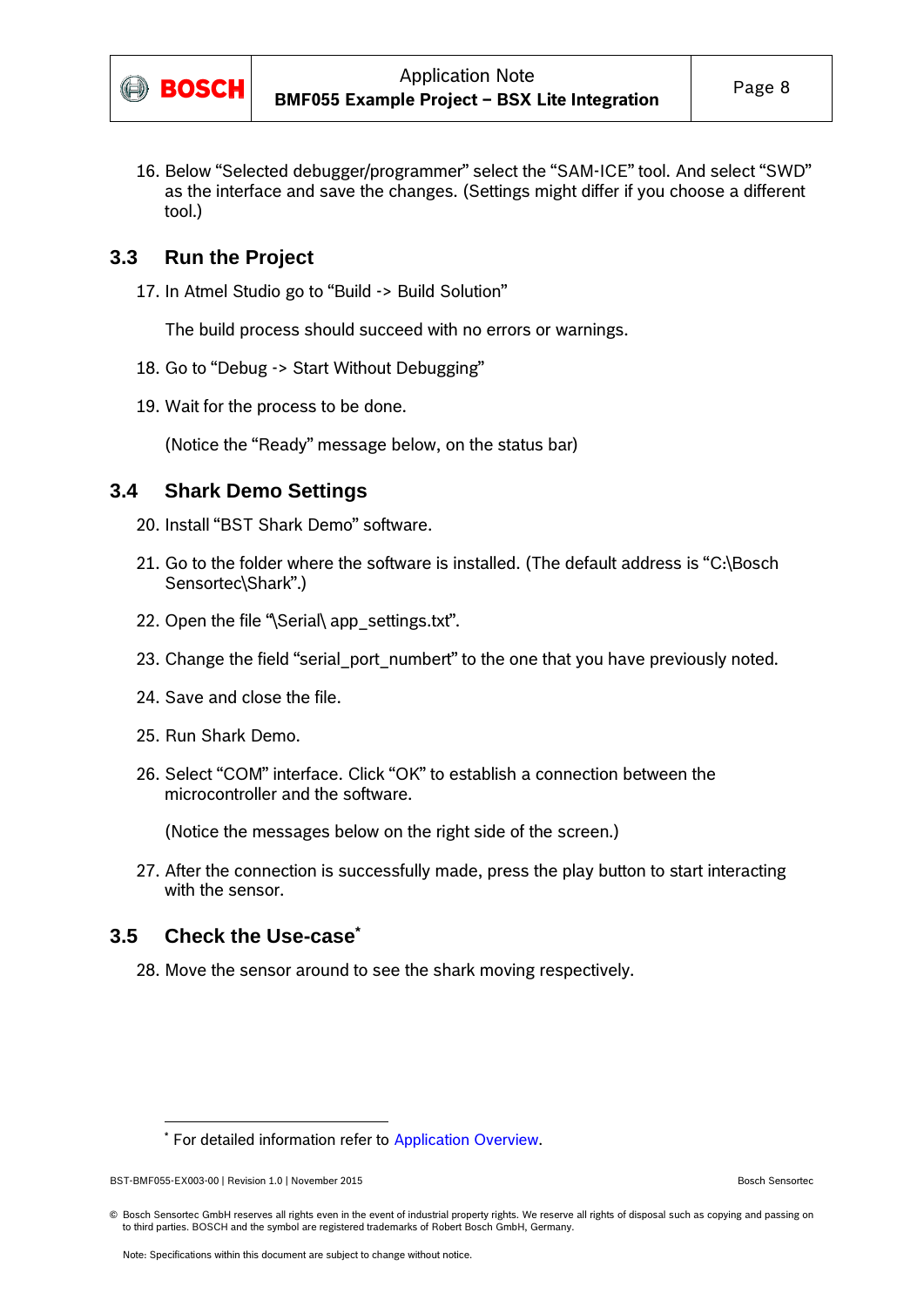

### <span id="page-8-0"></span>**4 Application Overview**

For detailed description of application implementation see [Application.](#page-16-0)

This example code reads raw data from the three internal sensors, processes them using BSX Lite sensor fusion library functions and transmits processed sensor data on the USART. On the other side of the USART connection is BST Shark demo software running on a host computer.

The chip uses a USART interface to communicate to a host computer or another MCU. It receives commands and sends messages via USART.

This application is implemented on BMF055 as an all-in-one sensor solution. The project uses a BMF055 shuttle board and the necessary connections to power-up and program the chip. A serial connection port is also needed to connect the system to to the Shark Demo running on a computer.

[Figure 1](#page-8-1) shows the necessary connections to power-on and program the sensor to run this example. For more information refer to [Hardware Platform.](#page-11-0)



**Figure 1 - Minimum Necessary Connections**

<span id="page-8-1"></span>BMF055 is a 9-axis orientation sensor, which integrates a microcontroller and three orientation sensors (accelerometer, magnetometer and gyroscope) in a single package. The MCU acts as the host. It communicates with the three sensors via an SPI bus and interfaces a serial terminal software host computer (or another MCU).

The MCU communicates with the sensors via the internal SPI bus. The bus has a frequency of 10 MHz. In addition to SPI signals there are two interrupt signals that connect the MCU to the accelerometer and the Gyroscope. Raw sensor data is read and sent to BSX Lite on the frequency required by the library (100 Hz). The data is then processed and sent out via the USART port. The USART communication has a baud rate of 115200 bps. Sensor movements can be seen as graphical movements of a shark in Shark Demo software connected to this port.

BST-BMF055-EX003-00 | Revision 1.0 | November 2015 Bosch Sensortec

<sup>©</sup> Bosch Sensortec GmbH reserves all rights even in the event of industrial property rights. We reserve all rights of disposal such as copying and passing on to third parties. BOSCH and the symbol are registered trademarks of Robert Bosch GmbH, Germany.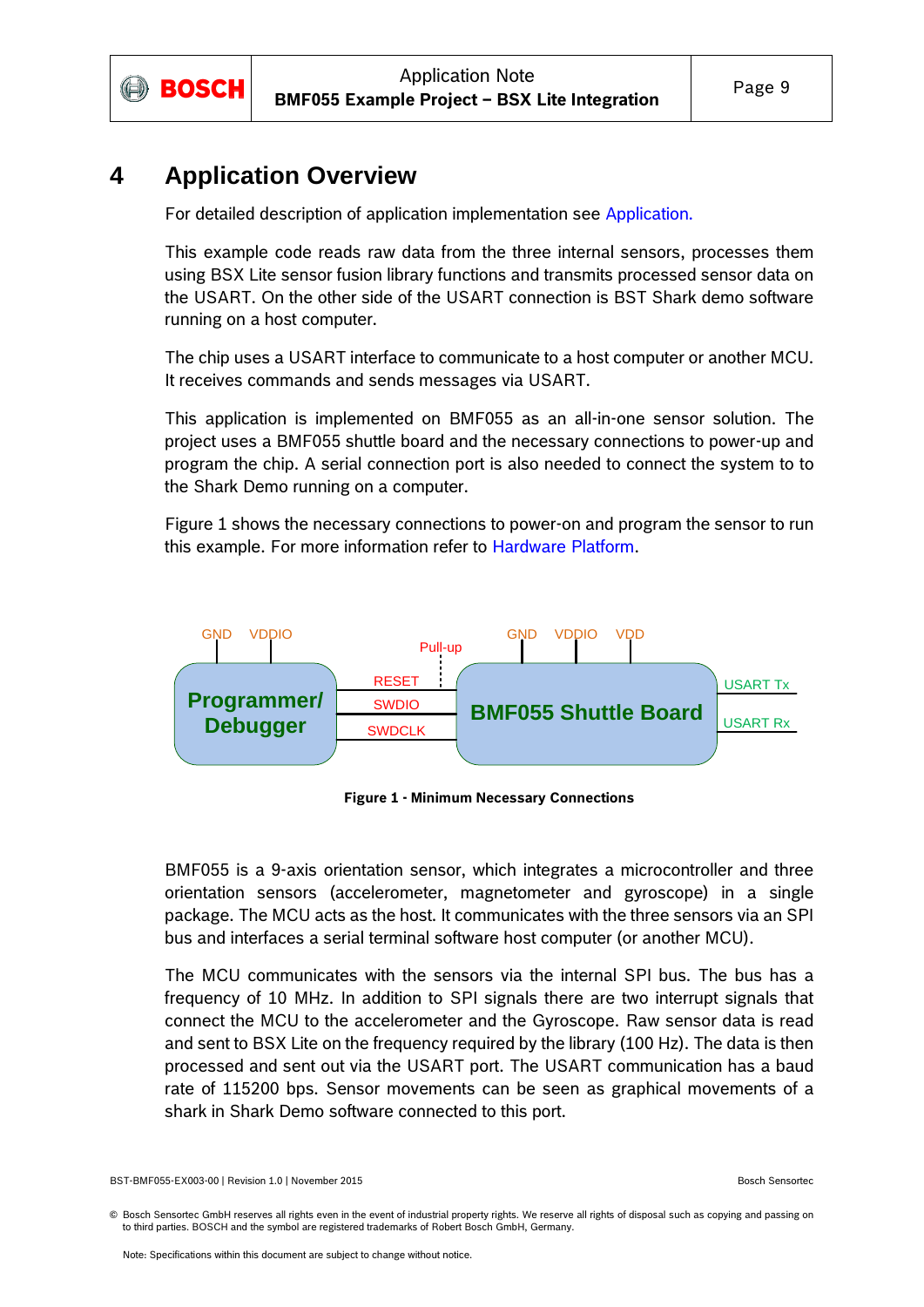

#### <span id="page-9-0"></span>**4.1 MCU Peripherals**

Microcontroller's peripherals that are used in this project are listed in [Table 1](#page-9-1) along with their functionality for this application.

For more information about the peripherals configuration refer to chapter [ASF Driver](#page-34-0) Supports [Implementation.](#page-34-0)

<span id="page-9-1"></span>

| <b>Peripheral</b>                                                                                                                 | <b>Functionality</b>                                                                                                         |  |  |
|-----------------------------------------------------------------------------------------------------------------------------------|------------------------------------------------------------------------------------------------------------------------------|--|--|
| <b>Clock Source OSC8M</b>                                                                                                         | 8 MHz clock source of MCU used as the source for<br>multiple modules (Frequency 2 MHz)                                       |  |  |
| DFLL clock source of MCU used as the source for<br><b>Clock Source DFLL48M</b><br>multiple modules (Frequency 48 MHz - Open Loop) |                                                                                                                              |  |  |
| GCLK <sub>0</sub>                                                                                                                 | Generates the main system clock, using DFLL as its<br>source (Frequency 48 MHz)                                              |  |  |
| GCLK1                                                                                                                             | Generates clock signal for TC4, using OSC8M as its<br>source (Frequency 500 KHz)                                             |  |  |
| GCLK <sub>2</sub>                                                                                                                 | Generates clock signal for USART, using OSC8M as its<br>source (Frequency 2 MHz)                                             |  |  |
| <b>Timer/Counter 4</b>                                                                                                            | Implementing delay function to be used by sensor API<br>(in terms of milliseconds)                                           |  |  |
| <b>Timer/Counter 6</b>                                                                                                            | Scheduling sensor data read and USART transmission<br>(Default Period 10 ms)                                                 |  |  |
| <b>SERCOM 3 SPI</b>                                                                                                               | Communication between MCU and sensors<br>(SPI Master, MSB first, Character size = 8 bits,<br>Frequency 10 MHz)               |  |  |
| <b>SERCOM 5 USART</b>                                                                                                             | Communication between MCU and the host computer<br>(Baud rate = $112500$ , Data bits = 8,<br>Parity = None, Stop bit = $1$ ) |  |  |

#### **Table 1 - MCU Peripherals**

BST-BMF055-EX003-00 | Revision 1.0 | November 2015 | November 2015 | November 2015 | November 2015 | Bosch Sensortec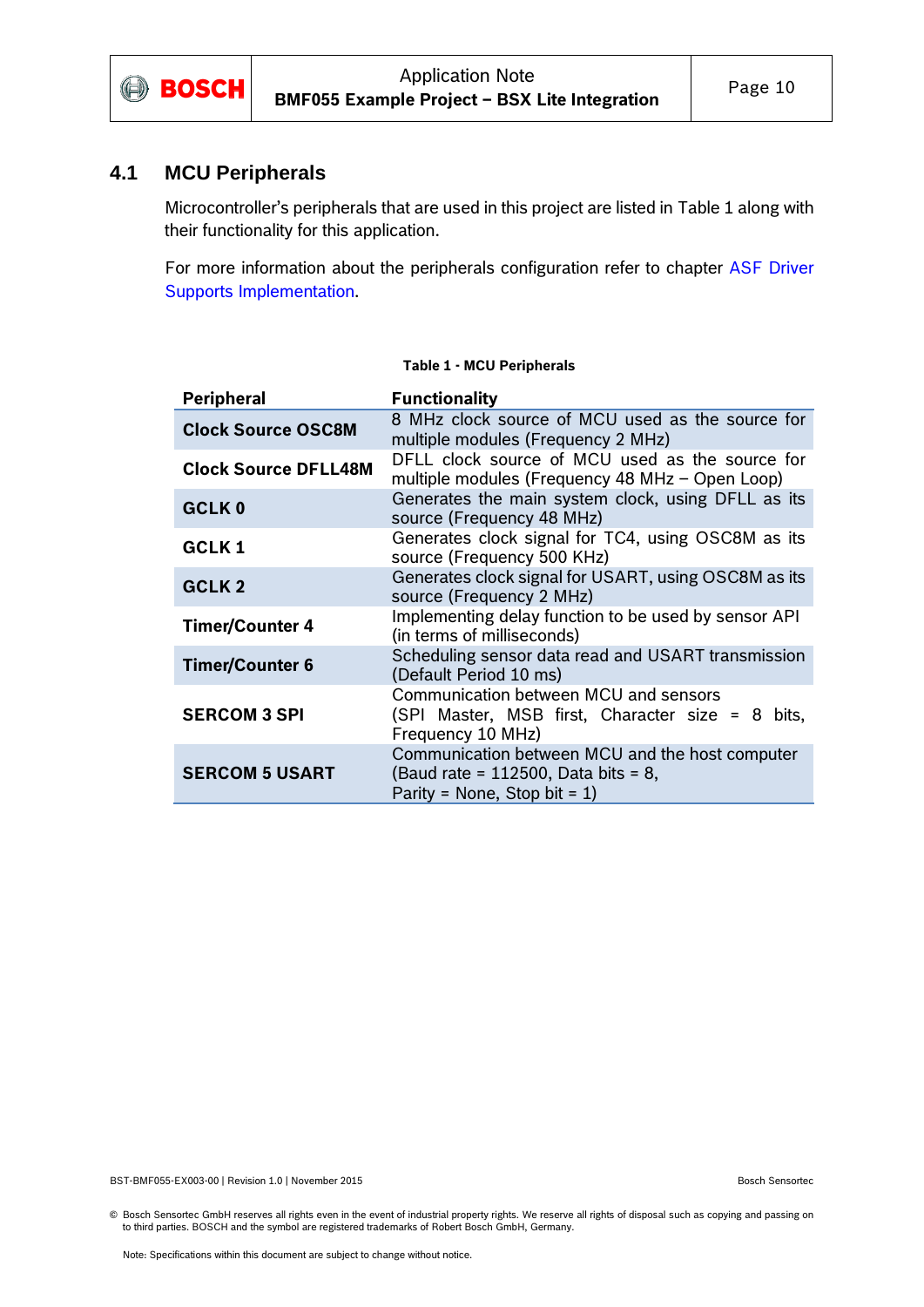

#### <span id="page-10-0"></span>**4.2 BMF055 Configuration**

After power-on and initialization, BMF055 internal sensors enter SUSPEND mode. However a configuration function is defined for each sensor that derives the sensor to NORMAL mode and configures it as given in [Table 2,](#page-10-1) [Table 3](#page-10-2) and [Table 4.](#page-10-3)

#### **Table 2 - Default Configuration of BMA280**

<span id="page-10-1"></span>

| <b>Parameter</b>           | Value       |
|----------------------------|-------------|
| <b>Accelerometer Range</b> | ±2 g        |
| <b>Bandwidth</b>           | $50$ Hz     |
| <b>Power Mode</b>          | Normal Mode |

#### **Table 3 - Default Configuration of BMG160**

<span id="page-10-2"></span>

| <b>Parameter</b>       | Value            |
|------------------------|------------------|
| <b>Gyroscope Range</b> | 500 $\degree$ /s |
| <b>Bandwidth</b>       | 64 Hz            |
| Data Rate              | 2000 Hz          |
| <b>Power Mode</b>      | Normal Mode      |

#### **Table 4 - Default Configuration of BMM150**

<span id="page-10-3"></span>

| <b>Parameter</b>  | Value              |
|-------------------|--------------------|
| Data Rate         | $N/A^*$            |
| Preset            | Regular            |
| <b>Power Mode</b> | <b>Forced Mode</b> |

1

<sup>\*</sup> Not applicable in forced mode

BST-BMF055-EX003-00 | Revision 1.0 | November 2015 | November 2015 | November 2015 | November 2015 | Bosch Sensortec

<sup>©</sup> Bosch Sensortec GmbH reserves all rights even in the event of industrial property rights. We reserve all rights of disposal such as copying and passing on to third parties. BOSCH and the symbol are registered trademarks of Robert Bosch GmbH, Germany.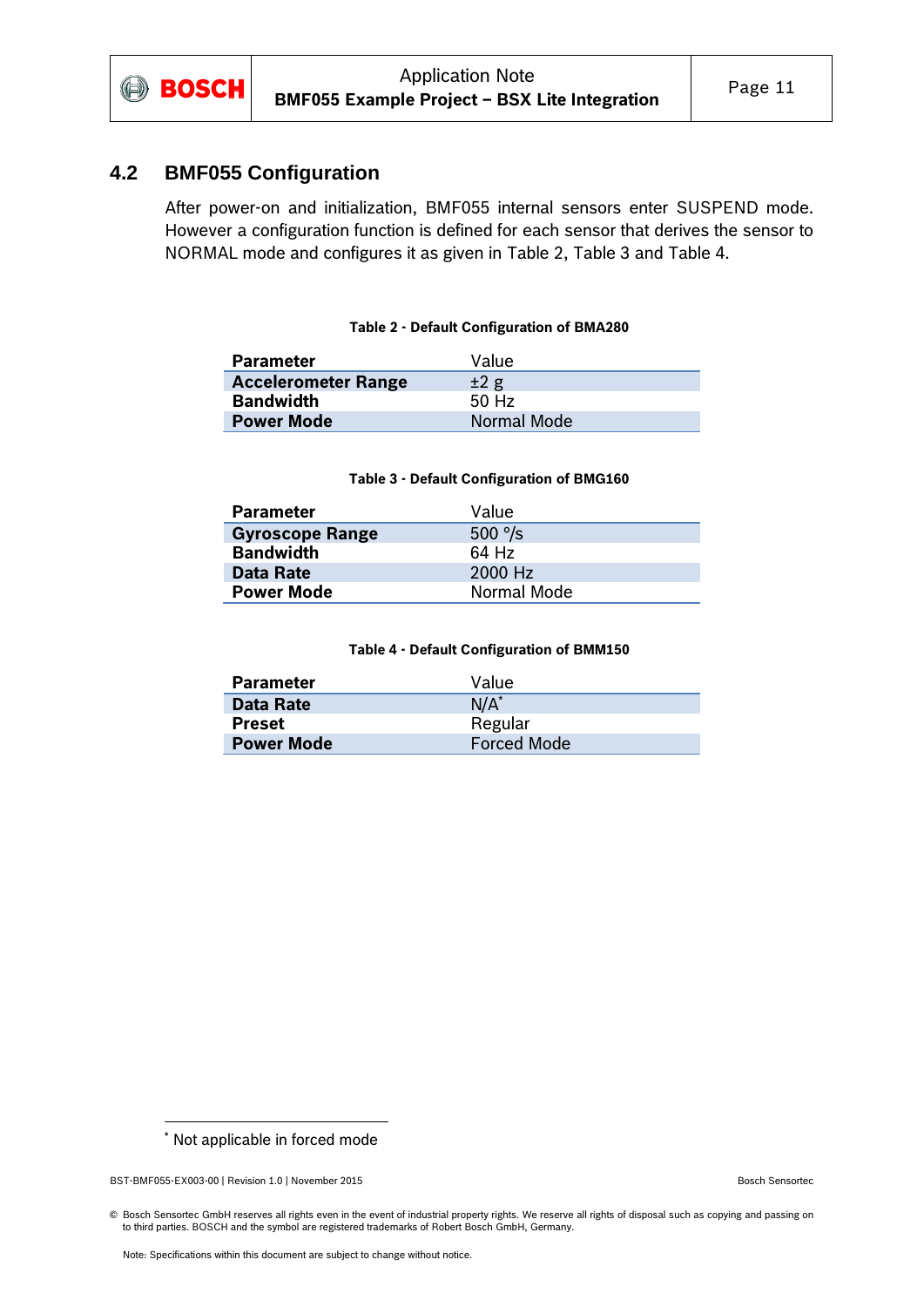

### <span id="page-11-0"></span>**5 Hardware Platform**

The hardware platform consists of a BMF055 chip as the main processor unit; which is mounted on a shuttle board. In order to power up and run the system, certain connections to the shuttle board are necessary (such as power and program/ debug).

#### <span id="page-11-1"></span>**5.1 BMF055**

BMF055 is a 9-axis orientation sensor, which includes sensors and a microcontroller in a single package.

BMF055 is a System in Package (SiP), integrating an accelerometer (BMA280), a gyroscope (BMG160), a geomagnetic sensor (BMM050) and a 32-bit microcontroller (ATSAMD20J18A).

[Figure 2](#page-11-2) shows the basic building blocks of the BMF055 device.

For more information about the device refer to BMF055 Datasheet.



**Figure 2 - BMF055 Architecture**

<span id="page-11-2"></span>BST-BMF055-EX003-00 | Revision 1.0 | November 2015 Bosch Sensortec

<sup>©</sup> Bosch Sensortec GmbH reserves all rights even in the event of industrial property rights. We reserve all rights of disposal such as copying and passing on to third parties. BOSCH and the symbol are registered trademarks of Robert Bosch GmbH, Germany.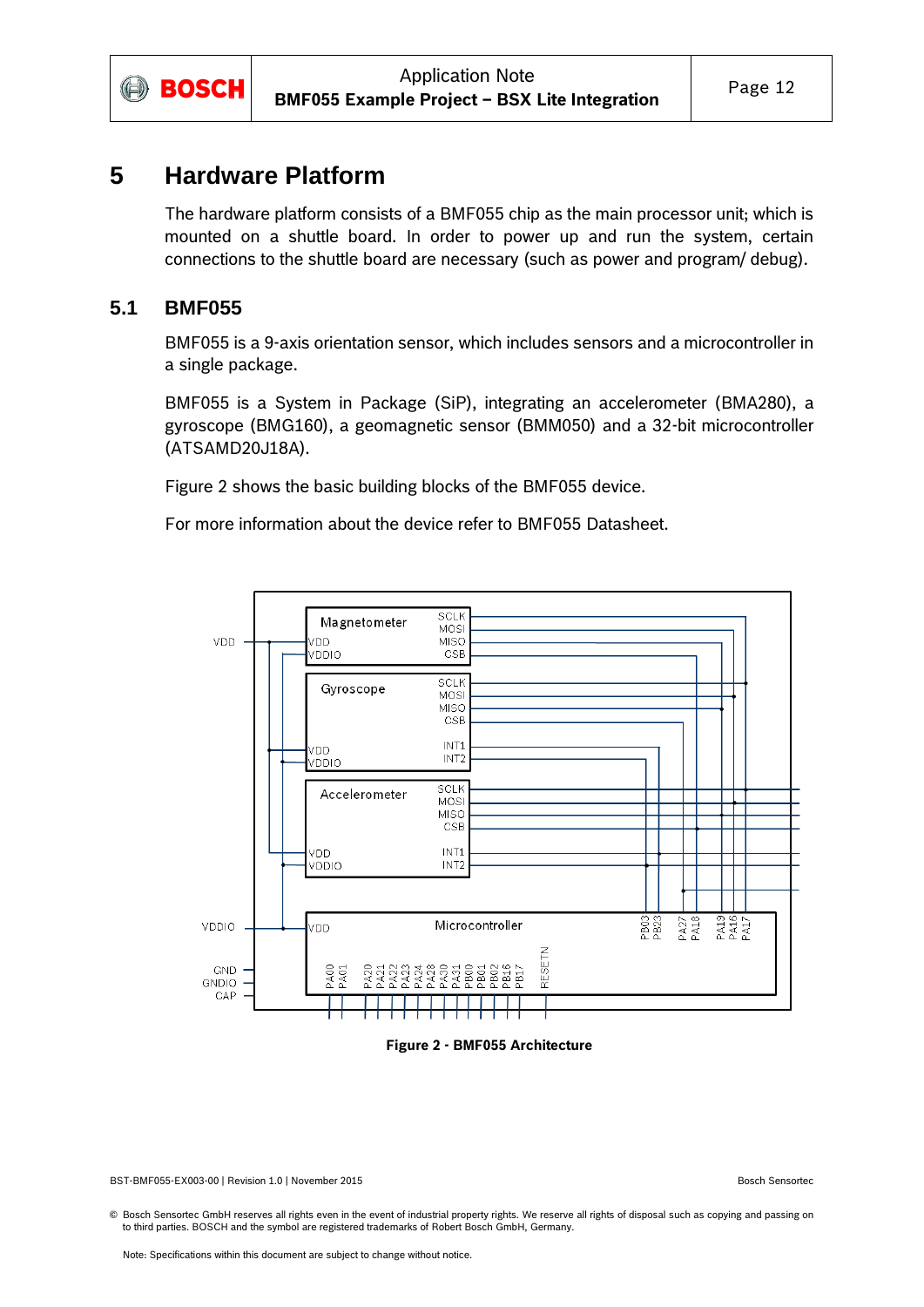

#### <span id="page-12-0"></span>**5.2 BMF055 Shuttle Board**

Bosch Sensortec BMF055 shuttle board is a PCB with a BMF055 Orientation Sensor mounted on it. It has the required decoupling capacitors, an external 32 KHz crystal and its load capacitors and allows easy access to the sensors pins via a simple socket.

| Pin No.        | <b>Pin Name</b> | <b>BMF055 Pin</b><br><b>Connected</b> | <b>SAMD20 Pin</b><br><b>Connected</b> | <b>Description</b> |
|----------------|-----------------|---------------------------------------|---------------------------------------|--------------------|
| $\mathbf{1}$   | <b>VDD</b>      | 3                                     |                                       | <b>VDD</b>         |
| $\overline{2}$ | <b>VDDIO</b>    | 28                                    |                                       | <b>VDDIO</b>       |
| 3              | <b>GND</b>      | 2, 25                                 |                                       | <b>GND</b>         |
| $\overline{4}$ | <b>MISO</b>     |                                       |                                       | <b>DNC</b>         |
| 5              | <b>MOSI</b>     |                                       |                                       | <b>DNC</b>         |
| $\,6$          | <b>SCK</b>      |                                       |                                       | <b>DNC</b>         |
| $\overline{7}$ | <b>CS</b>       |                                       |                                       | <b>DNC</b>         |
| 8              | IO5/INTA        | $6\phantom{1}6$                       | <b>PB00</b>                           | <b>GPIO</b>        |
| 9              | IO <sub>0</sub> | 5                                     | <b>PB01</b>                           | <b>GPIO</b>        |
| 10             | COD_GND         |                                       |                                       | <b>DNC</b>         |
| 11             | COD GND         |                                       |                                       | <b>DNC</b>         |
| 12             | COD_GND         | ۰                                     |                                       | <b>DNC</b>         |
| 13             | COD_GND         | ۰                                     |                                       | <b>DNC</b>         |
| 14             | IO1             | $\overline{4}$                        | <b>PB02</b>                           | <b>GPIO</b>        |
| 15             | IO <sub>2</sub> | 16                                    | <b>PA22</b>                           | <b>GPIO</b>        |
| 16             | IO <sub>3</sub> | 15                                    | <b>PA23</b>                           | <b>GPIO</b>        |
| 17             | <b>SDA</b>      | 20                                    | <b>PB16</b>                           | <b>GPIO</b>        |
| 18             | <b>SCL</b>      | 19                                    | <b>PB17</b>                           | <b>GPIO</b>        |
| 19             | IO <sub>8</sub> | 11                                    | <b>RESET</b>                          | <b>RESET</b>       |
| 20             | INTB/IO6        | 10                                    | <b>PA28</b>                           | <b>GPIO</b>        |
| 21             | INTC/IO7        | 14                                    | <b>PA24</b>                           | <b>GPIO</b>        |
| 22             | IO4             | 17                                    | <b>PA21</b>                           | <b>GPIO</b>        |
| 23             | COD GND         |                                       |                                       | <b>DNC</b>         |
| 24             | COD_PULL        |                                       |                                       | <b>DNC</b>         |
| 25             | COD_GND         |                                       |                                       | <b>DNC</b>         |
| 26             | COD_GND         |                                       |                                       | <b>DNC</b>         |
| 27             | <b>COD PULL</b> |                                       |                                       | <b>DNC</b>         |
| 28             | COD_PULL        |                                       |                                       | <b>DNC</b>         |
| 29             | <b>SWCLK</b>    | 8                                     | <b>PA30</b>                           | Debugging CLK      |
| 30             | <b>SWDIO</b>    | $\overline{7}$                        | <b>PA31</b>                           | Debugging IO       |

| Table 5 - BMF055 Shuttle Board Pin-out |  |  |
|----------------------------------------|--|--|
|                                        |  |  |

BST-BMF055-EX003-00 | Revision 1.0 | November 2015 | November 2015 | November 2015 | November 2015 | Bosch Sensortec

© Bosch Sensortec GmbH reserves all rights even in the event of industrial property rights. We reserve all rights of disposal such as copying and passing on to third parties. BOSCH and the symbol are registered trademarks of Robert Bosch GmbH, Germany.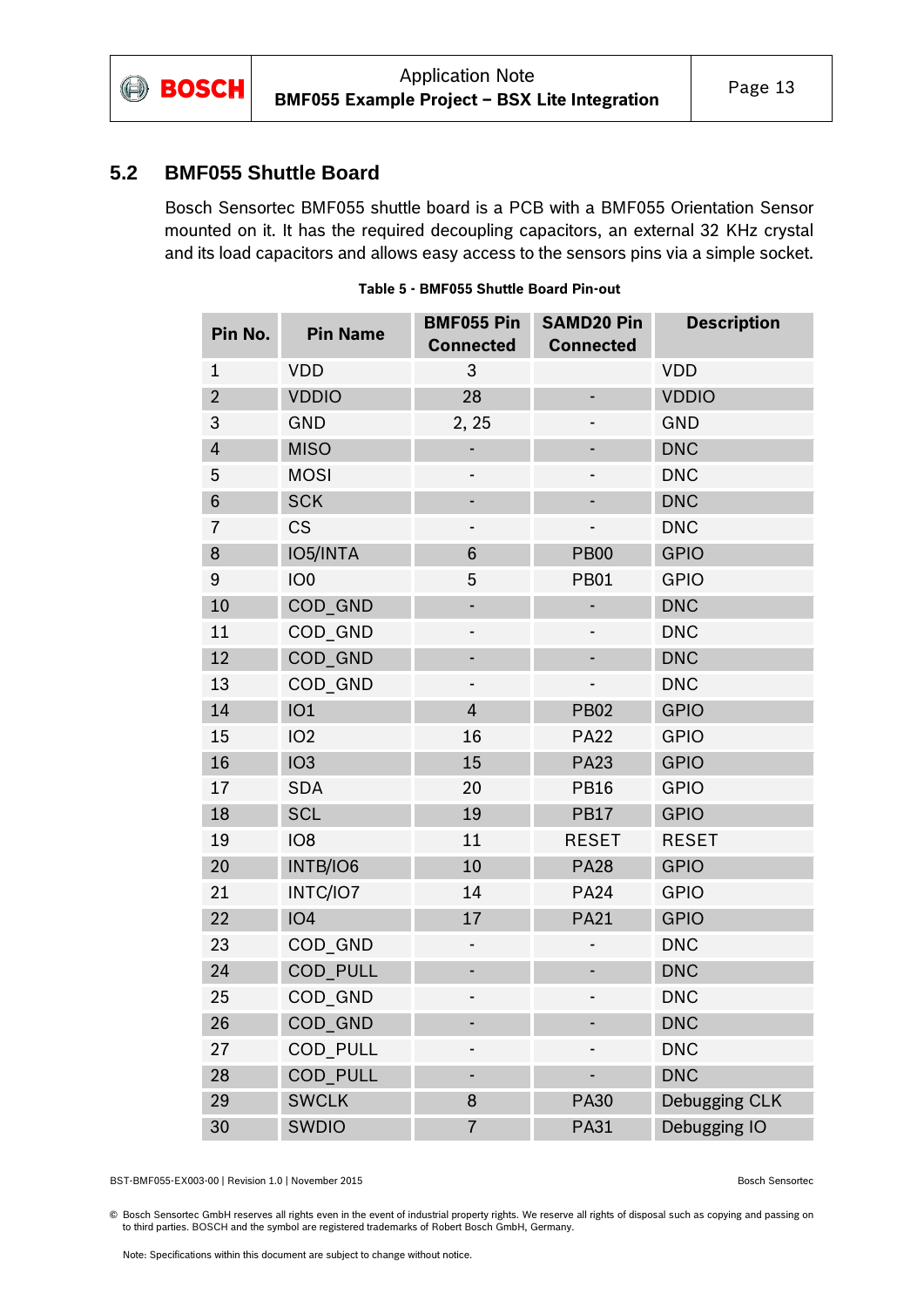

The shuttle board can be plugged into Bosch Sensortec development tools, custom designed boards or breadboards.

#### <span id="page-13-0"></span>**5.3 Power**

BMF055 has two distinct power supply pins:

- VDD is the main power supply for the internal sensors
- VDDIO is a separate power supply pin used for the supply of the MCU and the digital interfaces

The voltage supply range for VDD is 2.4V to 3.6V and for VDDIO is 1.7V to 3.6V.

For the switching sequence of power supply VDD and VDDIO it is mandatory that V<sub>DD</sub> is powered on and driven to the specified level before or at the same time as V<sub>DDIO</sub> is powered ON. Otherwise there are no limitations on the voltage levels of both pins relative to each other, as long as they are used within the specified operating range.

#### <span id="page-13-1"></span>**5.4 Programming/ Debugging**

Programming and debugging of the chip is done Serial Wire Debug Interface available. Any debugger that supports the interface can be used. (e.g Atmel SAM-ICE)

#### <span id="page-13-2"></span>**5.5 USART Interface**

<span id="page-13-3"></span>USART pin assignment is given in [Table 6.](#page-13-3) This interface can be used to connect the system to another microcontroller or to a host computer using an RS-232 or a USB bridge.

#### **Table 6 - USART Pin Assignment**

| <b>Shuttle Board</b><br>Pin # | Description |
|-------------------------------|-------------|
| 17                            | Тx          |
| 18                            | Rx          |

BST-BMF055-EX003-00 | Revision 1.0 | November 2015 Bosch Sensortec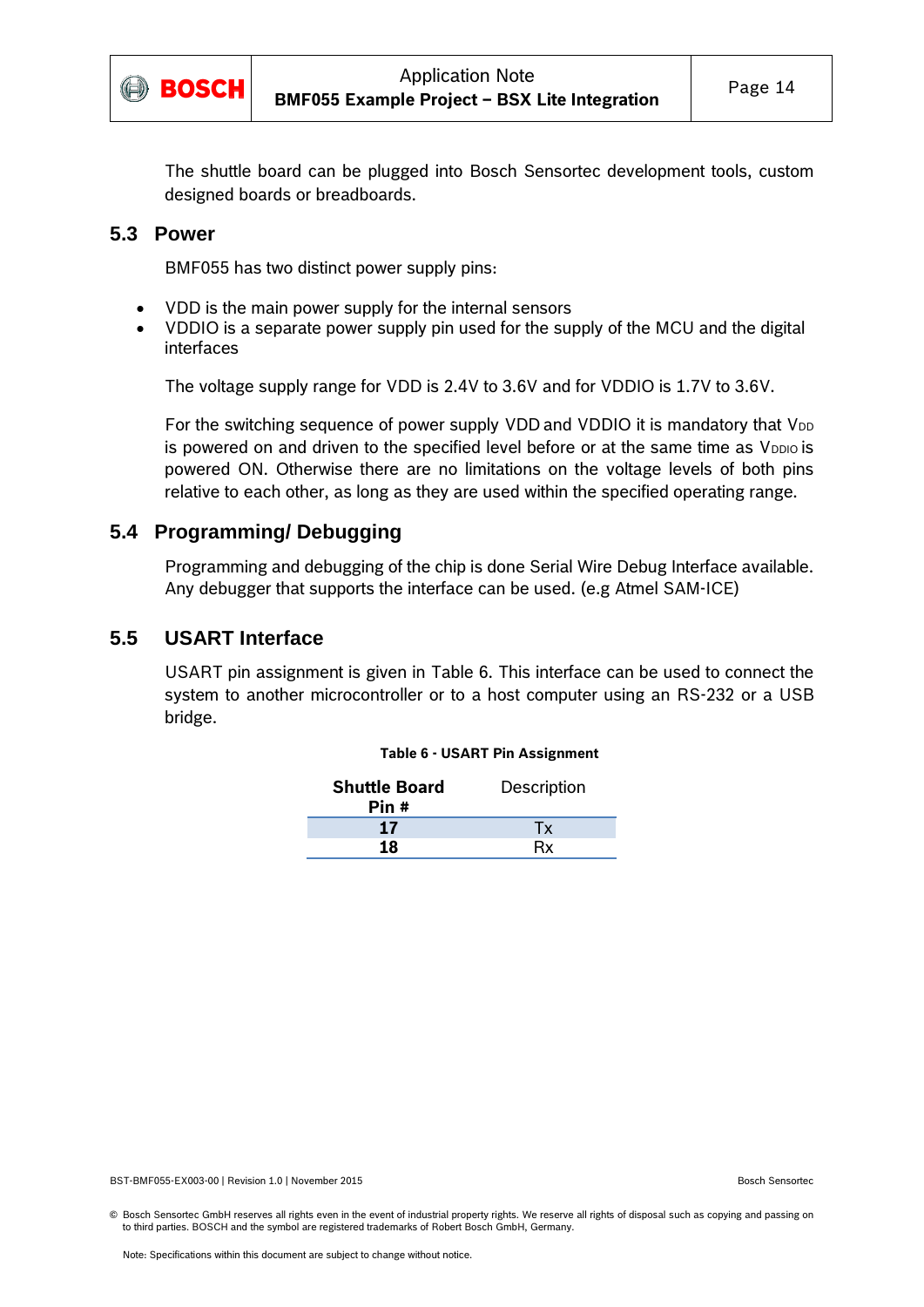

### <span id="page-14-0"></span>**6 Design Structure**

[Figure 3](#page-14-1) shows structure of the design, hardware layer and software layers above it.

BSX Lite fusion library is a complete 9-axis fusion solution which combines the measurements from 3-axis gyroscope, 3-axis geomagnetic sensor and a 3-axis accelerometer, to provide a robust absolute orientation vector. For more information and detailed integration guideline refer to BSX Lite documents.

Atmel Software Framework (ASF) drivers are modules provided by Atmel. They are included in the project unchanged. For more information refer to Atmel application notes listed in [Atmel References.](#page-52-2) The version used in this project is ASF (3.26.0).

ASF driver supports are support files for different components of MCU used in the project (Clock, SPI, TC and USART). For each component, they include corresponding driver module and define some wrapper functions (mostly for configuration), callback handlers and few other functions that are needed in the application or sensor APIs. For more information refer to [ASF Driver](#page-34-0) Support.

Sensor supports are support files for the three sensors: BMA280, BMG160 and BMM050. They define functions to implement communications between sensor APIs and ASF Drivers (SPI and TC). For more information refer to [Sensor API](#page-23-0) Support [Implementation.](#page-23-0)

Sensor APIs are provided by Bosch Sensortec and define structures and functions to communicate with the sensors. For more information refer to [Bosch Sensortec](#page-52-1)  [References.](#page-52-1)

For more information about application refer to [Application](#page-8-0) Overview and [Application](#page-16-0)  [Implementation.](#page-16-0)





<span id="page-14-1"></span><sup>©</sup> Bosch Sensortec GmbH reserves all rights even in the event of industrial property rights. We reserve all rights of disposal such as copying and passing on to third parties. BOSCH and the symbol are registered trademarks of Robert Bosch GmbH, Germany.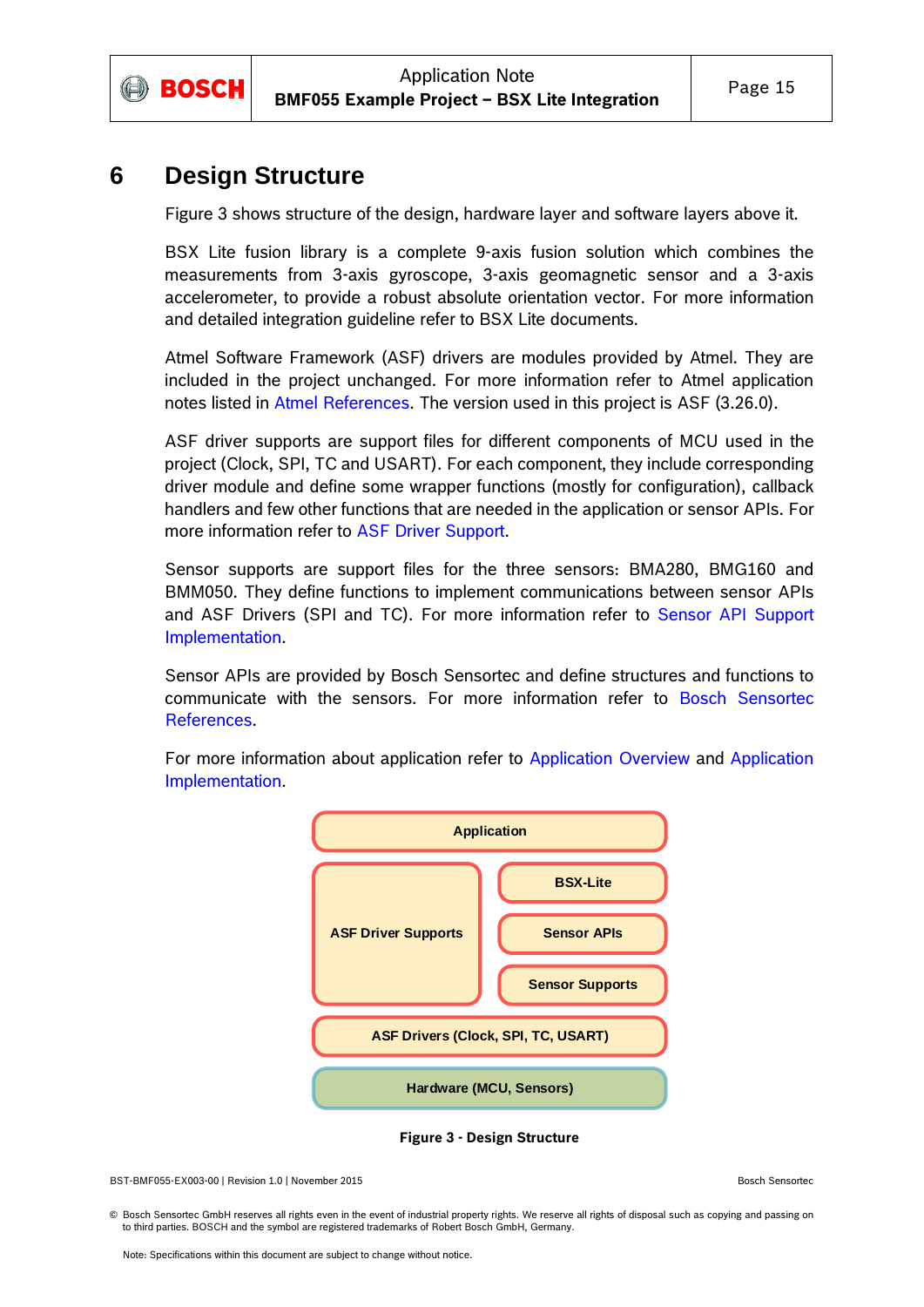

#### <span id="page-15-0"></span>**6.1 Folder Structure**

[Figure 4](#page-15-1) shows the project folder structure.

- "libBSX\_Library.a" is the static BSX Lite library which will be linked to the project while compiling
- "BSX\_Lite" folder contains the library's interface headers
- "ASF" folder contains the Atmel Software Framework (ASF).
- "ASF Support" folder contains ASF driver support files to abstract ASF to a higher level which makes them easier to be used in this application.
- "Sensors" Folder contains sensor APIs and sensor API support files. Support files implement the functions that are needed so that the API functions can make use of ASF.
- "asf.h" is the interface header for the Atmel MCU framework.
- "bmf055" files implement application specific functionalities, such as initializing the whole system, configuring required MCU components and sensors, reading and streaming sensor data.
- "main.c" defines the main function of the project.



**Figure 4 - Project Folder Structure**

<span id="page-15-1"></span><sup>©</sup> Bosch Sensortec GmbH reserves all rights even in the event of industrial property rights. We reserve all rights of disposal such as copying and passing on to third parties. BOSCH and the symbol are registered trademarks of Robert Bosch GmbH, Germany.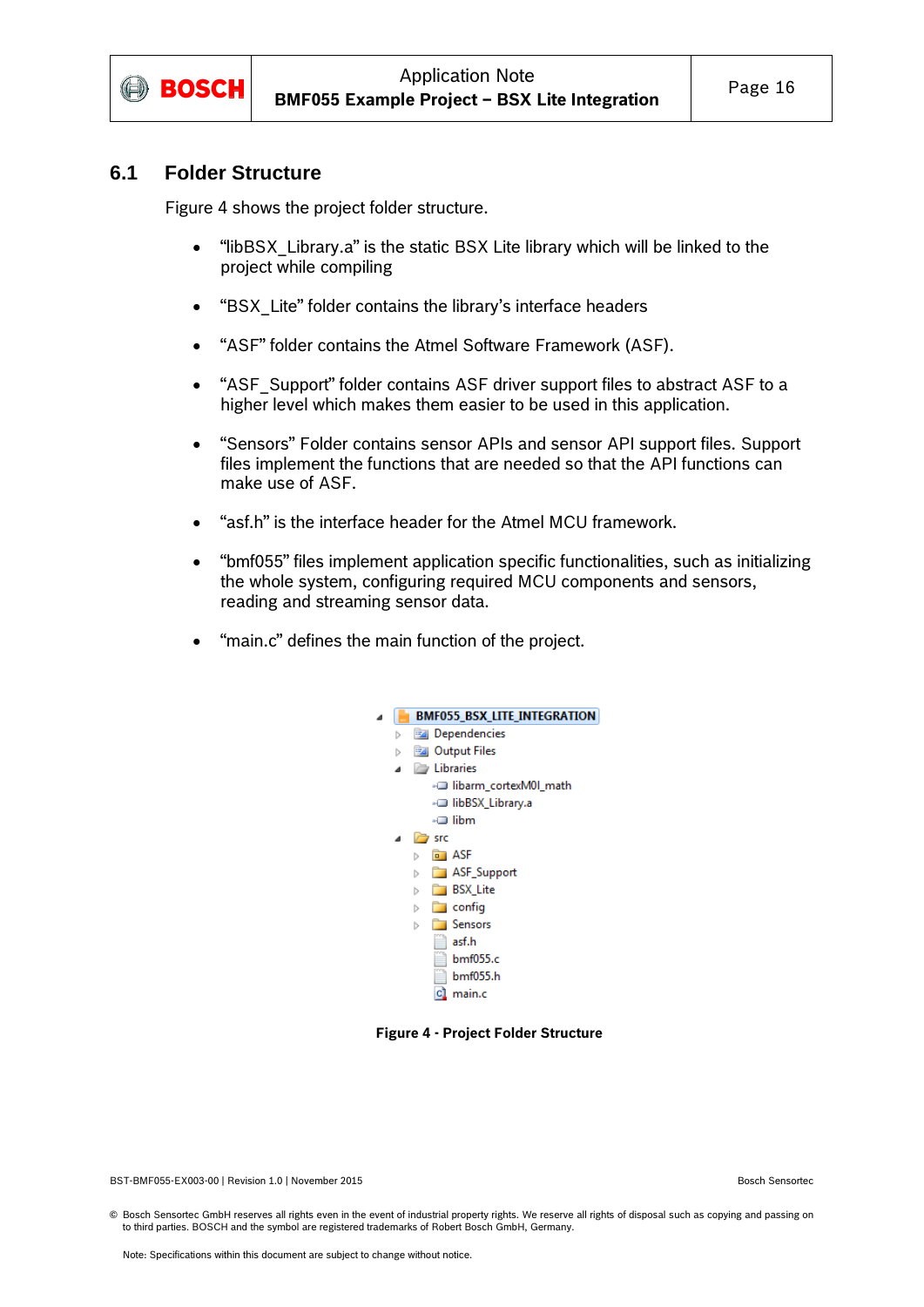

## <span id="page-16-0"></span>**7 Application Implementation**

#### <span id="page-16-1"></span>**7.1 Main**

This chapter describes the main function of the project defined in "main.c" file.

All the initializations for the microcontroller and the sensors are done here

#### <span id="page-16-2"></span>**7.1.1 Includes**

**Include "bmf055.h"**

Application functions, global variables, macro definitions and libraries needed

#### <span id="page-16-3"></span>**7.1.2 Function Definitions**

#### **Function main**

Initializes the whole system and runs the desired application

int main(void)

This is the main function of the project. It calls initialization functions of the MCU, the sensors and the fusion library. It initializes the microcontroller unit and all its required modules such as clock sources, SPI, TC, USART and interrupts.

In the infinite loop it repeatedly checks two flags:

- The USART receive flag which is set in case of receiving a complete message string. It checks the message and takes appropriate action. The messages handled here are required by the Shark Demo protocol.
- The calibration execution flag which is set when the calibration function of the BSX Lite library has to be called.

BST-BMF055-EX003-00 | Revision 1.0 | November 2015 Bosch Sensortec

<sup>©</sup> Bosch Sensortec GmbH reserves all rights even in the event of industrial property rights. We reserve all rights of disposal such as copying and passing on to third parties. BOSCH and the symbol are registered trademarks of Robert Bosch GmbH, Germany.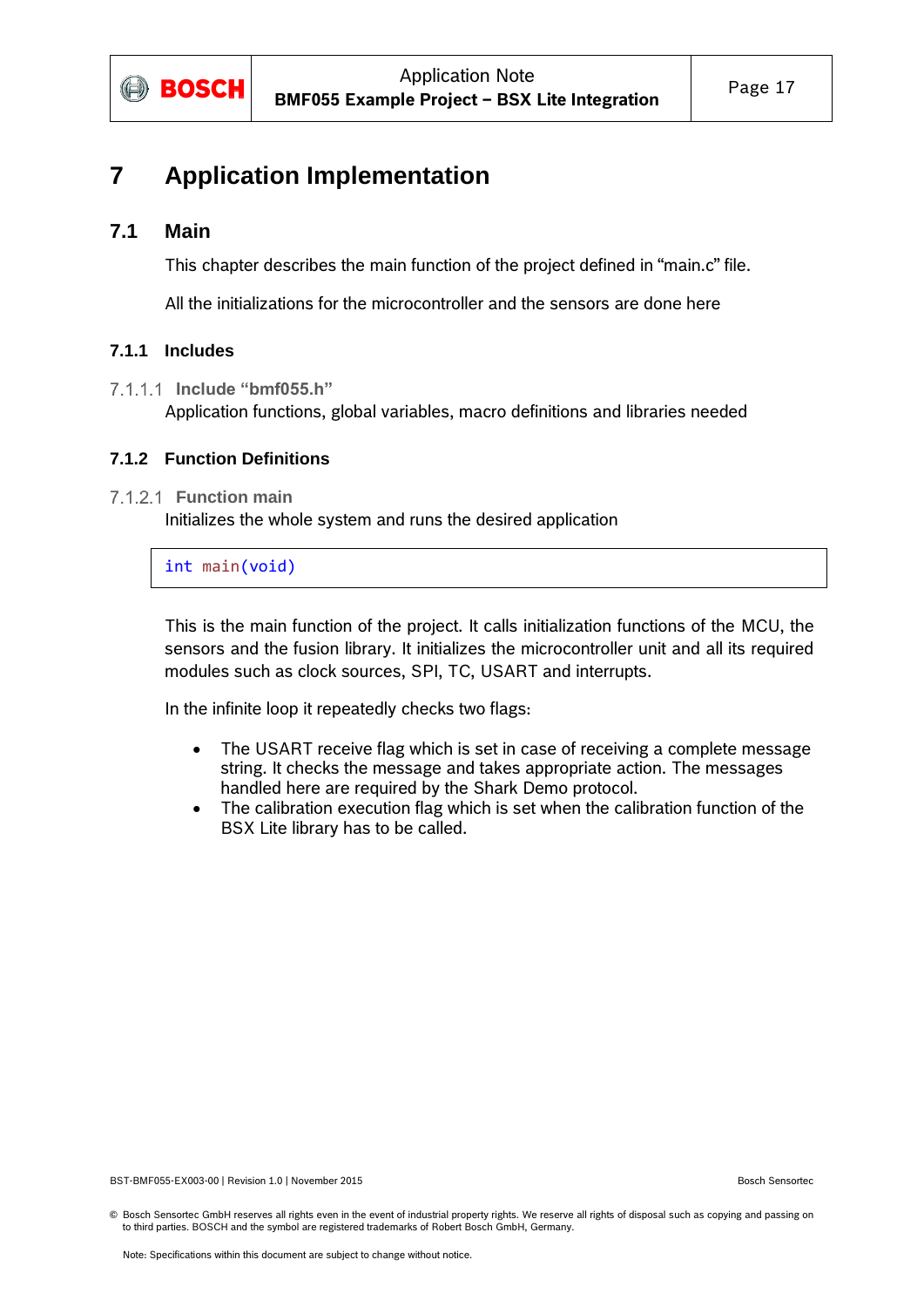

#### <span id="page-17-0"></span>**7.2 BMF055**

This chapter describes the functions declared in "bmf055" file and defined in "bmf055.c" file.

Bmf055 uses Atmel drivers, sensor APIs and driver support facilities to implement the desired application. The application specific functions, constants and variables are all defined here.

#### <span id="page-17-1"></span>**7.2.1 Includes**

- **Include "asf.h"** All Atmel Software Framework driver files required by the modules added to the project by ASF wizard
- **Include "string.h"** Definitions for memory and string functions
- **Include "clock\_support.h"** Wrapper functions for ASF clock and generic clock modules
- **Include "spi\_support.h"** Wrapper functions for ASF serial peripheral interface module
- **Include "tc\_support.h"** Wrapper functions for ASF Timer/Counter module
- **Include "usart\_suppot.h"** Wrapper functions for ASF USART module
- **Include "bma2x2\_support.h"** Wrapper functions for BMA2x2 connection to the MCU
- **Include "bmg160\_support.h"** Wrapper functions for BMG160 connection to the MCU
- **Include "bmm050\_support.h"** Wrapper functions for BMM050 connection to the MCU
- **Include "BsxLiteFusionLibrary.h"** This file provides an interface to use the functionality of nine degree of freedom software library
- **Include "BsxLibraryCalibConstants.h"** This file provides constants definition for calibration modules
- **Include "BsxLibraryCalibConstants.h"** This file provides constants definition

BST-BMF055-EX003-00 | Revision 1.0 | November 2015 Bosch Sensortec

<sup>©</sup> Bosch Sensortec GmbH reserves all rights even in the event of industrial property rights. We reserve all rights of disposal such as copying and passing on to third parties. BOSCH and the symbol are registered trademarks of Robert Bosch GmbH, Germany.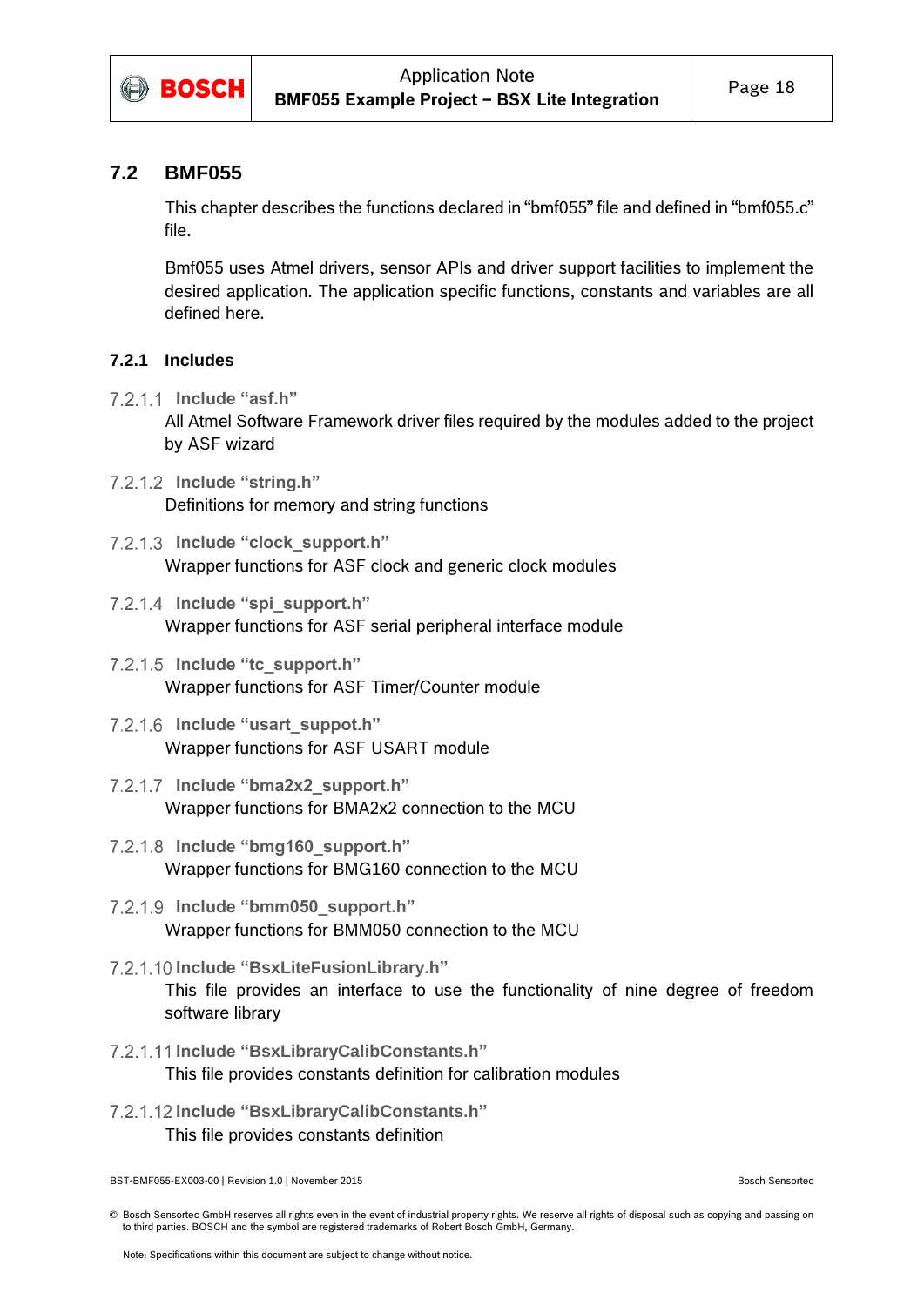

- **Include "BsxLibraryDataTypes.h"** This file provides data types used by library
- **Include "BsxLibraryErrorConstants"** This file provides error constants definition

#### <span id="page-18-0"></span>**7.2.2 Type Definitions**

N/A

#### <span id="page-18-1"></span>**7.2.3 Macro Definitions**

**Macro low\_byte(x)**

#define low\_byte(x) ((x) & 0xFF)

This macro function extracts the low byte of a longer integer.

**Macro high\_byte(x)**

| $\#$ define high_byte(x) | $((x)$ >>8) & 0xFF) |  |
|--------------------------|---------------------|--|
|--------------------------|---------------------|--|

This macro function extracts the high byte of a 16-bit integer.

```
Macro SHARK_DEMO_PACKET_LENGTH
```
#define SHARK DEMO PACKET LENGTH 63

USART packet length defined by the Shark Demo protocol

**Macro SHARK\_DEMO\_PACKET\_SYNCH\_BYTE\_0**

#define SHARK\_DEMO\_PACKET\_SYNCH\_BYTE\_0 0x04

Synchronization byte 0 value defined by the Shark Demo protocol

**Macro SHARK\_DEMO\_PACKET\_SYNCH\_BYTE\_1**

#define SHARK DEMO PACKET SYNCH BYTE 1 0x11

Synchronization byte 1 value defined by the Shark Demo protocol

<sup>©</sup> Bosch Sensortec GmbH reserves all rights even in the event of industrial property rights. We reserve all rights of disposal such as copying and passing on to third parties. BOSCH and the symbol are registered trademarks of Robert Bosch GmbH, Germany.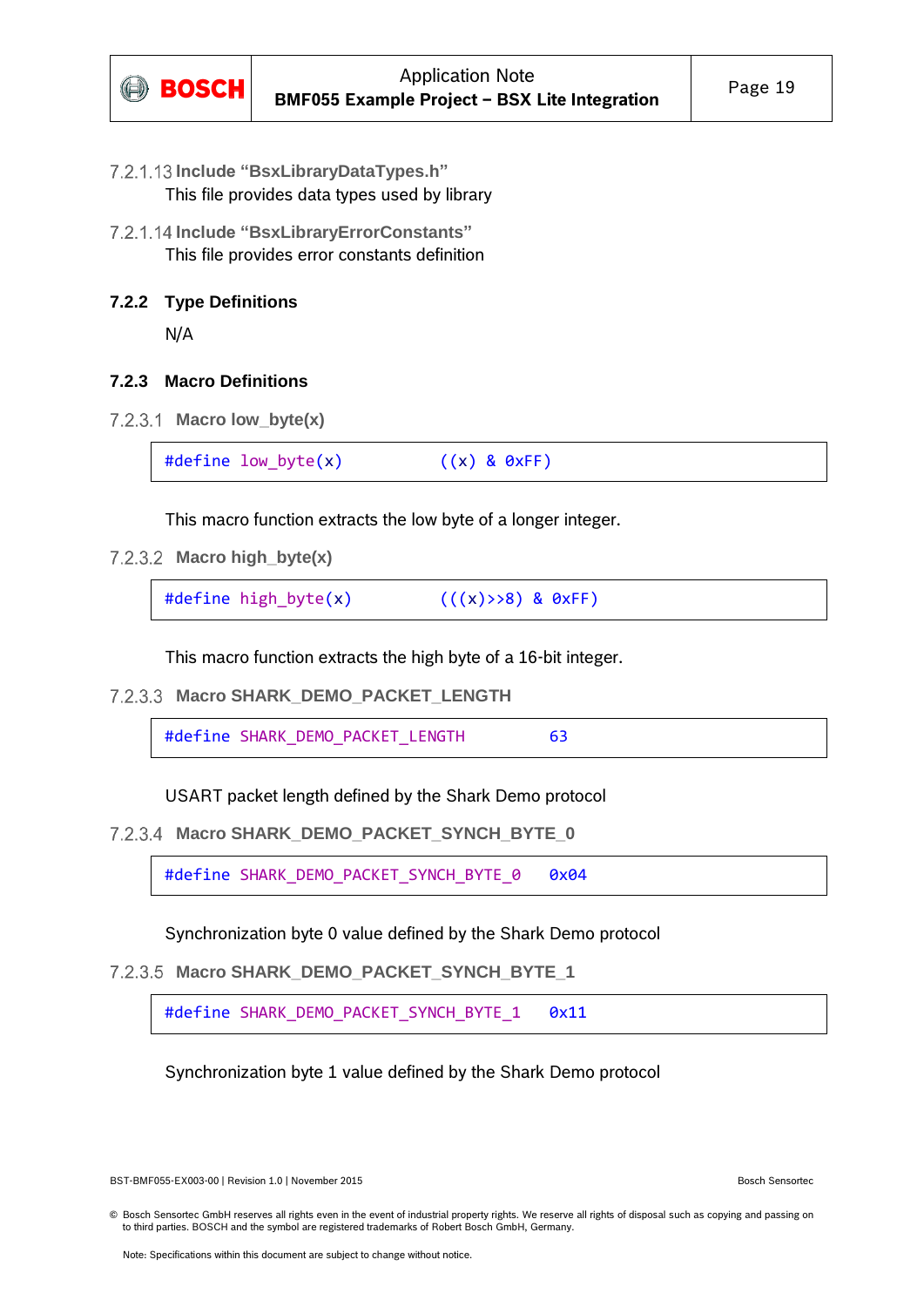

**Macro QUAT\_SCALING\_FACTOR**

#define QUAT SCALING FACTOR 16393

Scaling factor for converting quaternion data floating point values to integer defined by BSX Lite

<span id="page-19-1"></span>**Macro COUNTER\_10\_MS**

#define COUNTER 10 MS 10

Local time is incremented by this value at each call of the scheduled task (100 Hz)

**Macro PROCESS\_ACC\_GYRO\_DATA**

#define PROCESS ACC GYRO DATA 10

Factor to determine the period for processing accelerometer and gyroscope data is milliseconds (frequency = 100 Hz)

**Macro PROCESS\_MAG\_DATA**

#define PROCESS\_MAG\_DATA 40

Factor to determine the period for processing magnetometer data is milliseconds (frequency = 25 Hz)

#### <span id="page-19-0"></span>**7.2.4 Global Variables/ Structures**

**Integer local\_timestamp**

uint32\_t local\_timestamp

This variable holds the local time stamp required for the fusion library functions. It is incremented by the value defined by Macro [COUNTER\\_10\\_MS.](#page-19-1)

**Structure s\_workingmode**

ts\_workingModes s\_workingmode

This type is defined by the BSX Lite library and the structure holds the working mode for the library.

BST-BMF055-EX003-00 | Revision 1.0 | November 2015 Bosch Sensortec

<sup>©</sup> Bosch Sensortec GmbH reserves all rights even in the event of industrial property rights. We reserve all rights of disposal such as copying and passing on to third parties. BOSCH and the symbol are registered trademarks of Robert Bosch GmbH, Germany.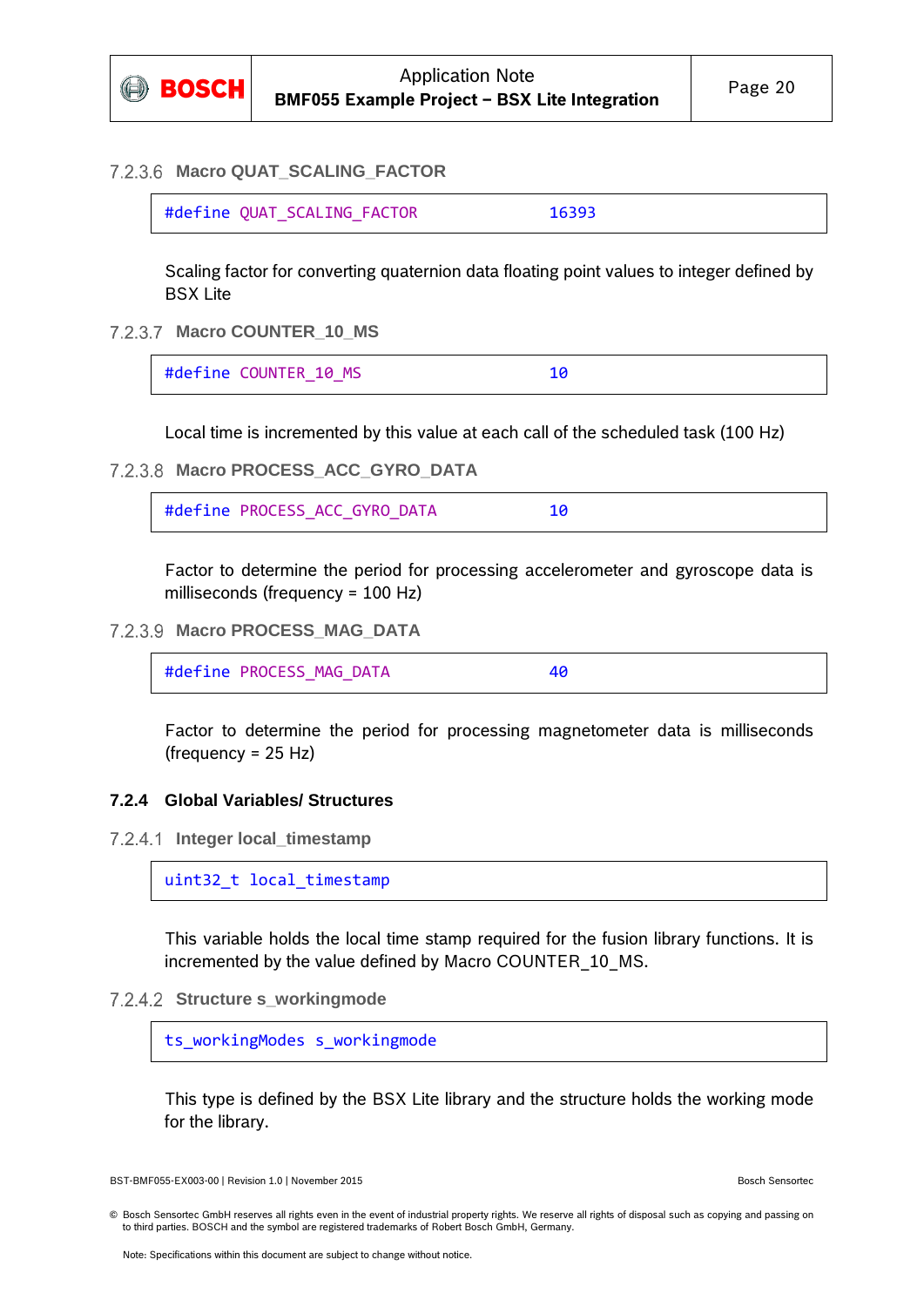

**Structure timestamp\_dataxyz**

libraryinput\_t timestamp\_dataxyz

This type is defined by the BSX Lite library and the structure holds the sensor raw data to be used by library functions to generate sensor fusion data.

**Boolean execute\_calibration\_flag**

```
bool execute calibration flag
```
The calibration execution flag is set when the calibration function of the BSX Lite library has to be called.

#### <span id="page-20-0"></span>**7.2.5 Local Variables/ Structures**

**Structure bma2x2\_accel\_data**

static struct bma2x2\_accel\_data bma2x2\_accel\_data

This structure holds acceleration data of x, y and z axes.

```
Structure bmg160_gyro_data
```
static struct bmg160\_data\_t bmg160\_gyro\_data

This structure holds angular velocity data of x, y and z axes.

```
Structure bmm050_mag_data
```
static struct bmm050 remapped mag\_s16 data\_t bmm050 mag\_data

This structure holds magnetic field data of x, y and z axes.

**Structure bmf055\_quarternion\_data\_f**

static ts dataquatf32 bmf055 quarternion data f

This structure holds BMF055 quaternion data which consists of four quaternion components (w,x,z,y) in floating point format.

BST-BMF055-EX003-00 | Revision 1.0 | November 2015 Bosch Sensortec

<sup>©</sup> Bosch Sensortec GmbH reserves all rights even in the event of industrial property rights. We reserve all rights of disposal such as copying and passing on to third parties. BOSCH and the symbol are registered trademarks of Robert Bosch GmbH, Germany.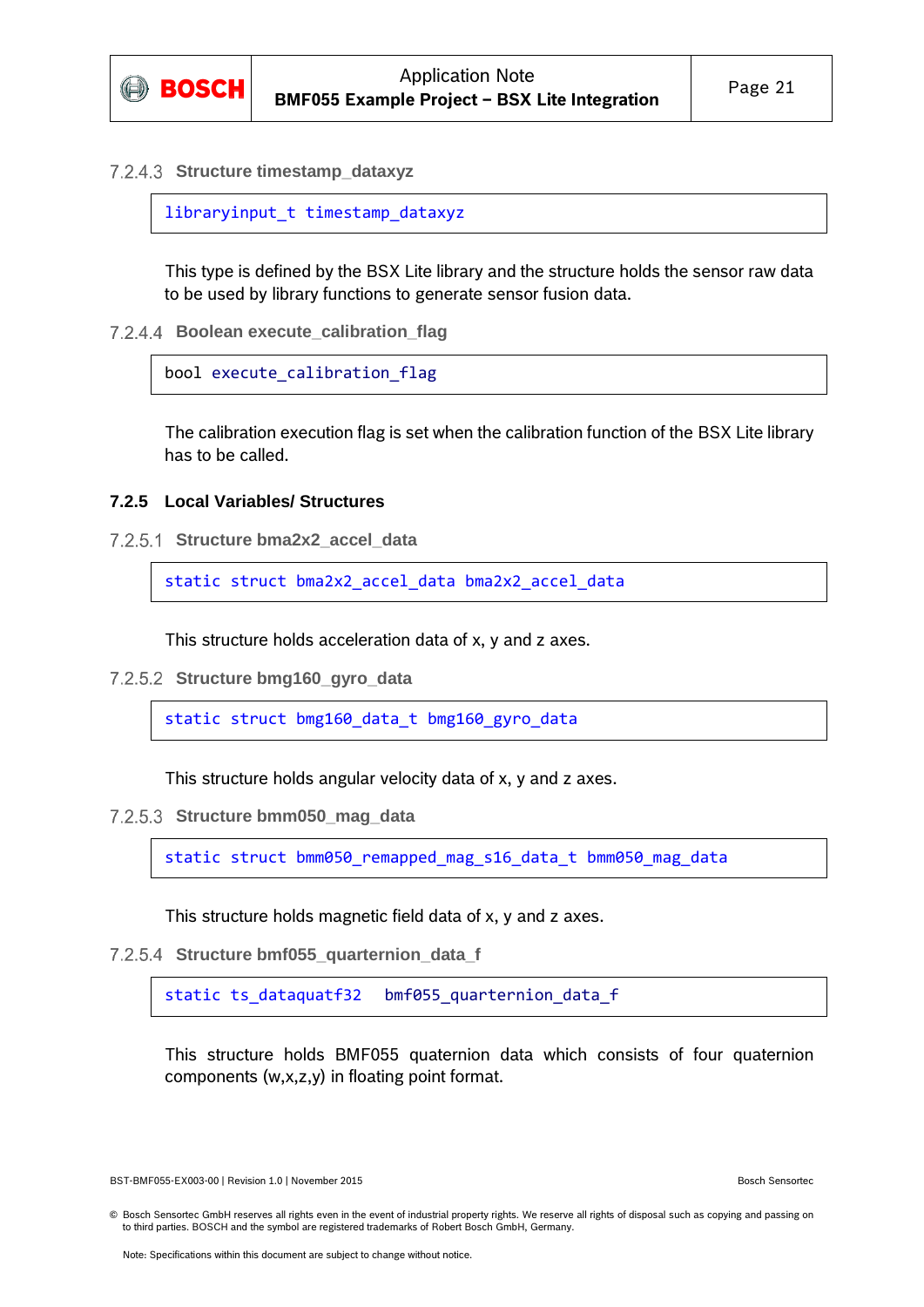

**Integer bmf055\_acc\_calib\_stat**

static BSX U8 bmf055 acc calib stat

This variable holds calibration status of the accelerometer inside the BMF055, which is a number in the range of 0 to 3, with 3 indicating fully calibrated and 0 indicating not calibrated.

**Integer bmf055\_gyr\_calib\_stat**

```
static BSX_U8 bmf055_gyr_calib_stat
```
This variable holds calibration status of the gyroscope inside the BMF055, which is a number in the range of 0 to 3, with 3 indicating fully calibrated and 0 indicating not calibrated.

7.2.5.7 Integer bmf055 mag calib stat

static BSX U8 bmf055 mag calib stat

This variable holds calibration status of the magnetometer inside the BMF055, which is a number in the range of 0 to 3, with 3 indicating fully calibrated and 0 indicating not calibrated.

#### <span id="page-21-0"></span>**7.2.6 Function Definitions**

**Function bmf055\_sensors\_initialize** Initializes the internal sensors of BMF055

void bmf055 sensors initialize(void)

This function calls initialization functions of the three sensors of BMF055; namely BMA280, BMG160 and BMM050. The sensors are then configured as required for the BSX Lite library

**Function bsx\_lite\_initialize** Configures the BSX Lite library parameters

BSX S8 bsx lite initialize (void)

This function initializes BSX Lite library by configuring the initialization parameters and setting its working mode.

```
BST-BMF055-EX003-00 | Revision 1.0 | November 2015 Bosch Sensortec
```
<sup>©</sup> Bosch Sensortec GmbH reserves all rights even in the event of industrial property rights. We reserve all rights of disposal such as copying and passing on to third parties. BOSCH and the symbol are registered trademarks of Robert Bosch GmbH, Germany.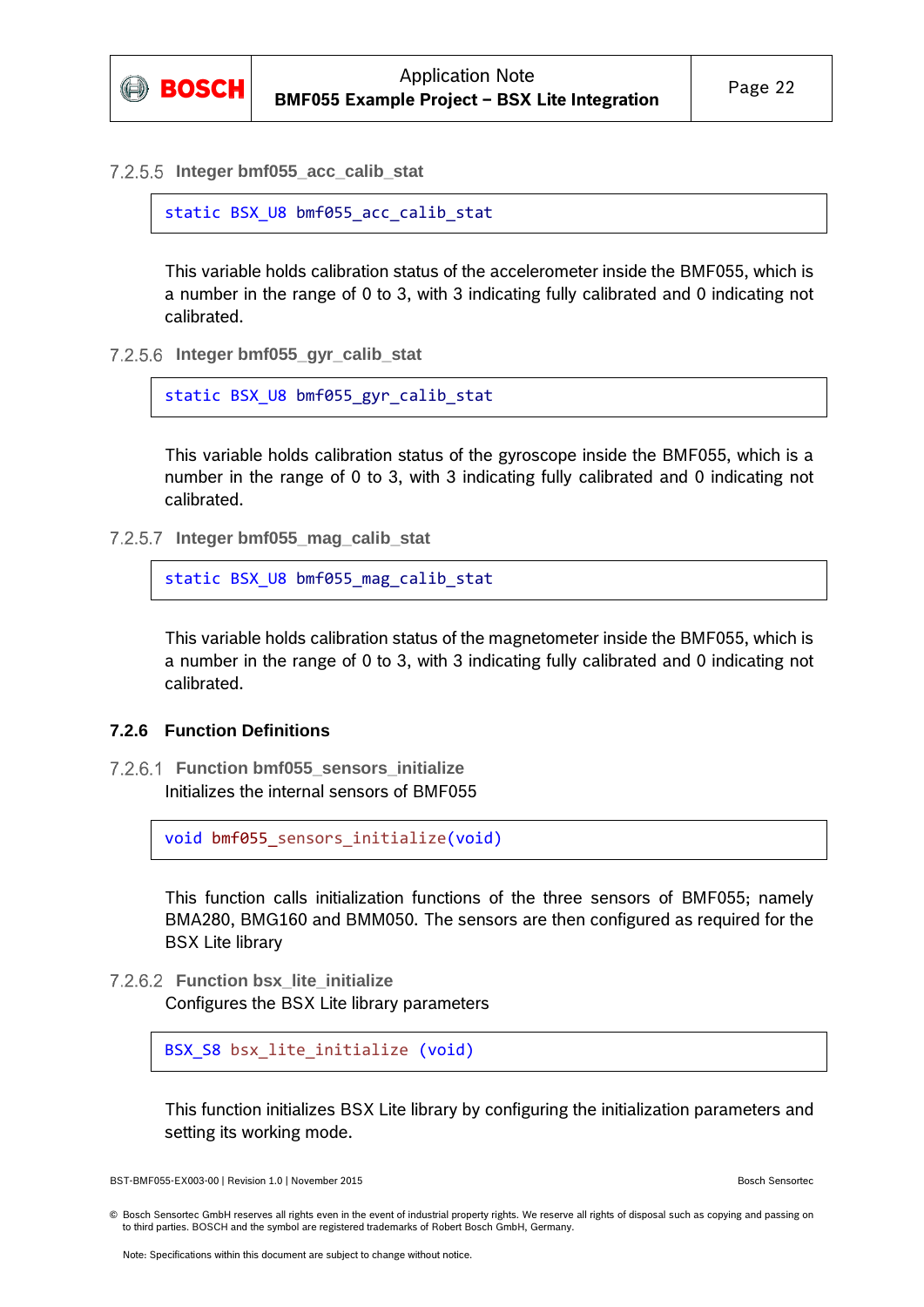

**Function bsx\_lite\_raw\_feed**

Provides raw sensor data for BSX Lite and calls the process functions

void bsx lite raw feed(void)

**Function bmf055\_data\_print**

Reads output data of the fusion library and sends them over USART

void bmf055\_data\_print (void)

This function reads sensor fusion data (Quaternion data) using BSX Lite functions. It forms the packet to be sent and sends sensor data in the format defined by the Shark Demo communication protocol via USART.

**Function tc\_callback\_handler**

Schedules the sensor read and data print tasks

void bmf055 timer handler (void)

This function is called as the callback function for TC6, which means it is called every 10 millisecond (frequency of 100 Hz). It calls functions to read raw sensor data, passing the data to the fusion library, calling library process functions and sending output packets to Shark Demo via USART.

**Function conv\_scale\_float\_int16**

Converts a float value to a 16-bit integer regarding the scaling factor

```
int16_t conv_scale_float_int16(float input_float, float scaling)
```
This function gets a floating point value and a scaling factor and returns the 16-bit integer as the converted value. It takes care of the boundary values.

| <b>Data Direction</b> | <b>Parameter Name</b> | <b>Description</b>                            |
|-----------------------|-----------------------|-----------------------------------------------|
| $[$ in]               | input float           | Input floating point value<br>to be converted |
| $[$ in]               | scaling               | Scaling factor for the<br>conversion          |

<sup>©</sup> Bosch Sensortec GmbH reserves all rights even in the event of industrial property rights. We reserve all rights of disposal such as copying and passing on to third parties. BOSCH and the symbol are registered trademarks of Robert Bosch GmbH, Germany.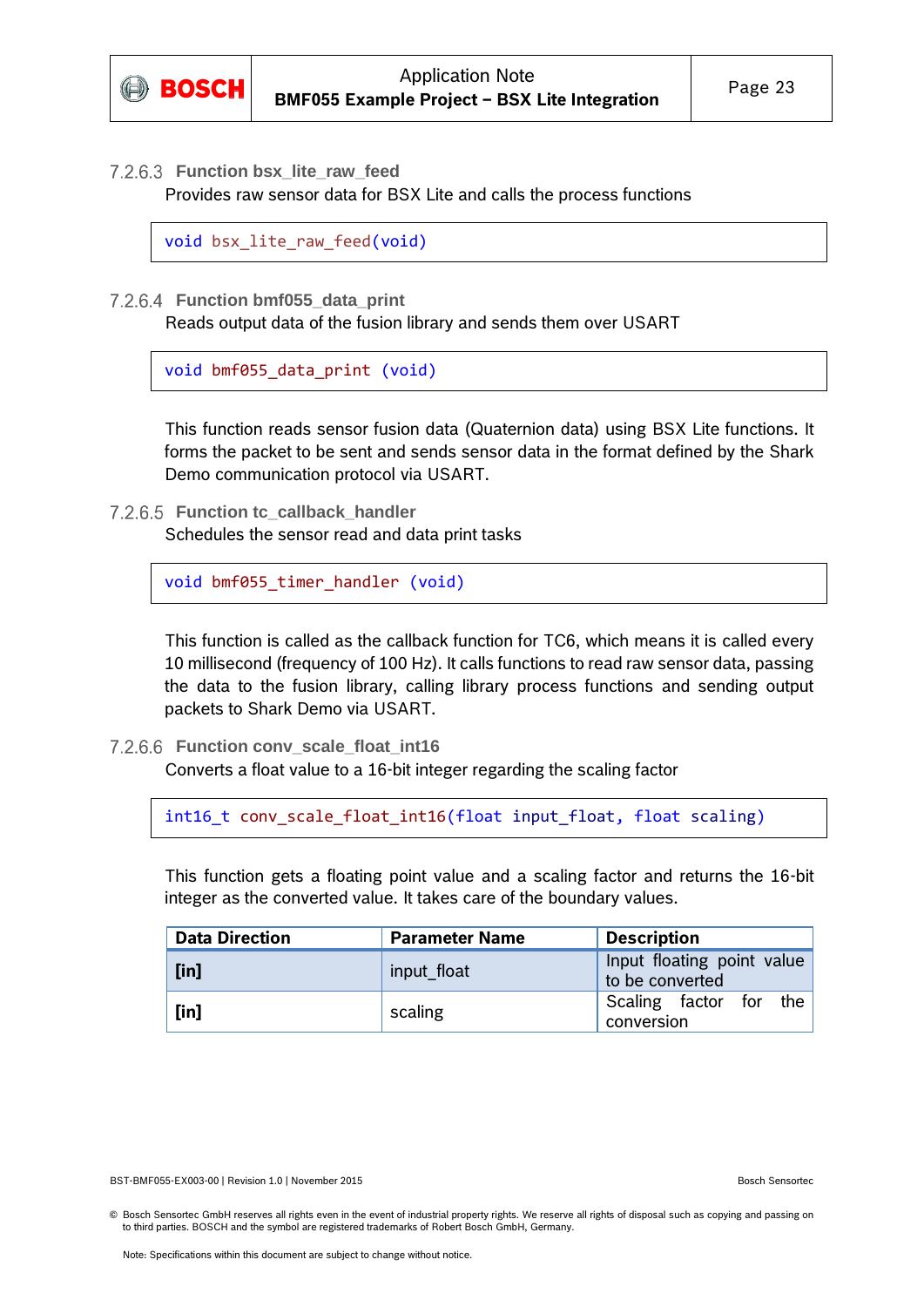

### <span id="page-23-0"></span>**8 Sensor API Support Implementation**

#### <span id="page-23-1"></span>**8.1 BMA2x2 Support**

This chapter describes the declarations and definitions in "bma2x2\_support.h" and "bma2x2\_support.c" files.

BMA2x2 support defines functions to interface the sensor API with the actual BMA280 accelerometer via SPI. It implements bus read/ write and delay functions that are needed for this communication. It also defines the sensor initialization routine.

#### <span id="page-23-2"></span>**8.1.1 Includes**

- **Include "bma2x2.h"** Includes BMA2x2 sensor API which provides sensor's data structures and driver functions
- **Include "spi\_support.h"** Includes ASF SPI driver support file which provides SPI master instance, configuration functions and driver functions
- 8.1.1.3 Include "tc\_support.h" Includes ASF TC driver support file which provides TC instances, configuration functions and driver functions

#### <span id="page-23-3"></span>**8.1.2 Type Definitions**

N/A

#### <span id="page-23-4"></span>**8.1.3 Macro Definitions**

**Macro BMA2x2\_SS\_PIN**

```
#define BMA2x2_SS_PIN PIN_PA18
```
BMA2x2 SPI slave select pin

#### <span id="page-23-5"></span>**8.1.4 Global Variables/ Structures**

**Structure bma2x2**

struct bma2x2\_t bma2x2

BST-BMF055-EX003-00 | Revision 1.0 | November 2015 Bosch Sensortec

<sup>©</sup> Bosch Sensortec GmbH reserves all rights even in the event of industrial property rights. We reserve all rights of disposal such as copying and passing on to third parties. BOSCH and the symbol are registered trademarks of Robert Bosch GmbH, Germany.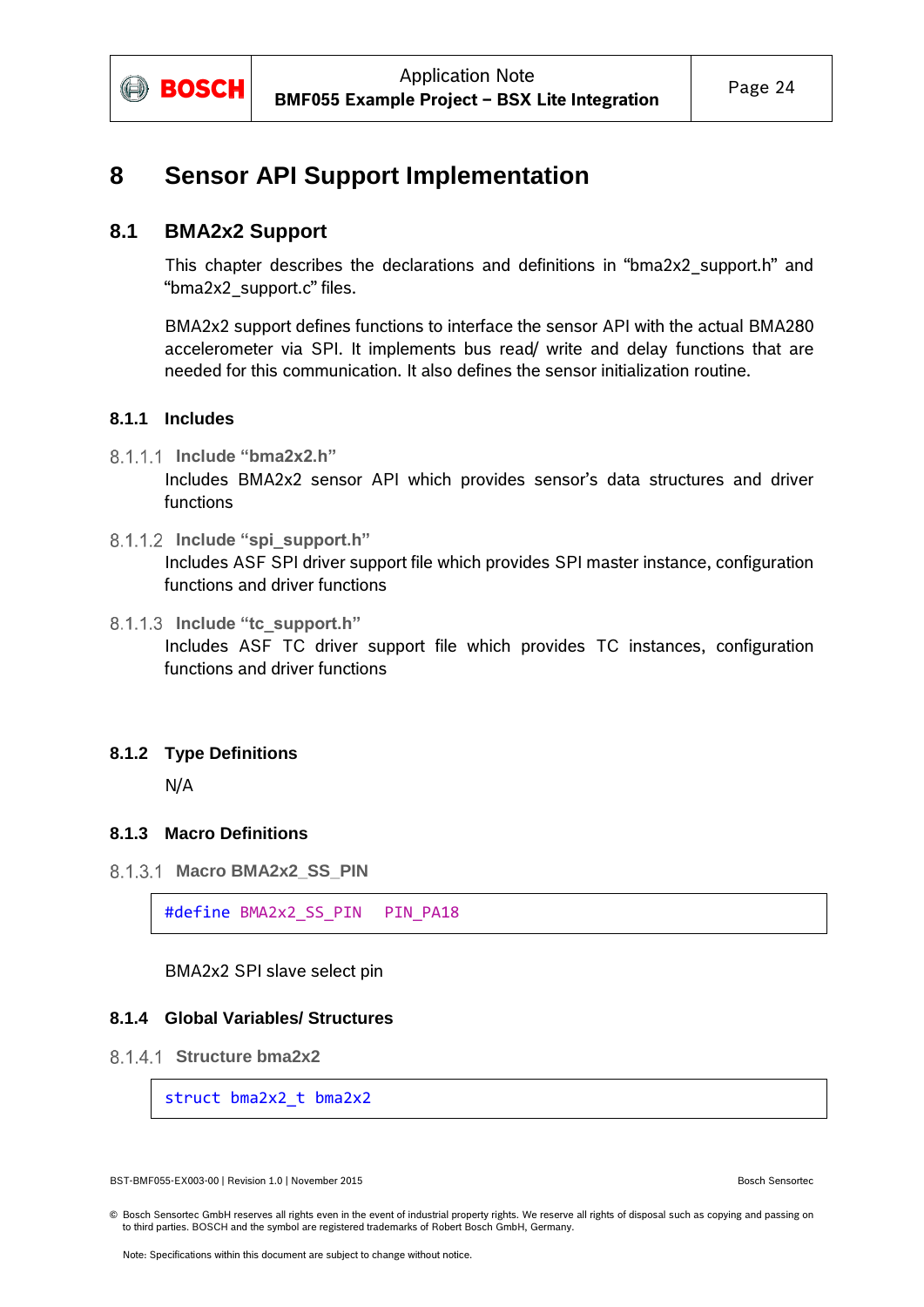

Instantiates a bma2x2 software instance structure, which holds relevant information about BMA2x2 and links communication to the SPI bus.

```
Structure bma2x2_slave
```
struct spi\_slave\_inst bma2x2\_spi\_slave

It instantiates an SPI slave software instance structure, used to configure the correct SPI transfer mode settings for an attached slave (here BMA280 is the slave). For example it holds the SS pin number of the corresponding slave.

#### <span id="page-24-0"></span>**8.1.5 Function Definitions**

**Function bma\_init**

Initializes BMA280 accelerometer sensor and its required connections

void bma\_init(void)

This function configures BMA280 as an SPI slave module, sets the *bus\_write*, *bus\_read* and *delay\_msec* functions of the sensor API to point to the provided functions so that the sensor can communicate with the MCU via SPI. It also initializes the sensor and sets its power mode to SUSPEND.

8.1.5.2 Function bma spi write

Sends data to BMA280 via SPI

```
int8_t bma_spi_write(uint8_t dev_addr,
     uint8 t reg addr,
      uint8_t *reg_data,
      uint8_t length)
```
This Function implements *bus\_write* function, which is used by sensor API to send data and commands to BMA280 sensor. The communication is done via SPI so ASF SPI driver functions are used.

SPI is used in *polled* mode and transaction request is repeated in a while loop if not successful. In order to avoid infinite loops a loop counter variable is defined to break if a certain limit is passed (Default limit is 100 loops).

#### **Table 7 - Parameters**

| <b>Data Direction</b> | <b>Parameter Name</b> | <b>Description</b>       |
|-----------------------|-----------------------|--------------------------|
| $[$ in]               | dev addr              | Device I2C slave address |

<sup>©</sup> Bosch Sensortec GmbH reserves all rights even in the event of industrial property rights. We reserve all rights of disposal such as copying and passing on to third parties. BOSCH and the symbol are registered trademarks of Robert Bosch GmbH, Germany.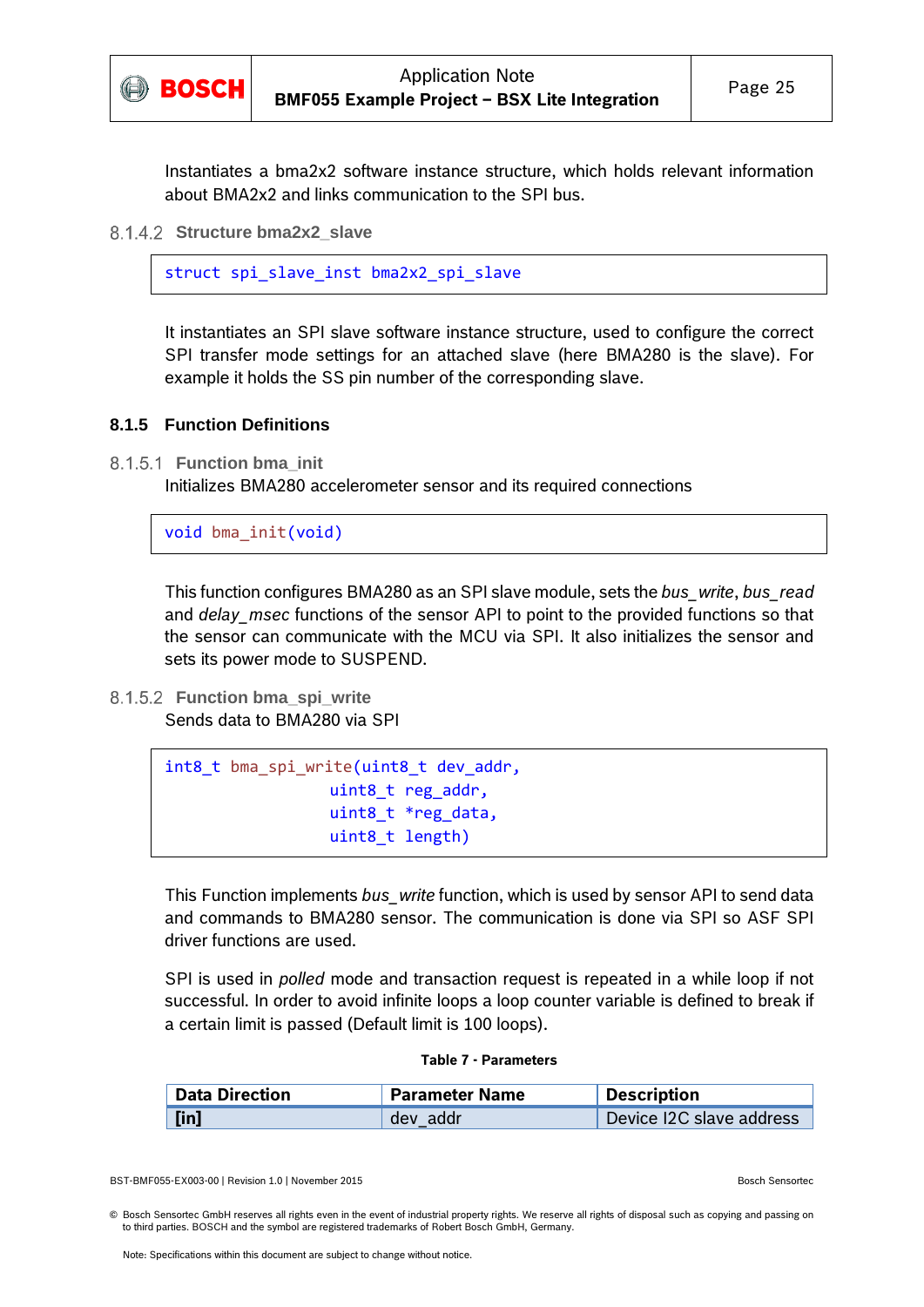

|         |          | (not used)                         |
|---------|----------|------------------------------------|
| $[$ in] | reg_addr | Address of destination<br>register |
| $[$ in] | reg data | Data buffer to be sent             |
| $[$ in] | length   | Length of the data to be<br>sent   |

### **Function bma\_spi\_read**

Receives data from BMA280 on SPI

| int8 t bma spi read(uint8 t dev addr, |  |
|---------------------------------------|--|
| uint8 t reg addr,                     |  |
| uint8 $t$ *rx data,                   |  |
| uint8 t length)                       |  |

This Function implements *bus\_read* function, which is used by sensor API to receive data from BMA280 sensor. The communication is done via SPI so ASF SPI driver functions are used.

SPI is used in *polled* mode and transaction request is repeated in a while loop if not successful. In order to avoid infinite loops a loop counter variable is defined to break if a certain limit is passed (Default limit is 100 loops).

#### **Table 8 - Parameters**

| <b>Data Direction</b> | <b>Parameter Name</b> | <b>Description</b>                     |
|-----------------------|-----------------------|----------------------------------------|
| $[$ in]               | dev addr              | Device I2C slave address<br>(not used) |
| $[$ in]               | reg_addr              | Address of source register             |
| [out]                 | rx data               | Data buffer to be received             |
| $[$ in]               | length                | Length of the data to be<br>received   |

#### **Function bma\_delay\_msec**

Initiates a delay of the length of the argument in milliseconds

```
void bma_delay_msec(uint32_t msec)
```
This function implements *delay\_msec* function which is used by the sensor API to cause enough delay for the sensor so that it executes specific commands or provides required data.

<sup>©</sup> Bosch Sensortec GmbH reserves all rights even in the event of industrial property rights. We reserve all rights of disposal such as copying and passing on to third parties. BOSCH and the symbol are registered trademarks of Robert Bosch GmbH, Germany.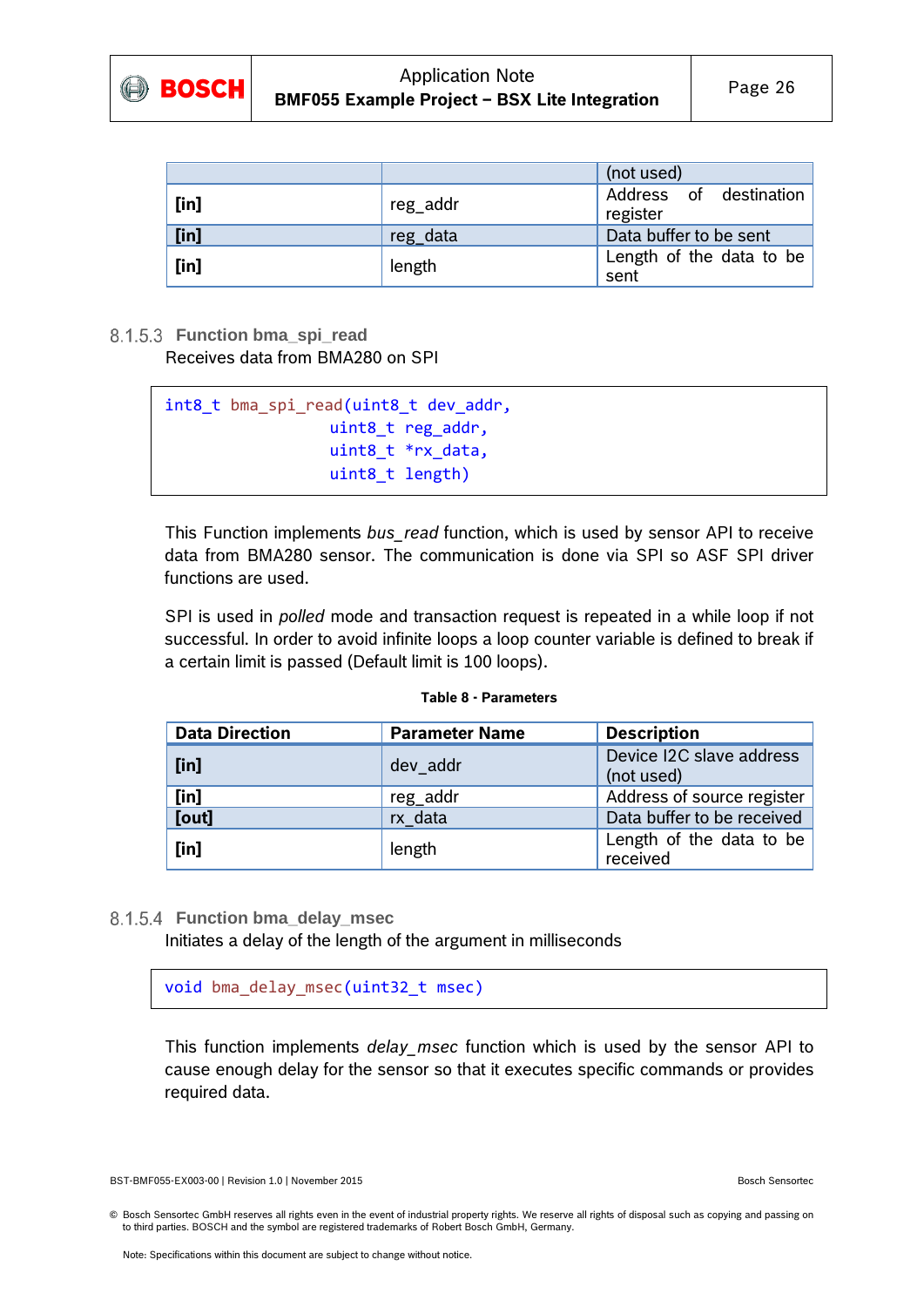

#### **Table 9 - Parameters**

| <b>Data Direction</b> | <b>Parameter Name</b> | <b>Description</b>                       |
|-----------------------|-----------------------|------------------------------------------|
| $[$ in]               | msec                  | Delay length in terms of<br>milliseconds |

BST-BMF055-EX003-00 | Revision 1.0 | November 2015 | November 2015 | November 2015 | November 2015 | Bosch Sensortec

© Bosch Sensortec GmbH reserves all rights even in the event of industrial property rights. We reserve all rights of disposal such as copying and passing on to third parties. BOSCH and the symbol are registered trademarks of Robert Bosch GmbH, Germany.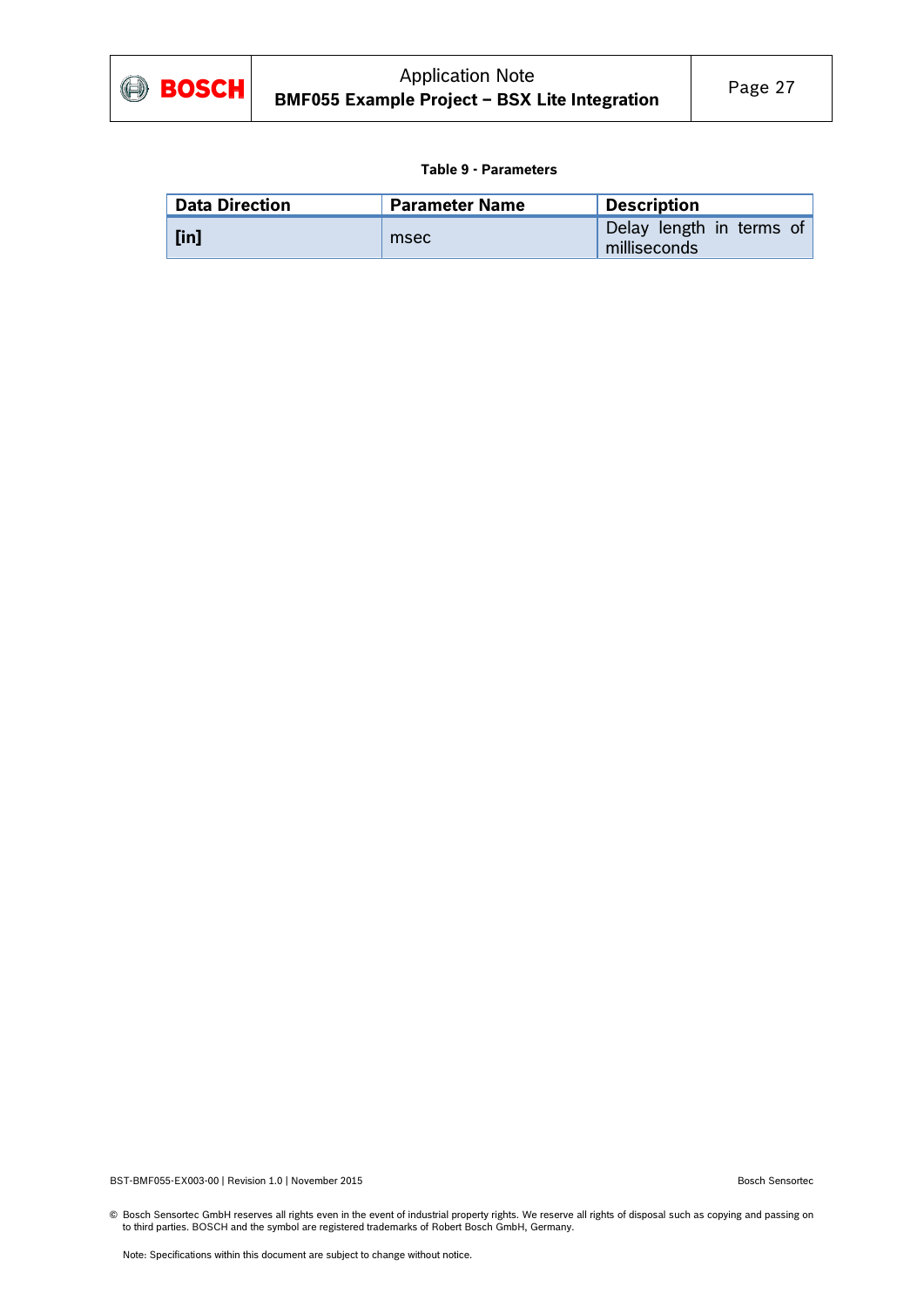

#### <span id="page-27-0"></span>**8.2 BMG160 Support**

This chapter describes the declarations and definitions in "bmg160\_support.h" and "bmg160\_support.c" files.

BMG160 support defines functions to interface the sensor API with the actual BMG160 gyroscope via SPI. It implements bus read/ write and delay functions that are needed for this communication. It also defines the sensor initialization routine.

#### <span id="page-27-1"></span>**8.2.1 Includes**

- **Include "bmg160.h"** Includes BMG160 sensor API which provides sensor's data structures and driver functions
- **Include "spi\_support.h"** Includes ASF SPI driver support file which provides SPI master instance, configuration functions and driver functions
- **Include "tc\_support.h"**

Includes ASF TC driver support file which provides TC instances, configuration functions and driver functions

#### <span id="page-27-2"></span>**8.2.2 Type Definitions**

N/A

#### <span id="page-27-3"></span>**8.2.3 Macro Definitions**

8.2.3.1 Macro BMG160 SS PIN

#define BMG160 SS PIN PIN PA27

BMG160 SPI slave select pin

#### <span id="page-27-4"></span>**8.2.4 Global Variables/ Structures**

**Structure bmg160**

struct bmg160\_t bmg160

Instantiates a bmg160 software instance structure, which holds relevant information about BMG160 and links communication to the SPI bus.

BST-BMF055-EX003-00 | Revision 1.0 | November 2015 Bosch Sensortec

<sup>©</sup> Bosch Sensortec GmbH reserves all rights even in the event of industrial property rights. We reserve all rights of disposal such as copying and passing on to third parties. BOSCH and the symbol are registered trademarks of Robert Bosch GmbH, Germany.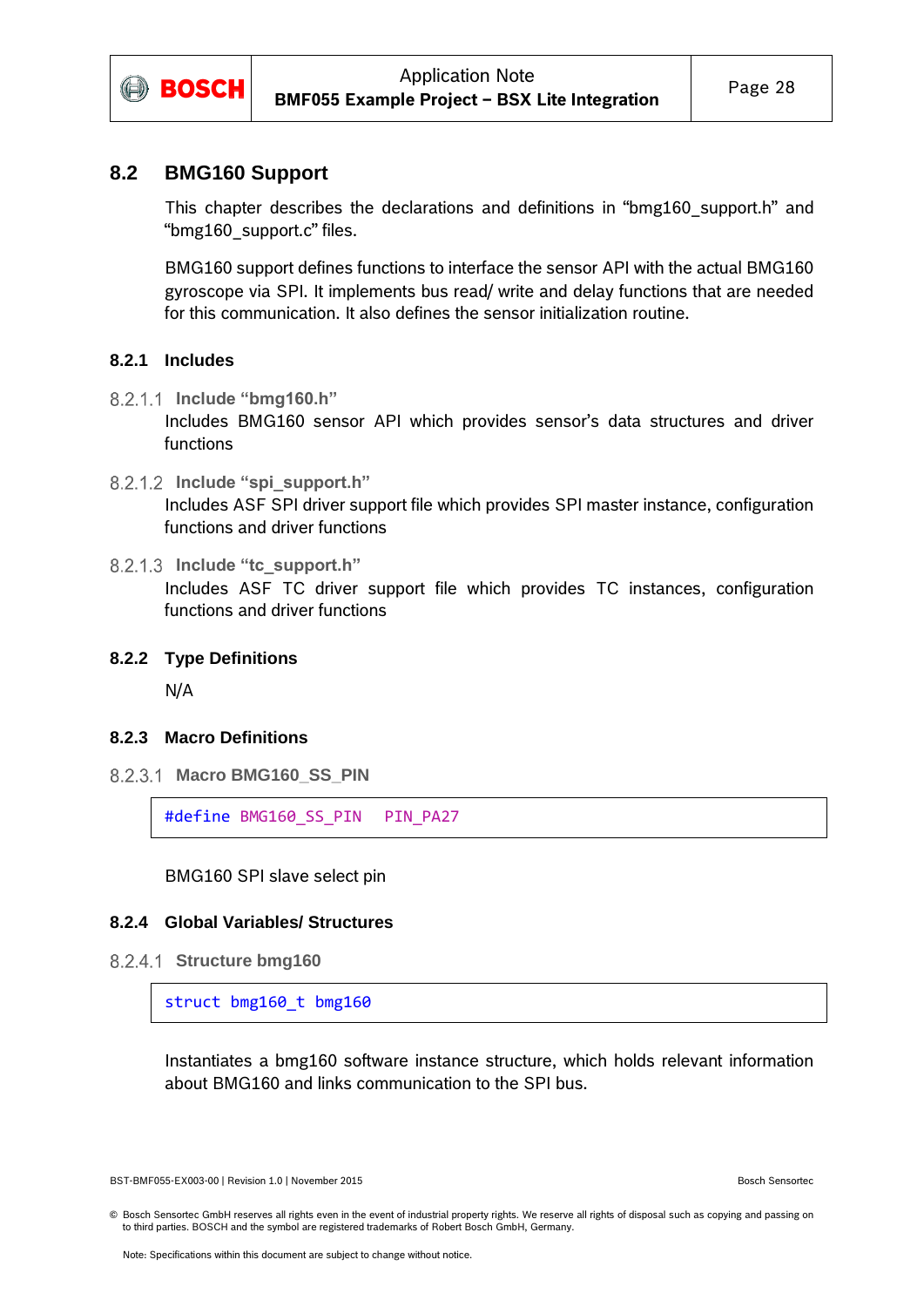

**Structure bmg160\_slave**

```
struct spi_slave_inst bmg160_spi_slave
```
It instantiates an SPI slave software instance structure, used to configure the correct SPI transfer mode settings for an attached slave (here BMG160 is the slave). For example it holds the SS pin number of the corresponding slave.

#### <span id="page-28-0"></span>**8.2.5 Function Definitions**

8.2.5.1 Function bmg init

Initializes BMG160 gyroscope sensor and its required connections

```
void bmg_init(void)
```
This function configures BMG160 as an SPI slave module, sets the *bus\_write*, *bus\_read* and *delay\_msec* functions of the sensor API to point to the provided functions so that the sensor can communicate with the MCU via SPI. It also initializes the sensor and sets its power mode to SUSPEND.

#### **Function bmg\_spi\_write**

Sends data to BMG160 via SPI



This Function implements *bus\_write* function, which is used by sensor API to send data and commands to BMG160 sensor. The communication is done via SPI so ASF SPI driver functions are used.

SPI is used in *polled* mode and transaction request is repeated in a while loop if not successful. In order to avoid infinite loops a loop counter variable is defined to break if a certain limit is passed (Default limit is 100 loops).

#### **Table 10 - Parameters**

| <b>Data Direction</b> | <b>Parameter Name</b> | <b>Description</b>                     |
|-----------------------|-----------------------|----------------------------------------|
| $[$ in]               | dev addr              | Device I2C slave address<br>(not used) |
| $[$ in]               | reg_addr              | Address of destination<br>register     |

<sup>©</sup> Bosch Sensortec GmbH reserves all rights even in the event of industrial property rights. We reserve all rights of disposal such as copying and passing on to third parties. BOSCH and the symbol are registered trademarks of Robert Bosch GmbH, Germany.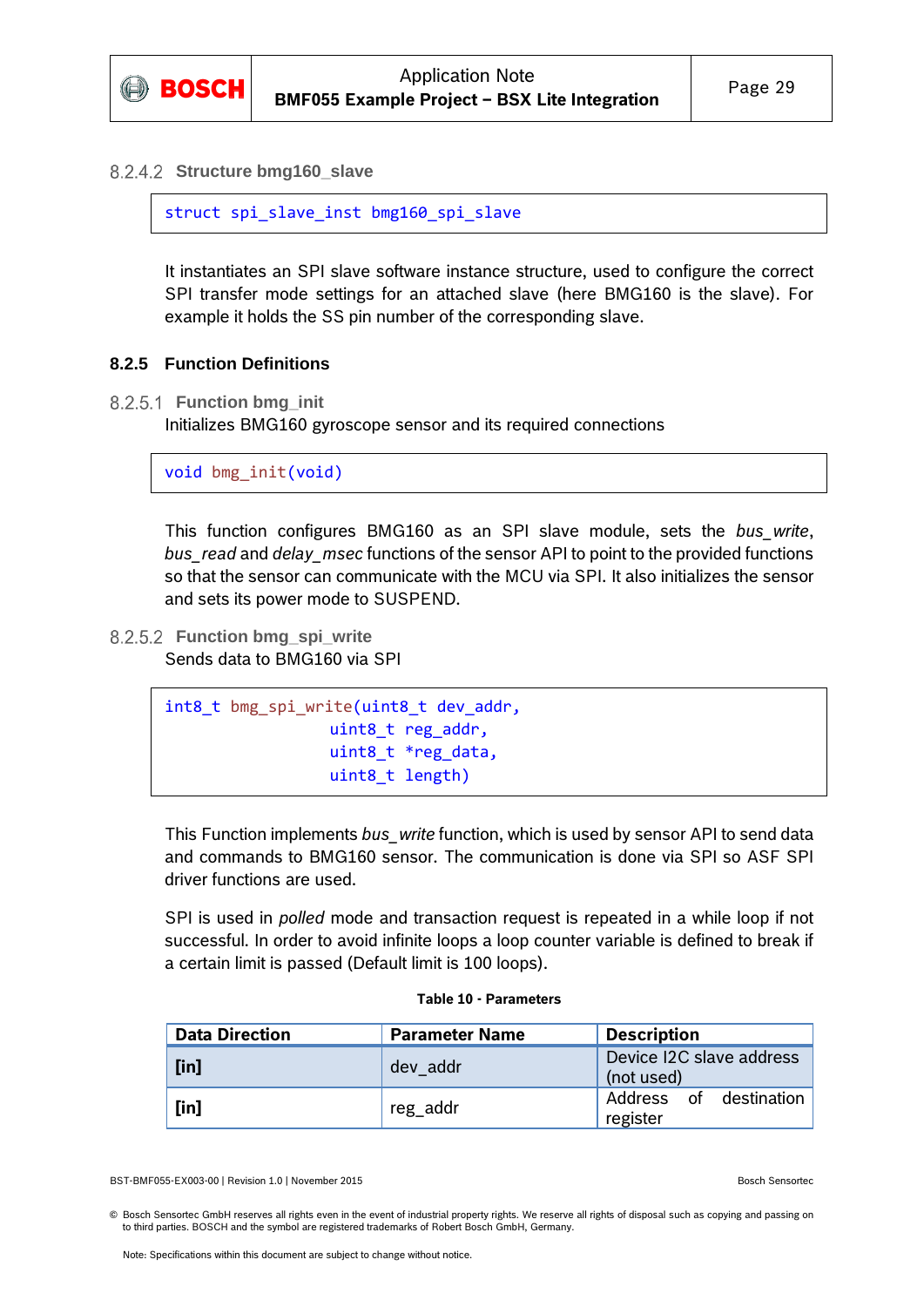

| [in]    | reg_data | Data buffer to be sent           |
|---------|----------|----------------------------------|
| $[$ in] | length   | Length of the data to be<br>sent |

#### **Function bmg\_spi\_read**

Receives data from BMG160 on SPI

```
int8 t bmg spi read(uint8 t dev addr,
     uint8 t reg addr,
     uint8 t *rx data,
     uint8_t length)
```
This Function implements *bus\_read* function, which is used by sensor API to receive data from BMG160 sensor. The communication is done via SPI so ASF SPI driver functions are used.

SPI is used in *polled* mode and transaction request is repeated in a while loop if not successful. In order to avoid infinite loops a loop counter variable is defined to break if a certain limit is passed (Default limit is 100 loops).

#### **Table 11 - Parameters**

| <b>Data Direction</b> | <b>Parameter Name</b> | <b>Description</b>                     |
|-----------------------|-----------------------|----------------------------------------|
| $[$ in]               | dev addr              | Device I2C slave address<br>(not used) |
| $[$ in]               | reg addr              | Address of source register             |
| [out]                 | rx data               | Data buffer to be received             |
| $[$ in]               | length                | Length of the data to be<br>received   |

#### **Function bmg\_delay\_msec**

Initiates a delay of the length of the argument in milliseconds

void bmg delay msec(uint32 t);

This function implements *delay\_msec* function which is used by the sensor API to cause enough delay for the sensor so that it executes specific commands or provides required data.

#### **Table 12 - Parameters**

| <b>Data Direction</b> | <b>Parameter Name</b> | <b>Description</b> |
|-----------------------|-----------------------|--------------------|
|                       |                       |                    |

<sup>©</sup> Bosch Sensortec GmbH reserves all rights even in the event of industrial property rights. We reserve all rights of disposal such as copying and passing on to third parties. BOSCH and the symbol are registered trademarks of Robert Bosch GmbH, Germany.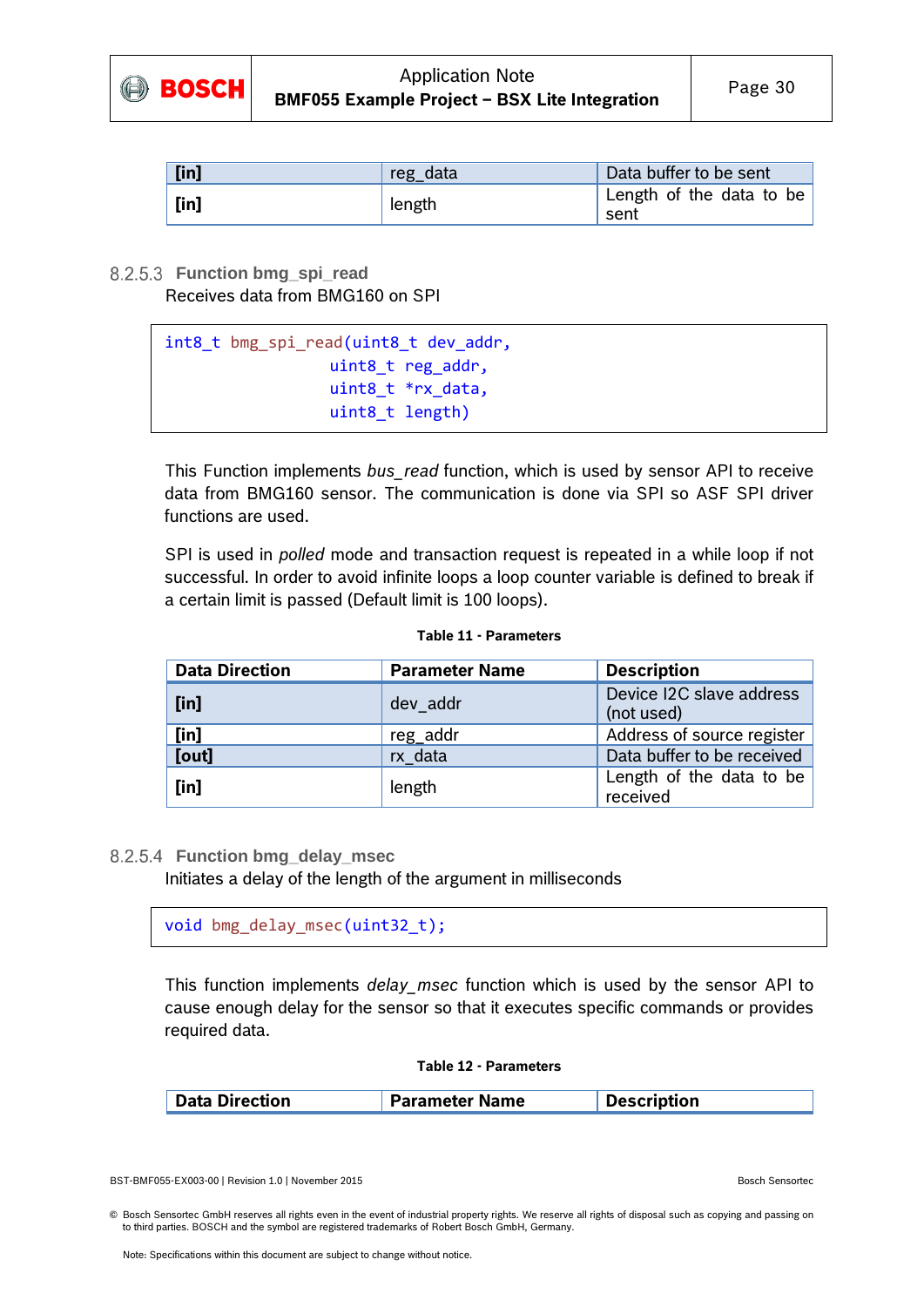

BST-BMF055-EX003-00 | Revision 1.0 | November 2015 | November 2015 | November 2015 | November 2015 | Bosch Sensortec

© Bosch Sensortec GmbH reserves all rights even in the event of industrial property rights. We reserve all rights of disposal such as copying and passing on to third parties. BOSCH and the symbol are registered trademarks of Robert Bosch GmbH, Germany.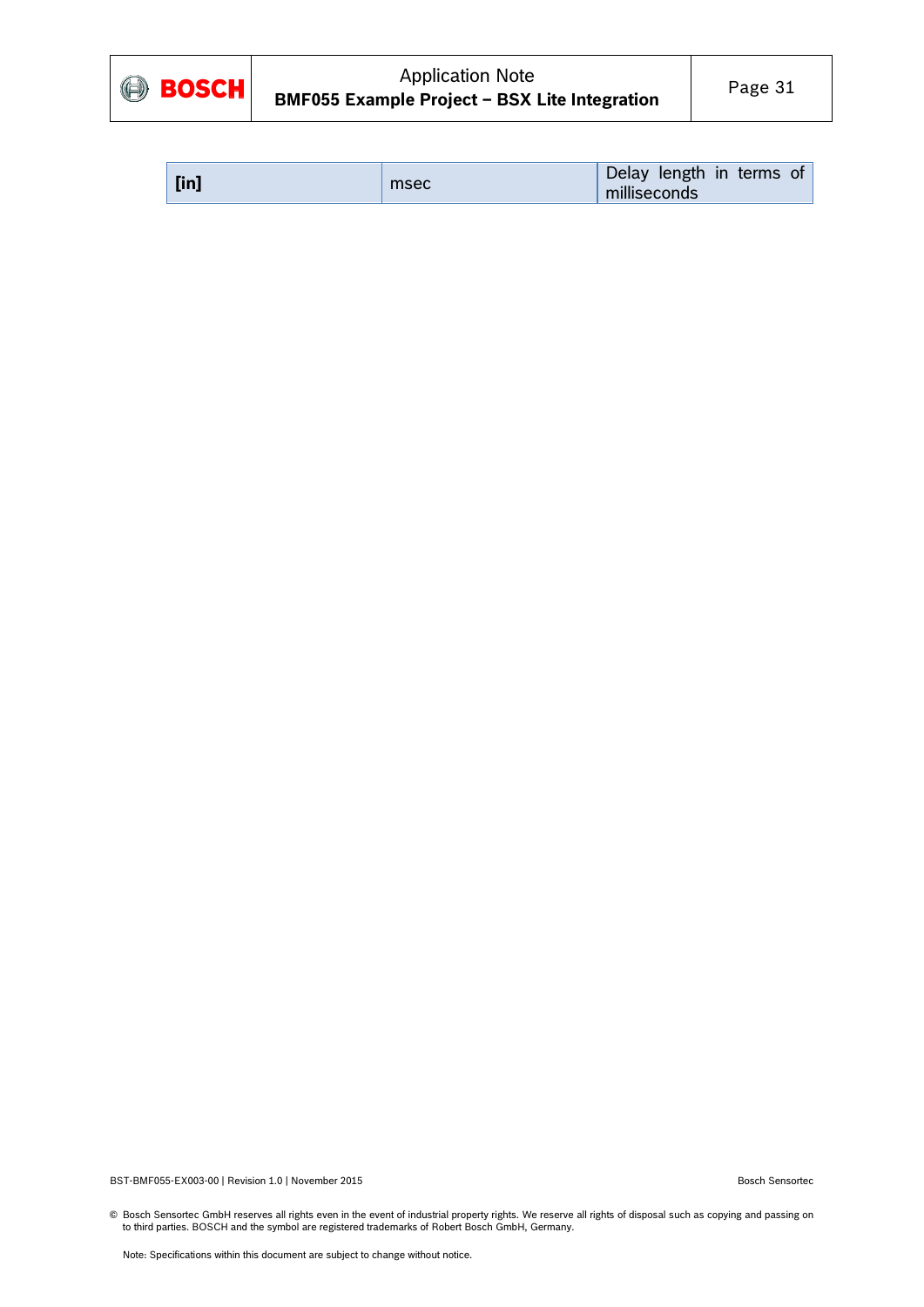

#### <span id="page-31-0"></span>**8.3 BMM050 Support**

This chapter describes the declarations and definitions in "bmm050\_support.h" and "bmm050\_support.c" files.

BMM050 support defines functions to interface the sensor API with the actual BMM050 magnetometer via SPI. It implements bus read/ write and delay functions that are needed for this communication. It also defines the sensor initialization routine.

#### <span id="page-31-1"></span>**8.3.1 Includes**

- **Include "bmm050.h"** Includes BMM050 sensor API which provides sensor's data structures and driver functions
- **Include "spi\_support.h"** Includes ASF SPI driver support file which provides SPI master instance, configuration functions and driver functions
- **Include "tc\_support.h"**

Includes ASF TC driver support file which provides TC instances, configuration functions and driver functions

#### <span id="page-31-2"></span>**8.3.2 Type Definitions**

N/A

#### <span id="page-31-3"></span>**8.3.3 Macro Definitions**

8.3.3.1 Macro BMM050 SS PIN

#define BMM050 SS PIN PIN PA18

BMA2x2 SPI slave select pin

#### <span id="page-31-4"></span>**8.3.4 Global Variables/ Structures**

**Structure bmm050**

struct bmm050 bmm050

Instantiates a bmm050 software instance structure, which holds relevant information about BMM050 and links communication to the SPI bus.

BST-BMF055-EX003-00 | Revision 1.0 | November 2015 Bosch Sensortec

<sup>©</sup> Bosch Sensortec GmbH reserves all rights even in the event of industrial property rights. We reserve all rights of disposal such as copying and passing on to third parties. BOSCH and the symbol are registered trademarks of Robert Bosch GmbH, Germany.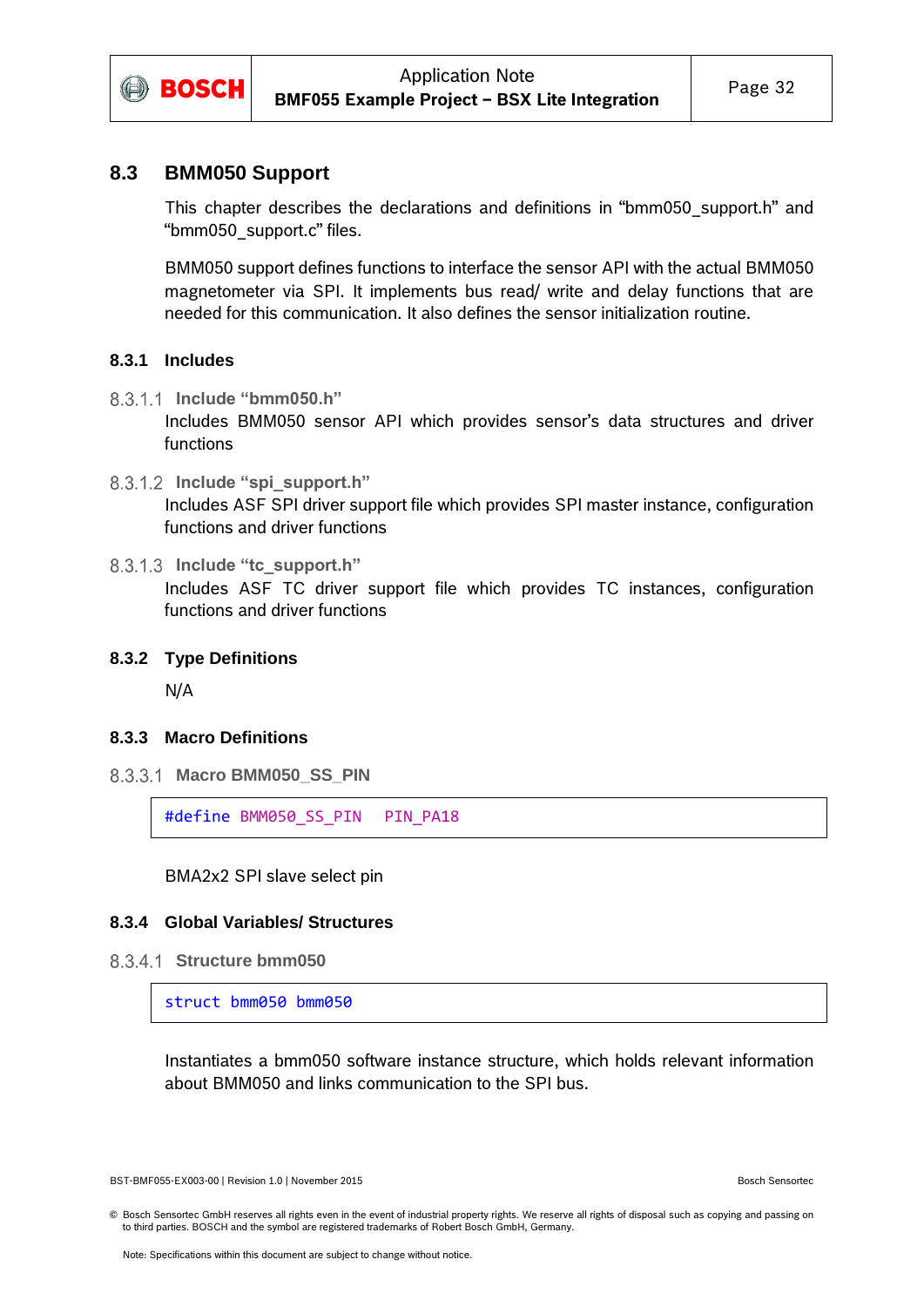

**Structure bmm050\_slave**

```
struct spi_slave_inst bmm050_spi_slave
```
It instantiates an SPI slave software instance structure, used to configure the correct SPI transfer mode settings for an attached slave (here BMM050 is the slave). For example it holds the SS pin number of the corresponding slave.

#### <span id="page-32-0"></span>**8.3.5 Function Definitions**

8.3.5.1 Function bmm\_init

Initializes BMM050 magnetometer sensor and its required connections

void bmm\_init(void)

This function configures BMM050 as an SPI slave module, sets the *bus\_write*, *bus\_read* and *delay\_msec* functions of the sensor API to point to the provided functions so that the sensor can communicate with the MCU via SPI. It also initializes the sensor.

8.3.5.2 Function bmm spi write

Sends data to BMM050 via SPI

```
int8 t bmm spi write(uint8 t dev addr,
      uint8 t reg addr,
      uint8 t *reg data,
      uint8_t length)
```
This Function implements *bus\_write* function, which is used by sensor API to send data and commands to BMM050 sensor. The communication is done via SPI so ASF SPI driver functions are used.

SPI is used in *polled* mode and transaction request is repeated in a while loop if not successful. In order to avoid infinite loops a loop counter variable is defined to break if a certain limit is passed (Default limit is 100 loops).

| <b>Data Direction</b> | <b>Parameter Name</b> | <b>Description</b>                     |
|-----------------------|-----------------------|----------------------------------------|
| $[$ in]               | dev addr              | Device I2C slave address<br>(not used) |
| $[$ in]               | reg_addr              | Address of destination<br>register     |
| $[$ in]               | reg data              | Data buffer to be sent                 |

#### **Table 13 - Parameters**

<sup>©</sup> Bosch Sensortec GmbH reserves all rights even in the event of industrial property rights. We reserve all rights of disposal such as copying and passing on to third parties. BOSCH and the symbol are registered trademarks of Robert Bosch GmbH, Germany.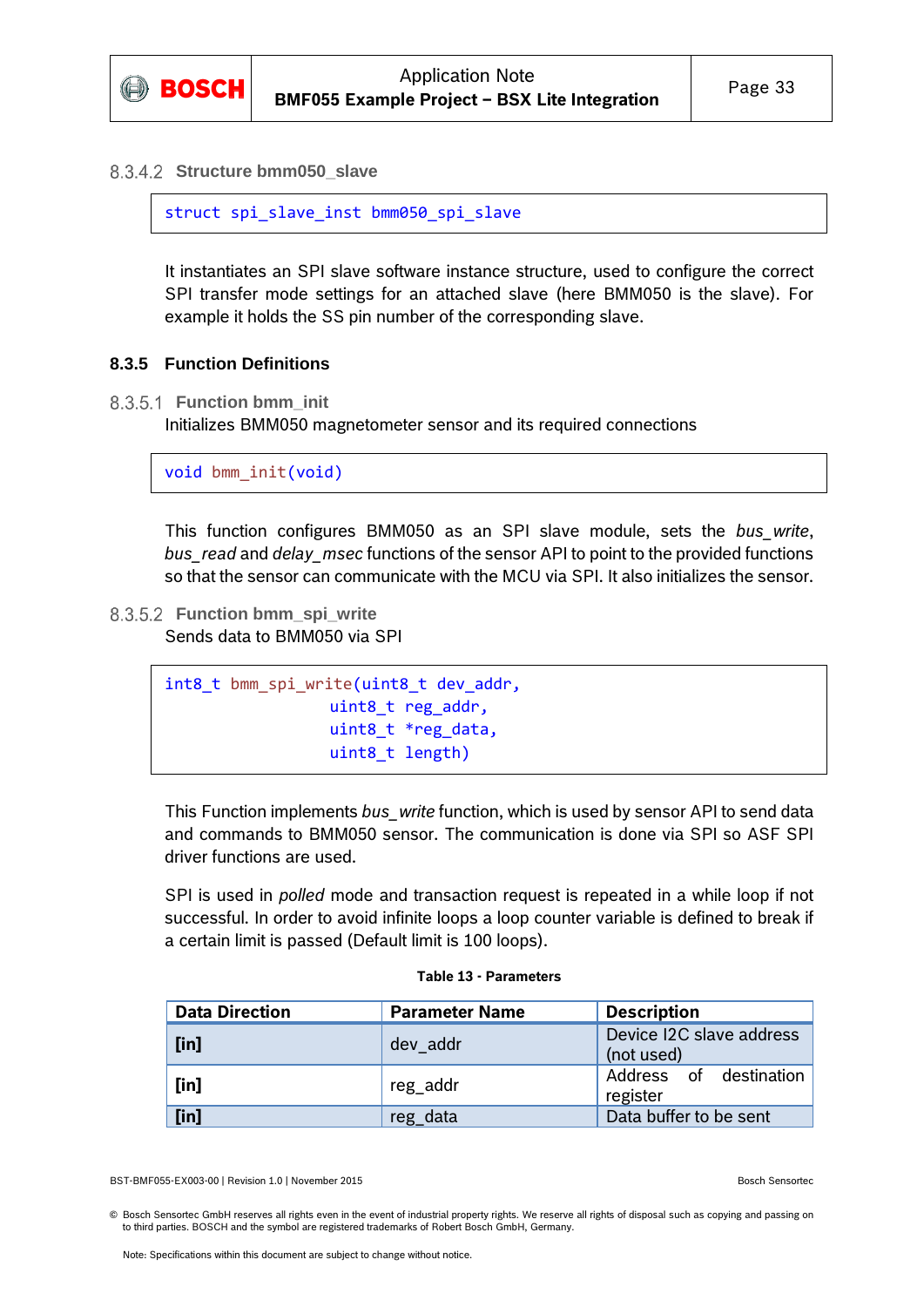

| $[$ in] | Length of the data to be |
|---------|--------------------------|
| length  | sent                     |

#### **Function bmm\_spi\_read** Receives data from BMM050 on SPI

```
int8_t bmm_spi_read(uint8_t dev_addr,
      uint8_t reg_addr,
      uint8_t *rx_data,
      uint8_t length)
```
This Function implements *bus\_read* function, which is used by sensor API to receive data from BMM050 sensor. The communication is done via SPI so ASF SPI driver functions are used.

SPI is used in *polled* mode and transaction request is repeated in a while loop if not successful. In order to avoid infinite loops a loop counter variable is defined to break if a certain limit is passed (Default limit is 100 loops).

| <b>Data Direction</b> | <b>Parameter Name</b> | <b>Description</b>                     |
|-----------------------|-----------------------|----------------------------------------|
| $[$ in]               | dev addr              | Device I2C slave address<br>(not used) |
| $[$ in]               | reg_addr              | Address of source register             |
| [out]                 | rx data               | Data buffer to be received             |
| $[$ in]               | length                | Length of the data to be<br>received   |

#### **Table 14 - Parameters**

#### **Function bmm\_delay\_msec**

Initiates a delay of the length of the argument in milliseconds

```
void bmm_delay_msec(uint32_t)
```
This function implements *delay\_msec* function which is used by the sensor API to cause enough delay for the sensor so that it executes specific commands or provides required data.

#### **Table 15 - Parameters**

| <b>Data Direction</b> | <b>Parameter Name</b> | <b>Description</b>                       |
|-----------------------|-----------------------|------------------------------------------|
| $[$ in]               | msec                  | Delay length in terms of<br>milliseconds |

<sup>©</sup> Bosch Sensortec GmbH reserves all rights even in the event of industrial property rights. We reserve all rights of disposal such as copying and passing on to third parties. BOSCH and the symbol are registered trademarks of Robert Bosch GmbH, Germany.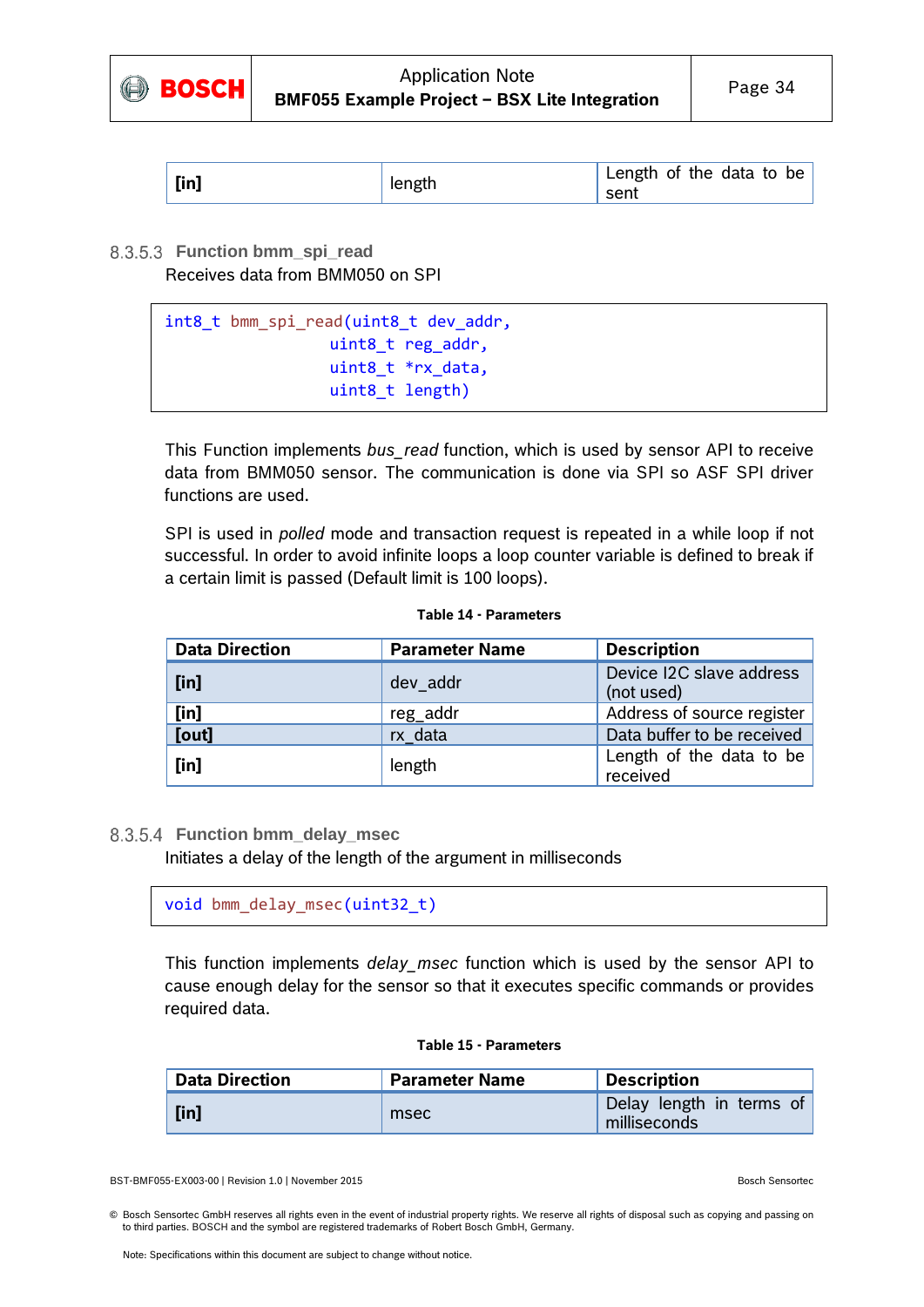

### <span id="page-34-0"></span>**9 ASF Driver Supports Implementation**

#### <span id="page-34-1"></span>**9.1 Clock Support**

This chapter describes the functions declared in "clock support.h" file and defined in "clock\_support.c" file.

Clock support uses ASF clock management modules and defines initialization and configuration functions for the microcontroller's clock sources and generic clock generators that are needed for this application.

For more information about the clocking system refer to [the corresponding application](http://www.atmel.com/Images/Atmel-42123-SAM-D20-D21-Timer-Counter-Driver-TC_Application-Note_AT03263.pdf)  [note](http://www.atmel.com/Images/Atmel-42123-SAM-D20-D21-Timer-Counter-Driver-TC_Application-Note_AT03263.pdf) or [the microcontroller datasheet](http://www.atmel.com/Images/atmel-42129-sam-d20_datasheet.pdf) from Atmel.

#### <span id="page-34-2"></span>**9.1.1 Includes**

- **Include "clock.h"** SAM D20 Clock Driver from Atmel
- **Include "glck,h"** SAM D20 Generic Clock Driver from Atmel

#### <span id="page-34-3"></span>**9.1.2 Type Definitions**

N/A

<span id="page-34-4"></span>**9.1.3 Macro Definitions**

N/A

#### <span id="page-34-5"></span>**9.1.4 Global Variables/ Structures**

N/A

#### <span id="page-34-6"></span>**9.1.5 Function Definitions**

9.1.5.1 Function clock initialize

Initializes clock sources, generic clock generators and system main clock of the MCU

void clock\_initialize(void)

This function calls configuration functions for DFLL48M and OSC8M clock sources, *generic clock generators 1 and 2* and the main clock of the system (*generic clock generator 0*). After initialization, the clock sources' and generic clock generators' frequencies are as follows:

<sup>©</sup> Bosch Sensortec GmbH reserves all rights even in the event of industrial property rights. We reserve all rights of disposal such as copying and passing on to third parties. BOSCH and the symbol are registered trademarks of Robert Bosch GmbH, Germany.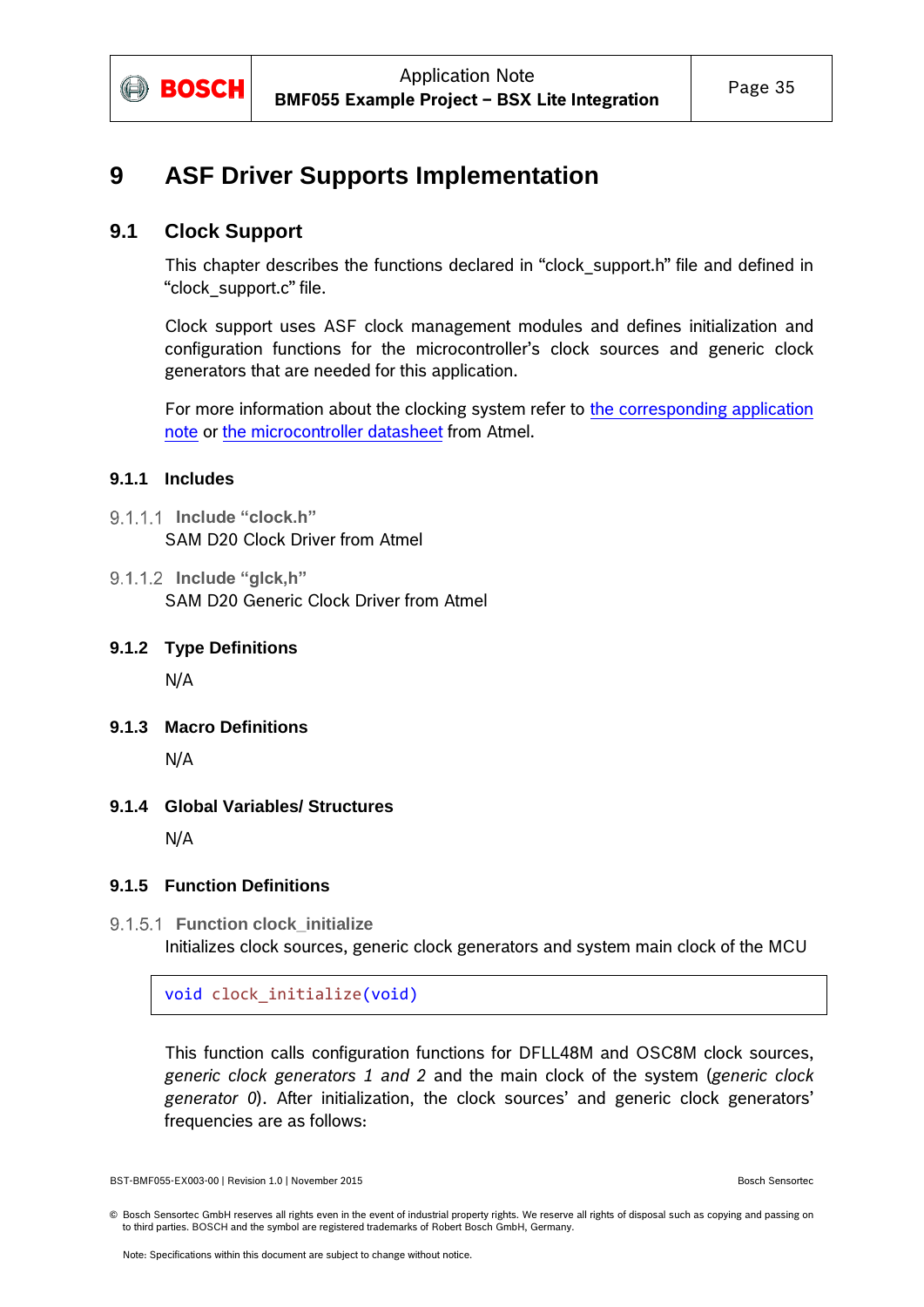

- OSC8M: 2 MHz
- DFLL: Open Loop, 48 MHz
- GCLK0: 48 MHz
- GCLK1: 500 KHz
- GLCK2: 2 MHz
- **Function clock\_configure\_dfll** Configures the DFLL48M clock source of the MCU

void clock\_configure\_dfll(void)

This function configures DFLL48M clock source of the MCU with default configuration values and enables the clock source. (Disabled by default)

9.1.5.3 Function configure osc8m

Configures the 8 MHz internal clock source of the MCU

void clock configure osc8m(void)

This function configures OSC8M clock source of the MCU with default configuration values changes the clock source's prescaler to 4. (Enabled by default)

**Function clock\_configure\_system\_clock** Configures system main clock source

void clock\_configure\_system\_clock(void)

This function configures *generic clock generator 0* of the MCU, which is used as the main clock source, with default configuration values, changes its clock source to DFLL48M and changes its division factor to 1, hence providing a 48 MHz clock on GCLK\_GENERATOR\_0. (Enabled by default)

9.1.5.5 Function clock configure gclk generator 1 Configures *generic clock generator 1*

void clock configure gclk generator 1(void)

This function configures *generic clock generator 1* of the MCU with default configuration values, changes its division factor to 4 and enables the clock generator, hence providing a 500 KHz clock on GCLK\_GENERATOR\_1. (Disabled by default)

<sup>©</sup> Bosch Sensortec GmbH reserves all rights even in the event of industrial property rights. We reserve all rights of disposal such as copying and passing on to third parties. BOSCH and the symbol are registered trademarks of Robert Bosch GmbH, Germany.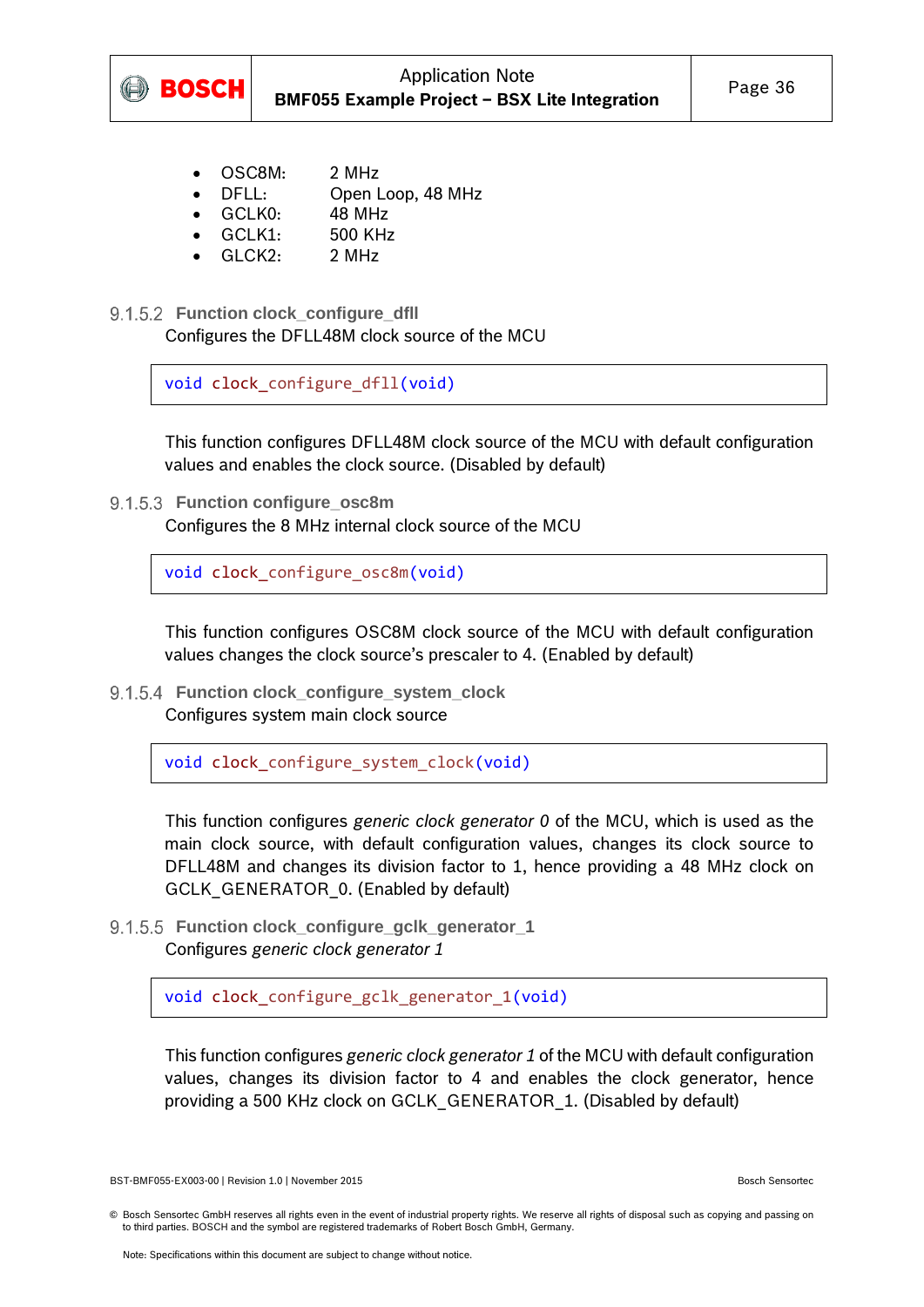

#### **Function clock\_configure\_gclk\_generator\_2** Configures *generic clock generator 2*

void clock\_configure\_gclk\_generator\_2(void)

This function configures *generic clock generator 2* of the MCU with default configuration values and enables the clock generator, hence providing a 2 MHz clock on GCLK\_GENERATOR\_2. (Disabled by default)

BST-BMF055-EX003-00 | Revision 1.0 | November 2015 | November 2015 | November 2015 | November 2015 | Bosch Sensortec

© Bosch Sensortec GmbH reserves all rights even in the event of industrial property rights. We reserve all rights of disposal such as copying and passing on to third parties. BOSCH and the symbol are registered trademarks of Robert Bosch GmbH, Germany.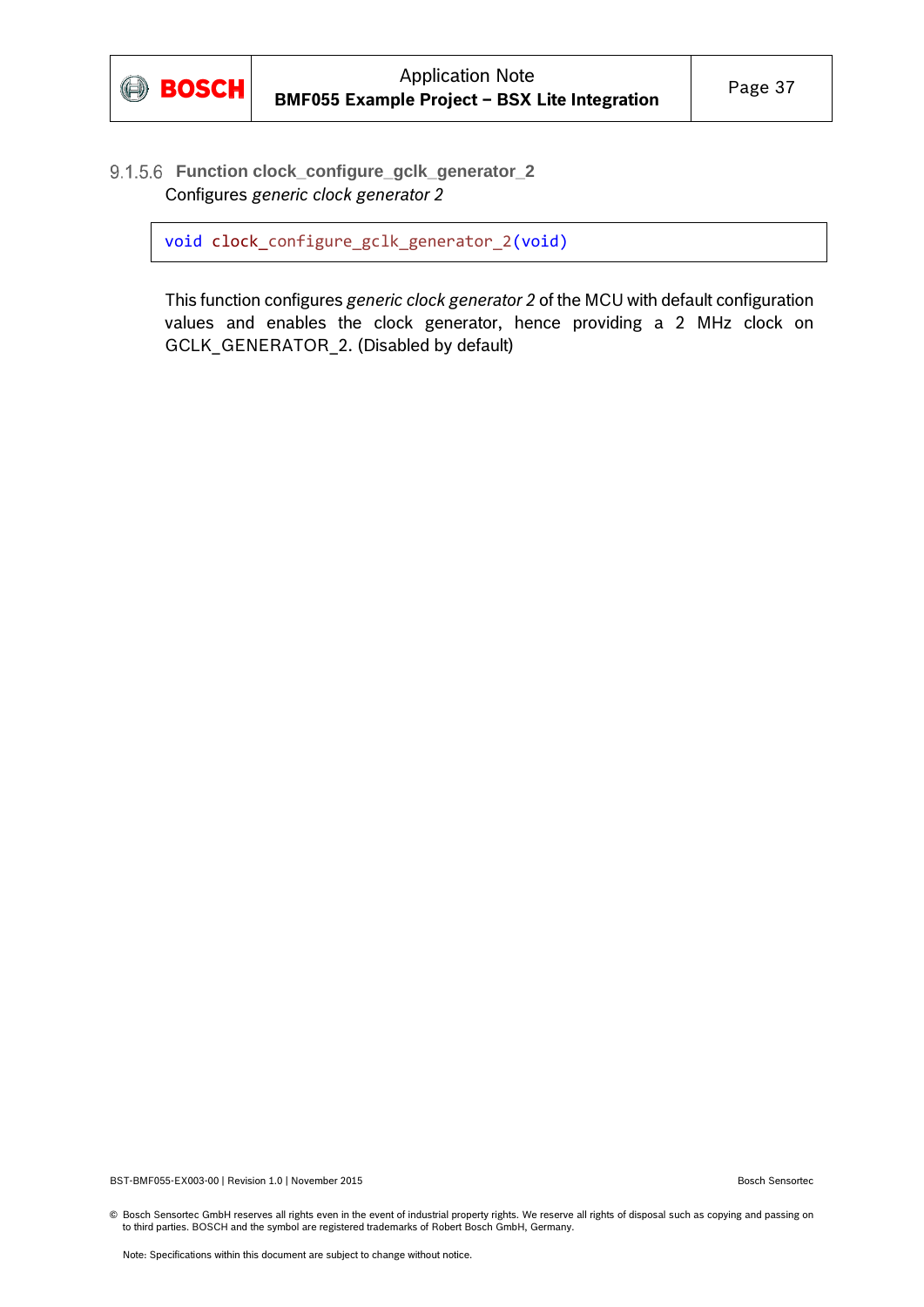

#### <span id="page-37-0"></span>**9.2 SPI Support**

This chapter describes the functions declared in "spi\_support.h" file and defined in "spi\_support.c" file.

SPI support uses ASF SPI driver modules and defines initialization, configuration and callback functions for the microcontroller's SPI peripheral that is needed to communicate with the three internal sensors.

For more information about the SPI modules refer to [the corresponding application note](http://www.atmel.com/Images/Atmel-42115-SAM-D20-D21-Serial-Peripheral-Interface-Driver-SERCOM-SPI_Application-Note_AT03255.pdf) or [the microcontroller datasheet](http://www.atmel.com/Images/atmel-42129-sam-d20_datasheet.pdf) from Atmel.

#### <span id="page-37-1"></span>**9.2.1 Includes**

- **Include "spi.h"** SAM D20 Serial Peripheral Interface Driver from Atmel
- 9.2.1.2 Include "spi\_interrupt.h" SAM D20 Serial Peripheral Interface callback mode Driver from Atmel

#### <span id="page-37-2"></span>**9.2.2 Type Definitions**

N/A

#### <span id="page-37-3"></span>**9.2.3 Macro Definitions**

9.2.3.1 Macro SPI\_BAUDRATE\_10M

#define SPI\_BAUDRATE\_10M UINT32\_C(10000000)

This is a value of 10 million that can be used to set SPI frequency to 10 MHz.

```
9.2.3.2 Macro SPI_BAUDRATE
```
#define SPI\_BAUDRATE SPI\_BAUDRATE\_10M

This macro defines the value loaded onto SPI baud rate register initially. The default value selected sets SPI frequency to 10 MHz.

#### <span id="page-37-4"></span>**9.2.4 Global Variables/ Structures**

**Structure spi\_master\_instance**

struct spi\_module spi\_master\_instance

BST-BMF055-EX003-00 | Revision 1.0 | November 2015 Bosch Sensortec

<sup>©</sup> Bosch Sensortec GmbH reserves all rights even in the event of industrial property rights. We reserve all rights of disposal such as copying and passing on to third parties. BOSCH and the symbol are registered trademarks of Robert Bosch GmbH, Germany.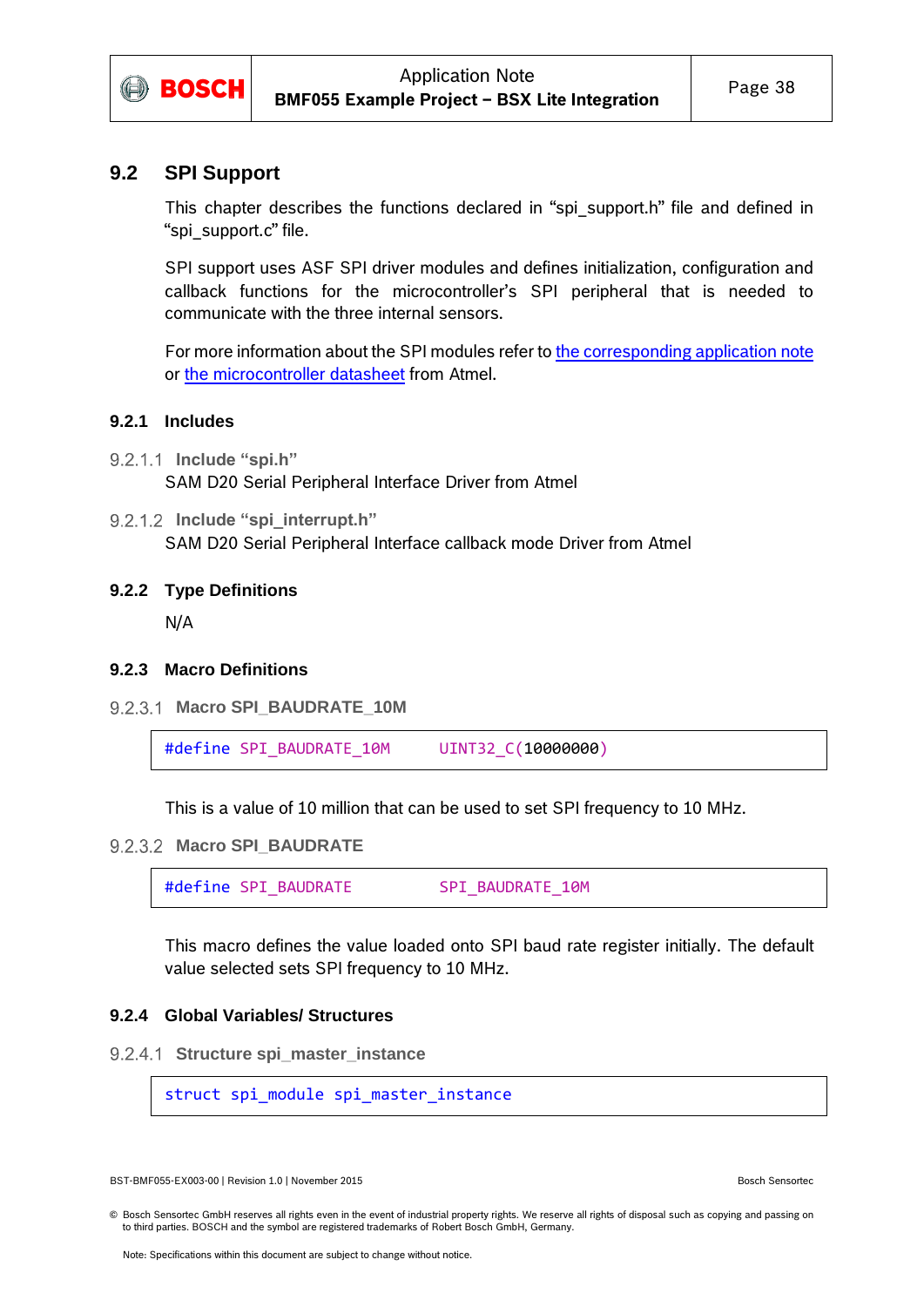

Instantiates a SERCOM SPI driver software structure, used to retain software state information of the associated hardware module instance.

#### <span id="page-38-0"></span>**9.2.5 Function Definitions**

**Function spi\_initialize**

Initializes SPI module of the MCU

```
void spi initialize(void)
```
This function calls configuration functions for SPI master. The module is used in this application in polled mode but callback configuration functions are provided and can be used in case of a later need to change.

**Function spi\_configure\_master**

Configures SPI master module of the MCU

void spi configure master(void)

This function configures the SPI master module with default configuration values, sets spi baud rate to 1 MHz, sets SPI master pads, initializes SERCOM3 with SPI master configurations and enables the module. (Disabled by default)

**Function spi\_configure\_slave**

Configures an SPI slave

```
void spi configure slave(
      struct spi_slave_inst *slave_inst_ptr,
      uint8_t const ss_pin)
```
This function configures the SPI slave referenced in the arguments with default configuration values and sets the its slave select pin to the pin number given in the arguments.

| <b>Table 16 - Parameters</b> |  |  |  |  |
|------------------------------|--|--|--|--|
|------------------------------|--|--|--|--|

| <b>Data Direction</b> | <b>Parameter Name</b> | <b>Description</b>                                   |
|-----------------------|-----------------------|------------------------------------------------------|
| [out]                 | slave inst ptr        | Pointer to the SPI slave<br>software instance struct |
| $[$ in]               | ss pin                | pin l<br>slave-select<br>-SPI<br>number              |

BST-BMF055-EX003-00 | Revision 1.0 | November 2015 Bosch Sensortec

<sup>©</sup> Bosch Sensortec GmbH reserves all rights even in the event of industrial property rights. We reserve all rights of disposal such as copying and passing on to third parties. BOSCH and the symbol are registered trademarks of Robert Bosch GmbH, Germany.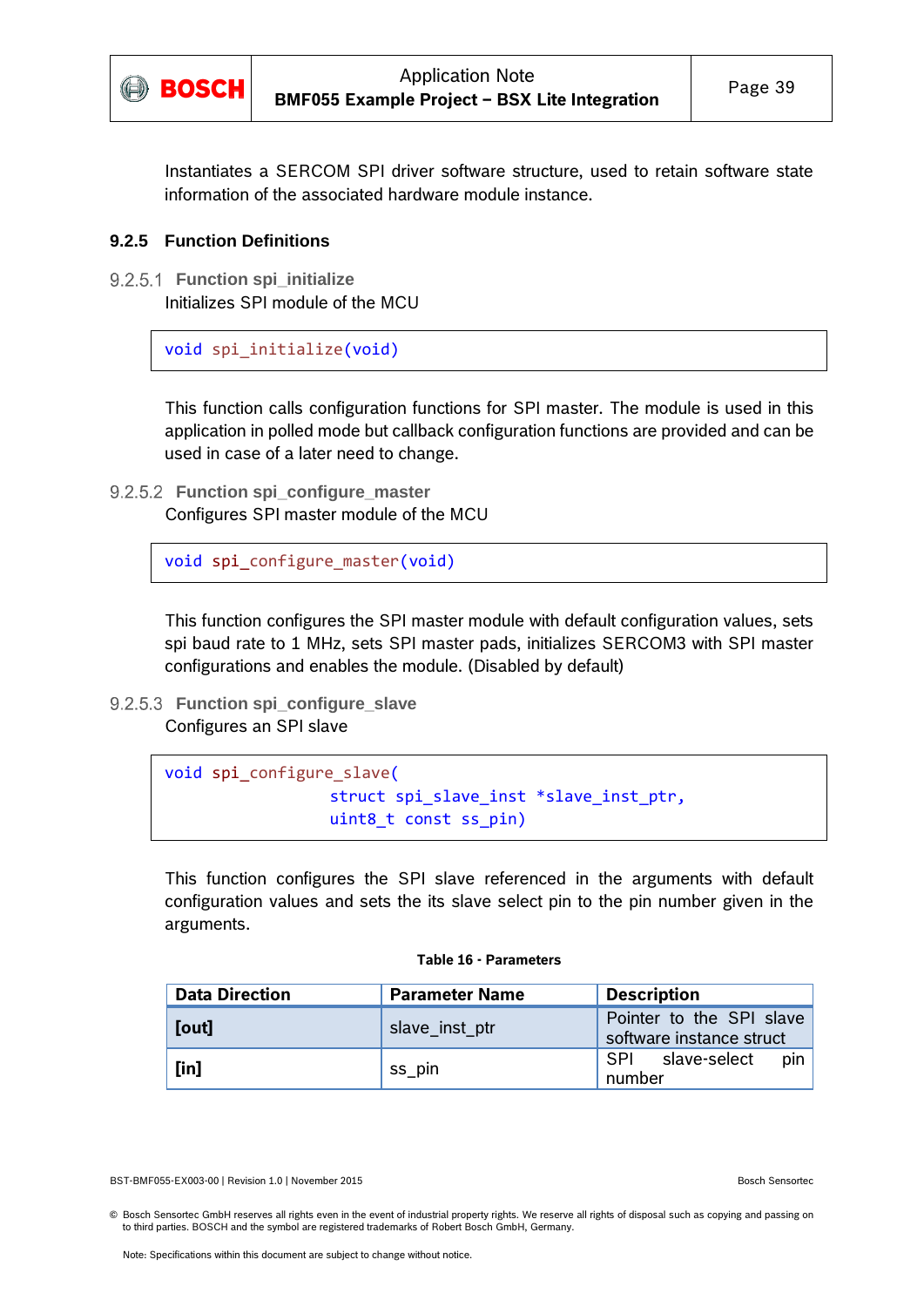

#### <span id="page-39-0"></span>**9.3 TC Support**

This chapter describes the functions declared in "tc\_support.h" file and defined in "tc\_support.c" file.

TC support uses ASF timer/counter driver modules and defines initialization, configuration and callback functions for the microcontroller's timer/counter peripherals that that are needed for scheduling tasks or initiating delays. In addition to these some wrapper functions are defined that are used in the application.

For more information about the TC peripherals refer to [the corresponding application](http://www.atmel.com/Images/Atmel-42256-SAM-D21-Timer-Counter-for-Control-Applications-Driver-TCC_AP-Note_AT07058.pdf)  [note](http://www.atmel.com/Images/Atmel-42256-SAM-D21-Timer-Counter-for-Control-Applications-Driver-TCC_AP-Note_AT07058.pdf) or [the microcontroller datasheet](http://www.atmel.com/Images/atmel-42129-sam-d20_datasheet.pdf) from Atmel.

#### <span id="page-39-1"></span>**9.3.1 Includes**

- **Include "tc.h"** SAM D20 Timer Counter driver from Atmel
- 9.3.1.2 Include "tc\_interrupt.h" SAM D20 Timer Counter callback driver from Atmel

#### <span id="page-39-2"></span>**9.3.2 Type Definitions**

N/A

#### <span id="page-39-3"></span>**9.3.3 Macro Definitions**

**Macro COUNT\_MAX\_16\_BIT**

#define COUNT\_MAX\_16BIT UINT16\_C(0xFFFF)

Maximum value of a 16-bit counter

9.3.3.2 Macro COUNT MAX 32 BIT

#define COUNT MAX 32BIT UINT32 C(0xFFFFFFFFF)

Maximum value of a 32-bit counter

#### **Macro TC6\_PERIOD\_1000MS**

#define TC6 PERIOD 1000MS COUNT MAX 32BIT - UINT32 C(500000)

Loading this value onto the 32-bit count register of TC6, causes the counter to overflow after 1000 milliseconds. (Assuming it has a 500 kHz clock source.)

BST-BMF055-EX003-00 | Revision 1.0 | November 2015 Bosch Sensortec

<sup>©</sup> Bosch Sensortec GmbH reserves all rights even in the event of industrial property rights. We reserve all rights of disposal such as copying and passing on to third parties. BOSCH and the symbol are registered trademarks of Robert Bosch GmbH, Germany.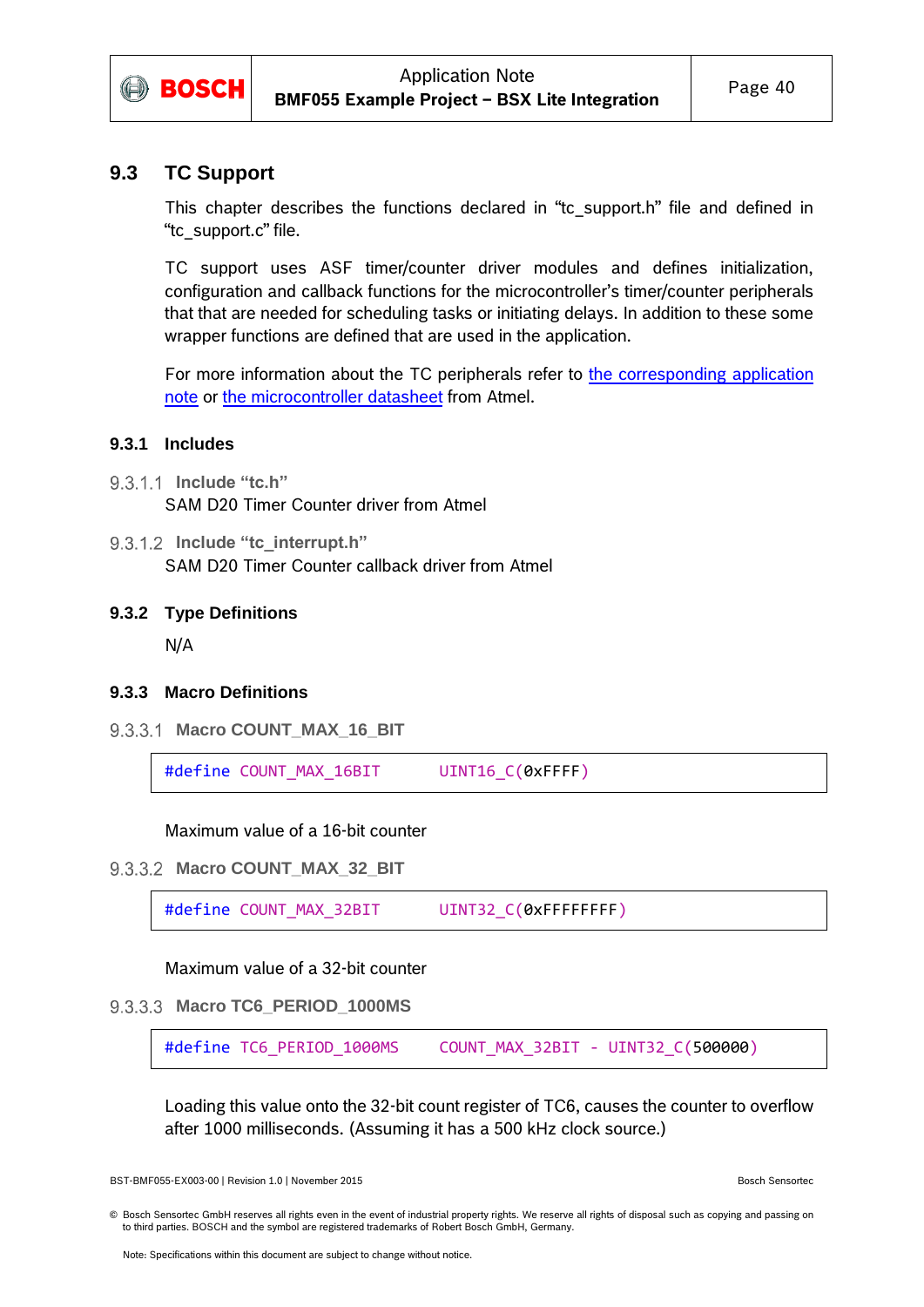

9.3.3.4 Macro TC6 PERIOD 100MS

#define TC6 PERIOD 100MS COUNT MAX 32BIT - UINT32 C(50000)

Loading this value onto the 32-bit count register of TC6, causes the counter to overflow after 100 milliseconds. (Assuming it has a 500 kHz clock source)

9.3.3.5 Macro TC6 PERIOD 10MS

#define TC6\_PERIOD\_10MS COUNT\_MAX\_32BIT - UINT32\_C(5000)

Loading this value onto the 32-bit count register of TC6, causes the counter to overflow after 10 milliseconds. (Assuming it has a 500 kHz clock source)

9.3.3.6 Macro TC6 COUNT VALUE

#define TC6\_COUNT\_VALUE TC6\_PERIOD\_10MS

This macro defines the value loaded onto TC6 count register initially and after each overflow. The default value selected causes the counter to overflow on a period of 10 milliseconds.

#### <span id="page-40-0"></span>**9.3.4 Global Variables/ Structures**

**Structure tc4\_instance**

```
struct tc_module tc4_instance
```
Instantiates a TC software instance structure, used to retain software state information of the associated hardware module instance, which in this case is TC4.

**Boolean tc4\_callback\_flag**

```
volatile bool tc4_callback_flag
```
This flag is *false* by default and is set by TC4 callback function; i.e. it is set whenever TC4 counter register value is equal to the value set in its capture channel 0. The flag can be used by other functions to execute desired tasks accordingly.

9.3.4.3 Structure tc6 instance

struct tc\_module tc6\_instance

<sup>©</sup> Bosch Sensortec GmbH reserves all rights even in the event of industrial property rights. We reserve all rights of disposal such as copying and passing on to third parties. BOSCH and the symbol are registered trademarks of Robert Bosch GmbH, Germany.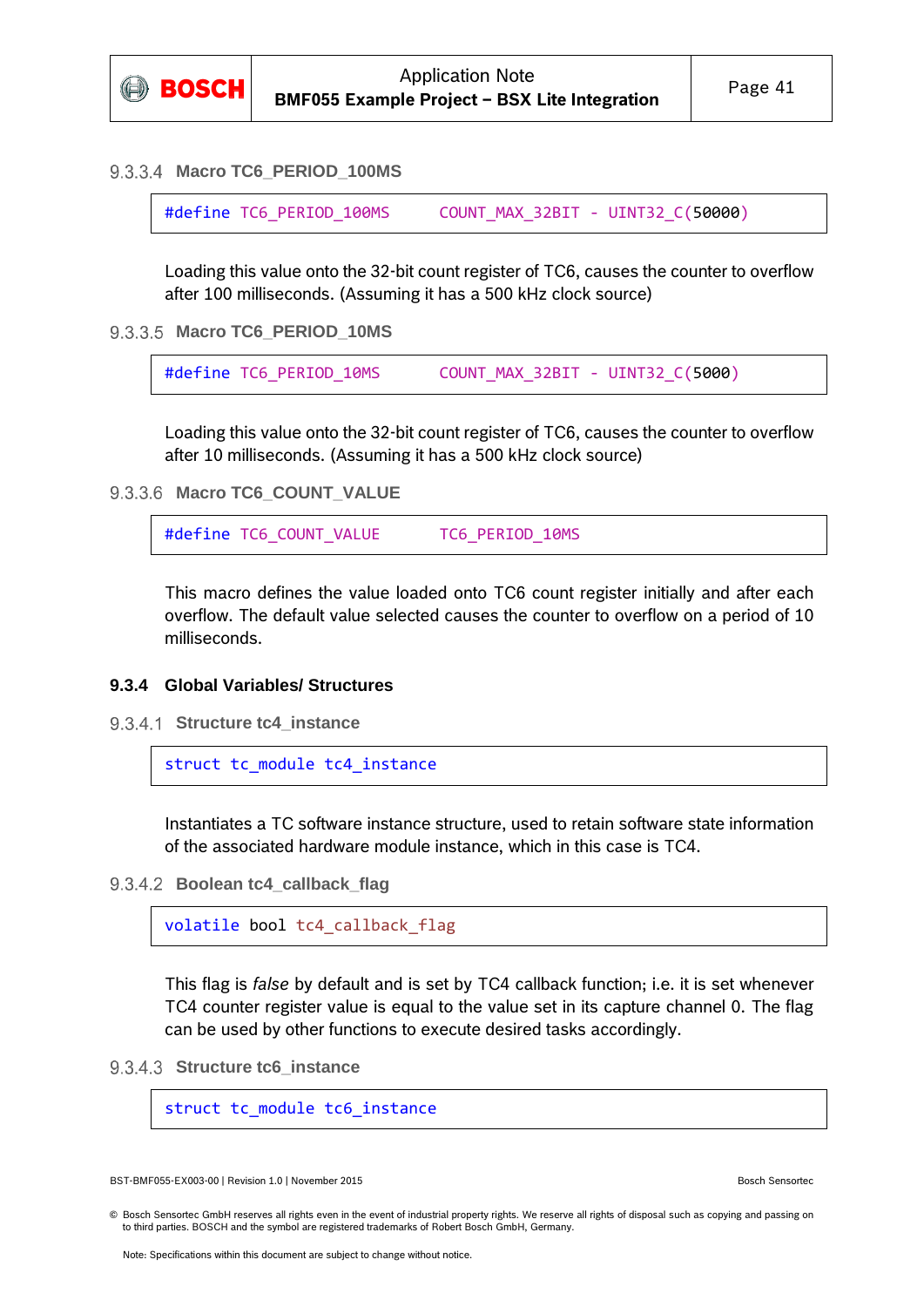

Instantiates a TC software instance structure, used to retain software state information of the associated hardware module instance, which in this case is TC6.

```
9.3.4.4 Boolean tc6 callback flag
```

```
volatile bool tc6 callback flag
```
This flag is *false* by default and is set by TC6 callback function; i.e. it is set whenever TC6 counter overflows. The flag can be used by other functions to execute desired tasks accordingly.

#### <span id="page-41-0"></span>**9.3.5 Function Definitions**

9.3.5.1 Function tc\_initialize

Initializes TC4 and TC6 timer/counter modules of the MCU

void tc\_initialize(void)

This function calls configuration functions and callback configuration functions of TC4 and TC6. It also assigns a reference to the interrupt handler function, so that after an interrupt the desired function, defined in the application side, is called.

9.3.5.2 Function tc4 configure Configures TC4 of the MCU

void configure\_tc4(void)

This function configures TC4 with default configuration values, sets its clock source to GCLK GENERATOR 3, sets the capture channel 0 value to 500 and enables the module. (Disabled by default)

The clock source of this TC has a frequency of 500 KHz, so counting up to 500 takes 1 millisecond.

The counter is stopped after initialization. Whenever a delay is needed in the application, counter start would be triggered.

9.3.5.3 Function tc4 configure callbacks

Configures TC4 callback register

void configure tc4 callbacks(void)

BST-BMF055-EX003-00 | Revision 1.0 | November 2015 Bosch Sensortec

<sup>©</sup> Bosch Sensortec GmbH reserves all rights even in the event of industrial property rights. We reserve all rights of disposal such as copying and passing on to third parties. BOSCH and the symbol are registered trademarks of Robert Bosch GmbH, Germany.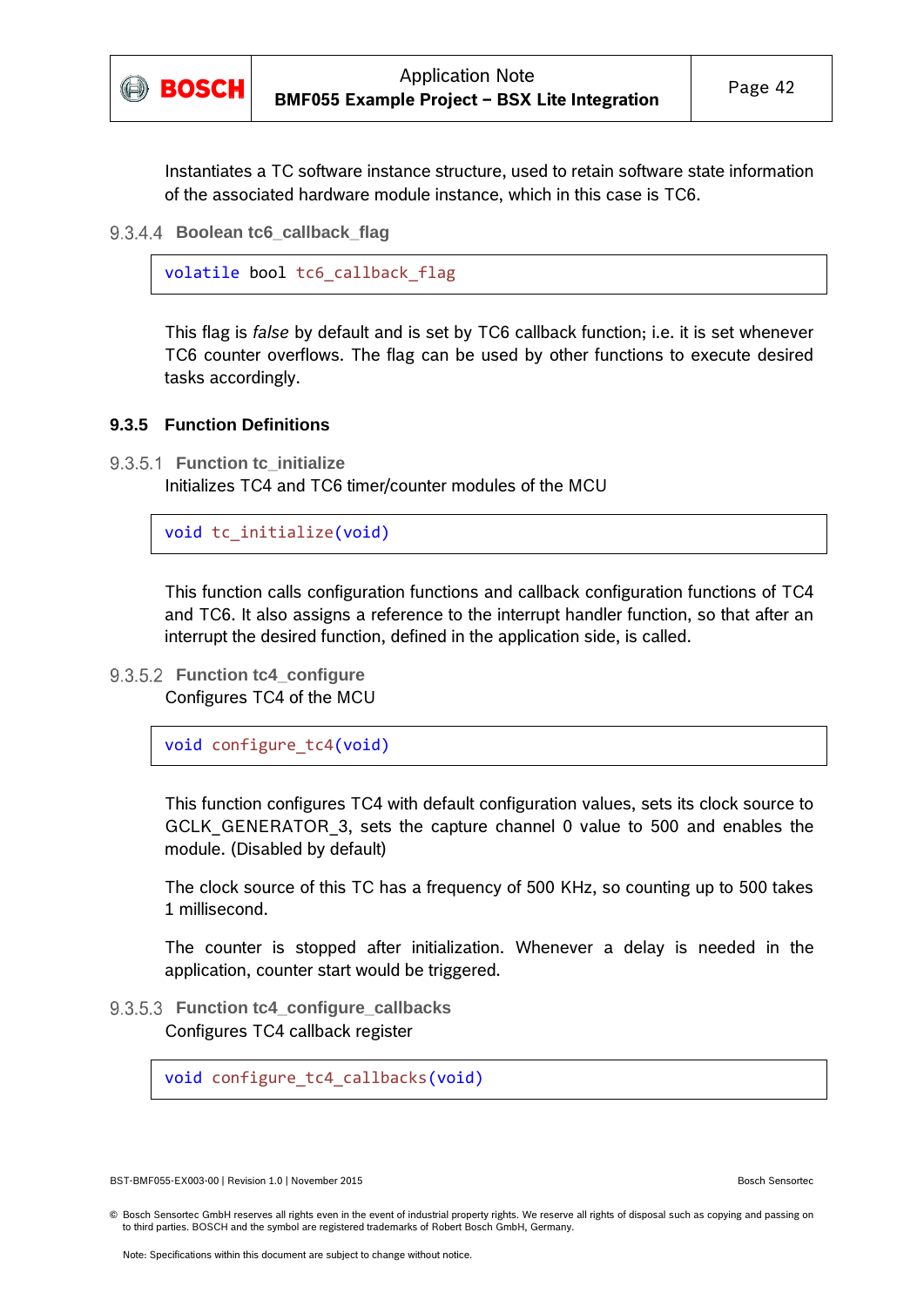

This function configures TC4 callback register with required callback types and their handler functions, resets the flags and enables the callbacks. (Disabled by default)

One callback type is enabled:

 Capture Counter Channel 0: interrupts when counter value is equal to channel 0 value

#### **Function tc4\_callback**

Called when TC4 counter is equal to its capture channel 0 value

void tc4\_callback(struct tc\_module \*const module\_inst\_ptr)

This Function is called whenever TC4 counter value is equal to the value in its capture channel 0 and sets the corresponding flag.

#### **Table 17 - Parameters**

| <b>Data Direction</b> | <b>Parameter Name</b> | <b>Description</b>                                                                                 |
|-----------------------|-----------------------|----------------------------------------------------------------------------------------------------|
| $[$ in]               | module inst ptr       | Pointer to the TC software<br>struct<br>that<br>instance<br>invokes the corresponding<br>interrupt |

9.3.5.5 Function tc4 wait for msec

Implements a delay of the length of the argument in milliseconds

void tc4 wait for msec(uint32 t msec)

This function sets the CC Channel 0 of TC4 according to *msec* value so that it takes *msec* milliseconds for the TC module to give an interrupt. After the interrupt is triggered it stops the counter and resets the corresponding interrupt flag.

#### **Table 18 - Parameters**

| <b>Data Direction</b> | <b>Parameter Name</b> | <b>Description</b>                       |
|-----------------------|-----------------------|------------------------------------------|
| $[$ in]               | msec                  | Delay length in terms of<br>milliseconds |

9.3.5.6 Function tc6 configure

Configures TC6 of the MCU

void tc6\_configure(void)

<sup>©</sup> Bosch Sensortec GmbH reserves all rights even in the event of industrial property rights. We reserve all rights of disposal such as copying and passing on to third parties. BOSCH and the symbol are registered trademarks of Robert Bosch GmbH, Germany.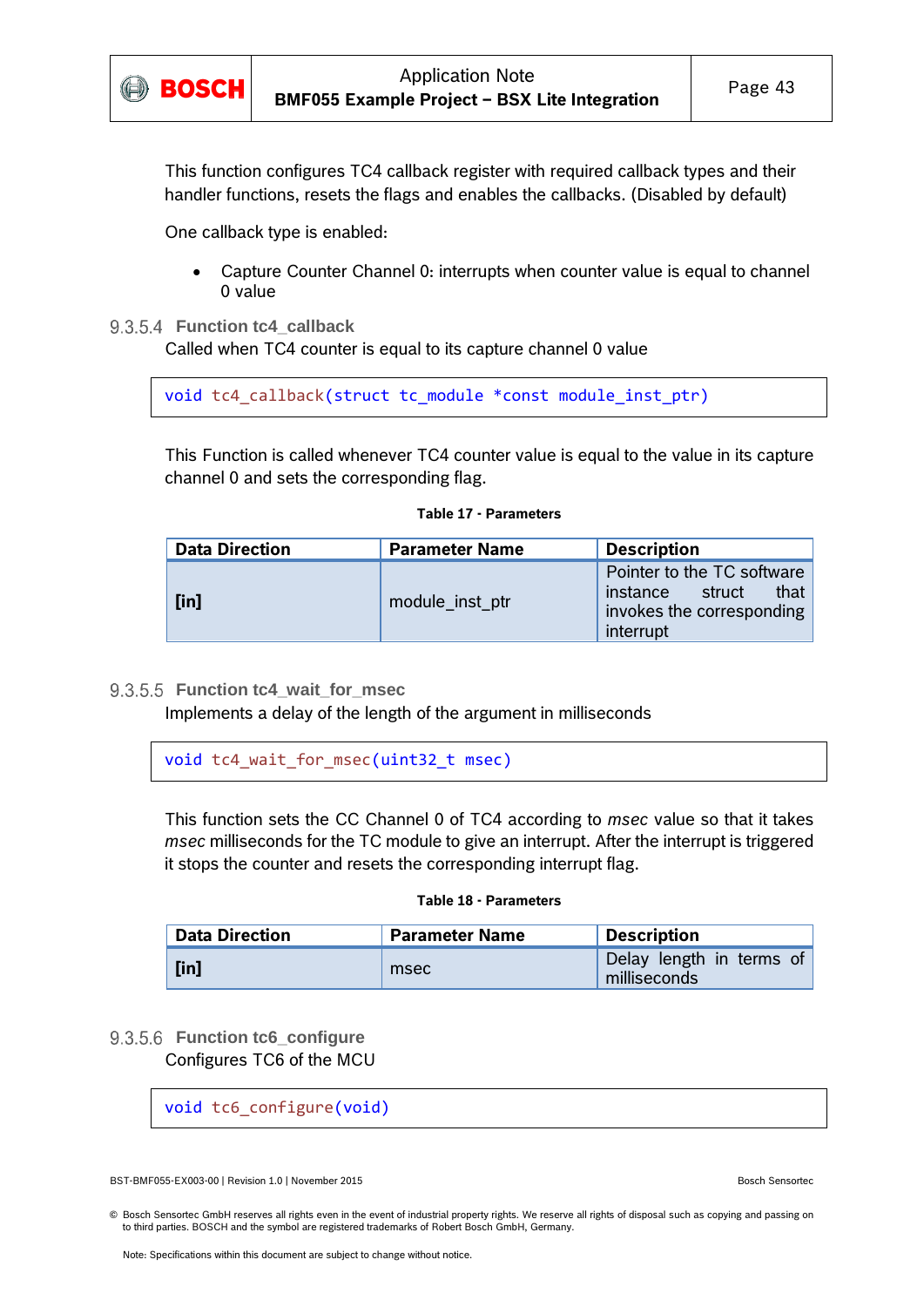

This function configures TC6 with default configuration values, sets the counter size to 32 bits, sets its clock source to GCLK GENERATOR 1 and enables the module. (Disabled by default)

**Function tc6\_configure\_callbacks**

```
Configures TC6 callback register
```

```
void tc6_configure_callbacks(void)
```
This function configures TC6 callback register with required callback types and their handler functions, resets the flags and enables the callbacks. (Disabled by default)

One callback type is enabled:

- Counter Overflow: interrupts when the counter overflows.
- 9.3.5.8 Function tc6 callback

Called when TC6 counter is equal to its capture channel 0 value

void tc6 callback(struct tc module \*const module inst ptr)

This Function is called whenever TC6 counter overflows. It reloads the counter value and sets the corresponding flag.

#### **Table 19 - Parameters**

| <b>Data Direction</b> | <b>Parameter Name</b> | <b>Description</b>                                                                              |
|-----------------------|-----------------------|-------------------------------------------------------------------------------------------------|
| [in]                  | module inst ptr       | Pointer to the TC software<br>instance struct<br>that<br>invokes the corresponding<br>interrupt |

9.3.5.9 Function tc6 callback function ptr

Pointer to the interrupt handler function defined in the application part of the design

void (\*tc6\_callback\_function\_ptr) (void)

This pointer is assigned in the initialization function to point to a desired interrupt handler which is defined application part of the design.

After an overflow in TC6 the desired function is called via this pointer.

<sup>©</sup> Bosch Sensortec GmbH reserves all rights even in the event of industrial property rights. We reserve all rights of disposal such as copying and passing on to third parties. BOSCH and the symbol are registered trademarks of Robert Bosch GmbH, Germany.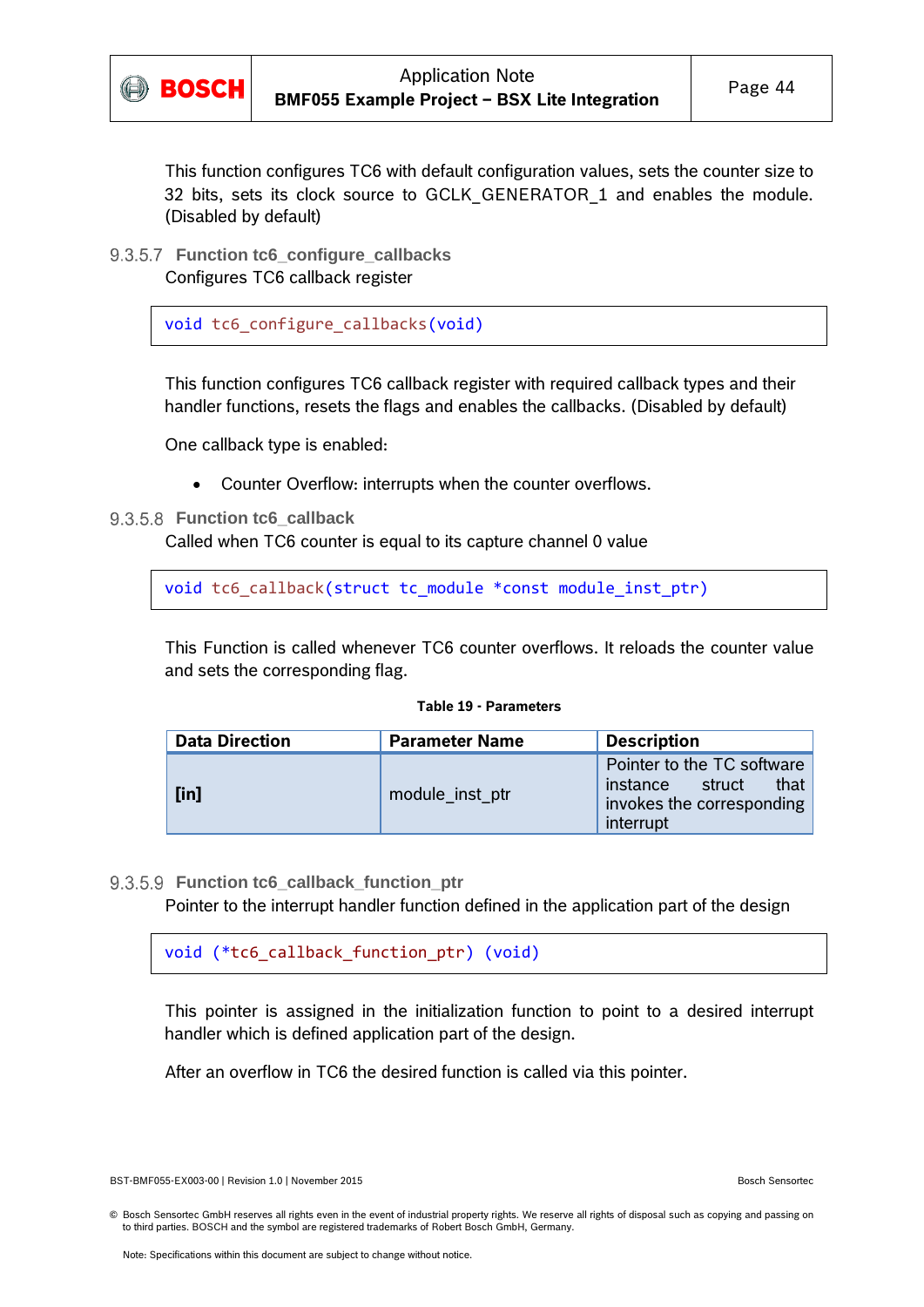

#### **Function tc6\_stop\_counter** Stops TC6 counter

void tc6\_stop\_counter(void)

This function calls TC6 stop counter function.

#### **Function tc6\_start\_counter** Starts TC6 counter

void tc6\_start\_counter(void)

This function calls TC6 start counter function.

BST-BMF055-EX003-00 | Revision 1.0 | November 2015 | November 2015 | November 2015 | November 2015 | Bosch Sensortec

© Bosch Sensortec GmbH reserves all rights even in the event of industrial property rights. We reserve all rights of disposal such as copying and passing on to third parties. BOSCH and the symbol are registered trademarks of Robert Bosch GmbH, Germany.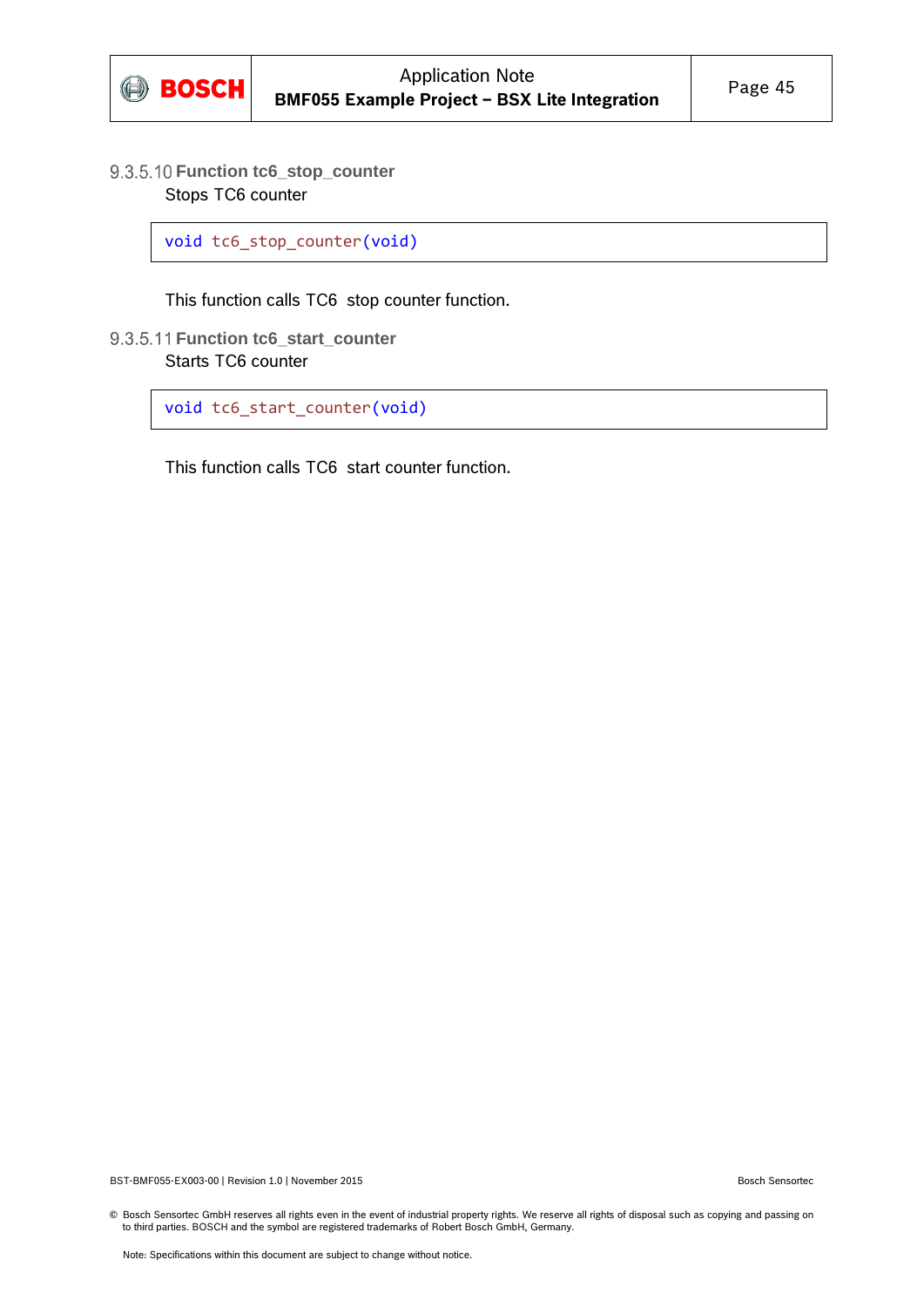

#### <span id="page-45-0"></span>**9.4 USART Support**

This chapter describes the functions declared in "usart support.h" file and defined in "usart\_support.c" file.

USART support uses ASF USART driver modules and defines initialization, configuration and callback functions for the microcontroller's USART peripheral that is needed to communicate with an external device (here a serial terminal).

For more information about the USART peripherals refer to [the corresponding](http://www.atmel.com/Images/Atmel-42118-SAM-D20-D21-Serial-USART-Driver-SERCOM-USART_Application-Note_AT03256.pdf)  [application note](http://www.atmel.com/Images/Atmel-42118-SAM-D20-D21-Serial-USART-Driver-SERCOM-USART_Application-Note_AT03256.pdf) or [the microcontroller datasheet](http://www.atmel.com/Images/atmel-42129-sam-d20_datasheet.pdf) from Atmel.

#### <span id="page-45-1"></span>**9.4.1 Includes**

- **Include "usart.h"** SAM D20 SERCOM USART driver from Atmel
- 9.4.1.2 Include "usart\_interrupt.h" SAM D20 SERCOM USART Asynchronous driver from Atmel

#### <span id="page-45-2"></span>**9.4.2 Type Definitions**

N/A

#### <span id="page-45-3"></span>**9.4.3 Macro Definitions**

9.4.3.1 **Macro** 

#define USART\_BAUDRATE\_115200 UINT32\_C(115200)

This is a value of 115200 that can be used to set USART baud rate.

#### 9.4.3.2 **Macro**

#define USART\_BAUDRATE USART\_BAUDRATE\_115200

This macro defines the value loaded onto USART module's baud rate register initially. The default value selected sets the rate to 115200.

#### <span id="page-45-4"></span>**9.4.4 Global Variables/ Structures**

9.4.4.1 Structure usart instance

struct usart module usart instance

BST-BMF055-EX003-00 | Revision 1.0 | November 2015 Bosch Sensortec

<sup>©</sup> Bosch Sensortec GmbH reserves all rights even in the event of industrial property rights. We reserve all rights of disposal such as copying and passing on to third parties. BOSCH and the symbol are registered trademarks of Robert Bosch GmbH, Germany.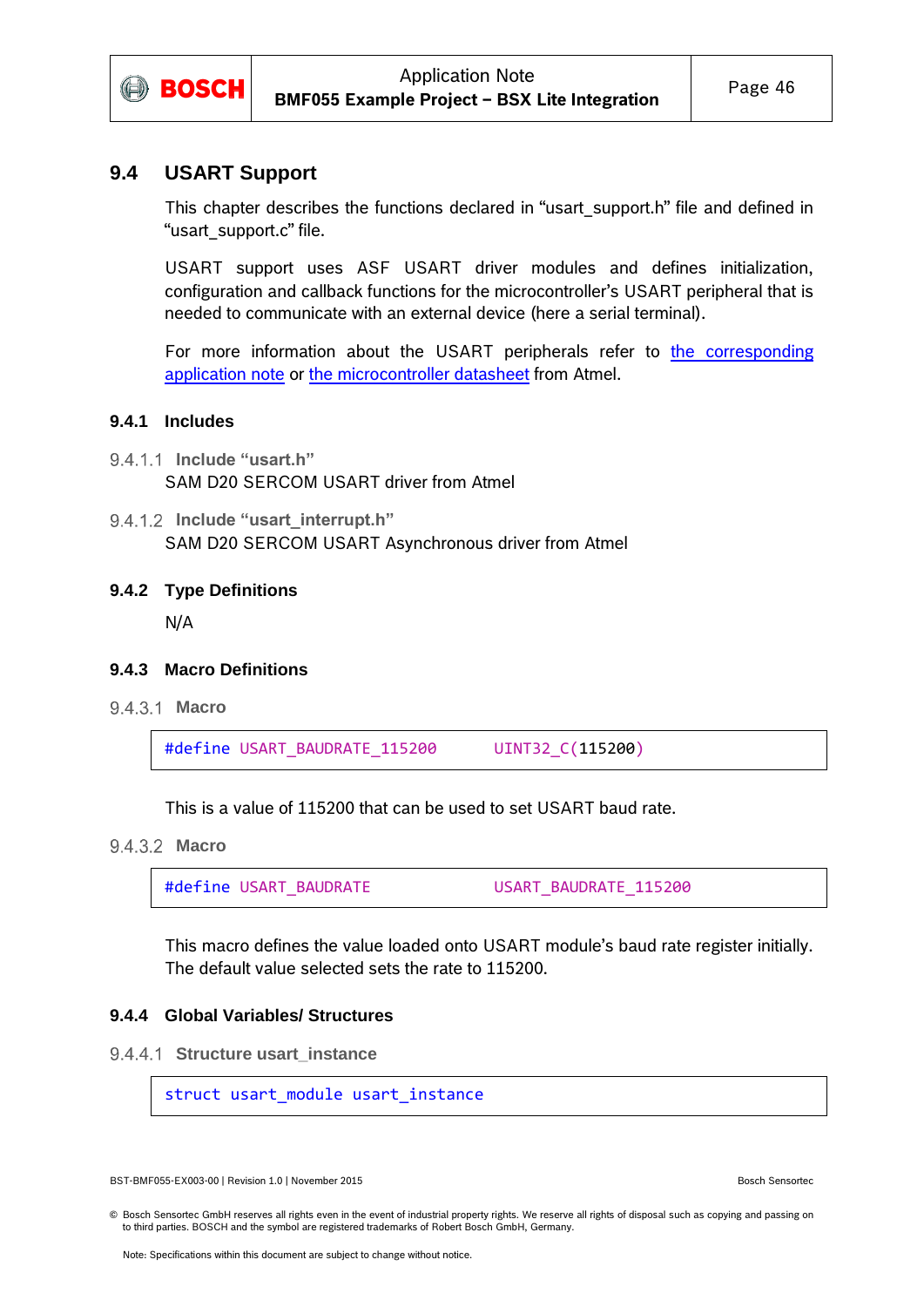

Instantiates a SERCOM USART driver software instance structure, used to retain software state information of the associated hardware module instance.

9.4.4.2 Boolean usart callback receive flag

volatile bool usart callback receive flag

This flag is *false* by default and is set by USART receive callback function; i.e. it is set after each USART reception. The flag can be used by other functions to execute desired tasks accordingly.

**Boolean usart\_callback\_transmit\_flag**

volatile bool usart callback transmit flag

This flag is *false* by default and is set by USART receive callback function; i.e. it is set after each USART reception. The flag can be used by other functions to execute desired tasks accordingly.

9.4.4.4 Integer array usart rx string[64]

```
uint8 t usart rx string[64]
```
This is the USART Rx buffer. Received bytes are saved in the buffer until a complete command is received. Then the buffer is read and processed in the application.

9.4.4.5 Integer usart rx byte

uint16 t usart rx byte

This variable holds USARTS received bytes to be saved to in the Rx buffer one by one. (Note: ASF functions need a 16-bit integer.)

**Integer usart\_rx\_count**

uint16 t usart rx count

This variable holds the index of the USART Rx buffer. After a complete command is processed the count is reset to zero.

<sup>©</sup> Bosch Sensortec GmbH reserves all rights even in the event of industrial property rights. We reserve all rights of disposal such as copying and passing on to third parties. BOSCH and the symbol are registered trademarks of Robert Bosch GmbH, Germany.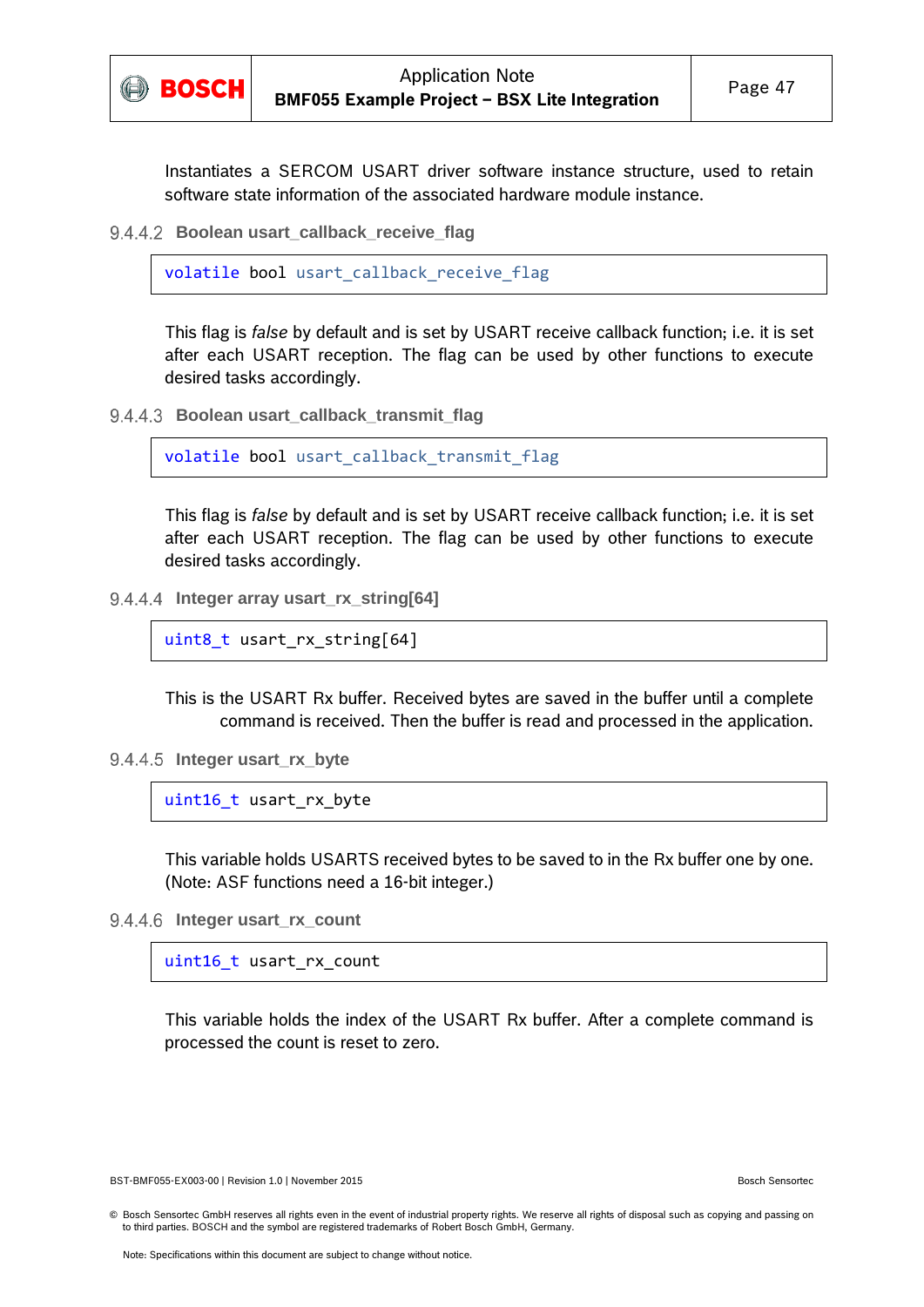

#### <span id="page-47-0"></span>**9.4.5 Function Definitions**

9.4.5.1 Function usart initialize Initializes the USART module of the MCU

void usart\_initialize(void)

This function calls configuration function and callback function of the USART module. The module is used in this application in callback mode.

**Function usart\_configure** Configures the USART module of the MCU

void usart\_configure (void)

This function configures the USART module with default configuration values, sets its baud rate to 115200, sets its clock source to GCLK\_GENERATOR\_2, sets the pads, initializes SERCOM5 module of the microcontroller with the USART configuration and enables the module. (Disabled by default)

**Function usart\_configure\_callbacks** Configures USART callback register

void usart configure callbacks(void)

This function configures USART callback register with required callback types and their handler functions, resets the corresponding flags and enables the callbacks. (Disabled by default)

Two callback types are enabled:

- Buffer Received: Interrupts after reception jobs.
- Buffer Transmitted: Interrupts after transmission jobs.
- 9.4.5.4 Function usart callback receive Called after USART receptions

```
void usart callback receive(
     struct usart_module *const usart_module_ptr)
```
This function is called after each reception job of the USART is completed.

BST-BMF055-EX003-00 | Revision 1.0 | November 2015 Bosch Sensortec

<sup>©</sup> Bosch Sensortec GmbH reserves all rights even in the event of industrial property rights. We reserve all rights of disposal such as copying and passing on to third parties. BOSCH and the symbol are registered trademarks of Robert Bosch GmbH, Germany.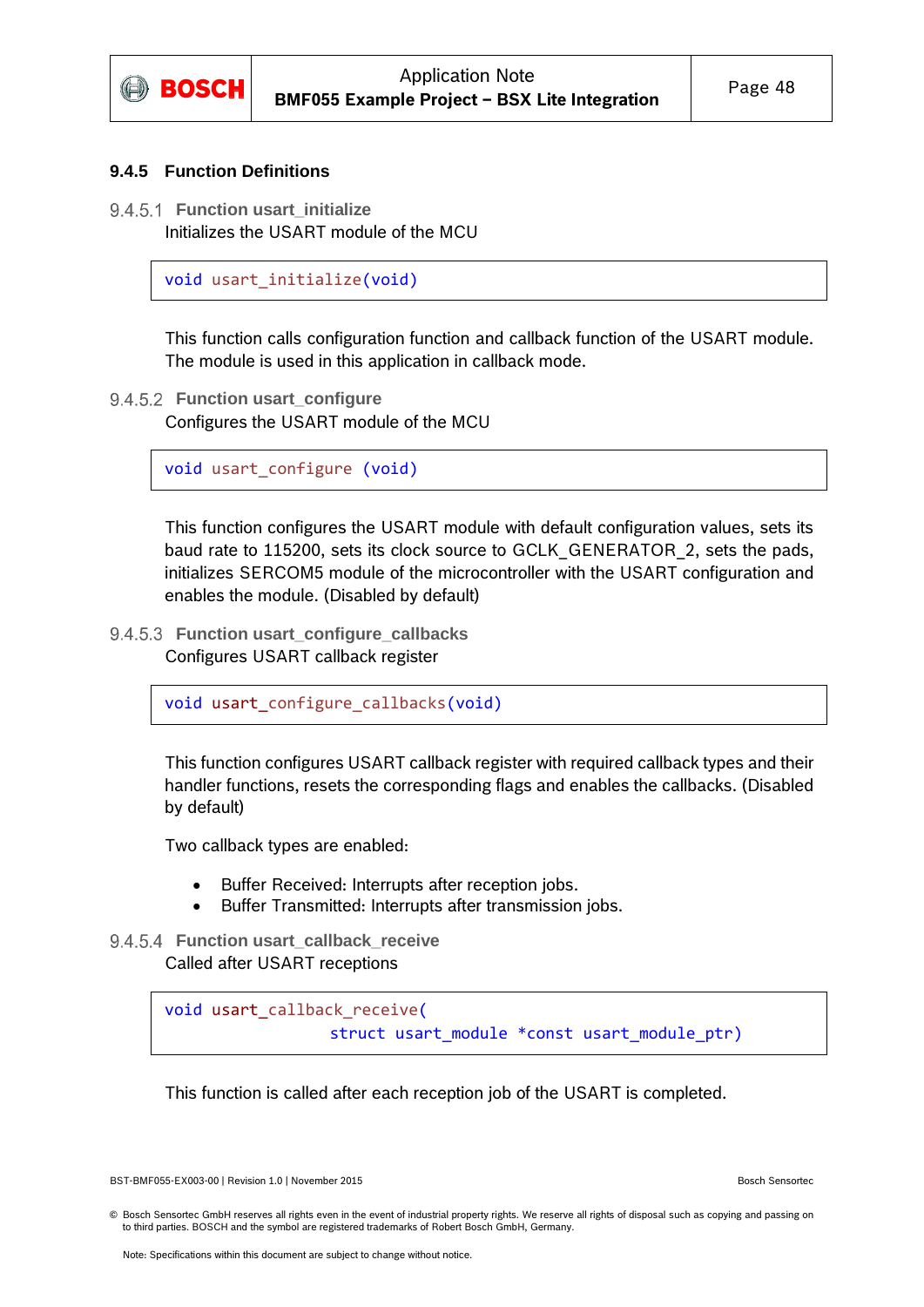

In this project we receive string commands on USART. The last character of all commands is newline ('\n'). So USART buffer is filled byte by byte until the end character indicates that a complete command is received in which case the corresponding flag is set.

#### **Table 20 - Parameters**

| <b>Data Direction</b> | <b>Parameter Name</b> | <b>Description</b>                                                                                    |
|-----------------------|-----------------------|-------------------------------------------------------------------------------------------------------|
| $[$ in]               | usart module ptr      | Pointer to the USART<br>software instance struct<br>invokes<br>the<br>that<br>corresponding interrupt |

#### 9.4.5.5 Function usart callback transmit Called after USART receptions

| void usart callback transmit(                |  |
|----------------------------------------------|--|
| struct usart module *const usart module ptr) |  |

This function is called after each trasmission job of the USART is completed. It sets the corresponding flag.

#### **Table 21 - Parameters**

| <b>Data Direction</b> | <b>Parameter Name</b> | <b>Description</b>                                                                                    |
|-----------------------|-----------------------|-------------------------------------------------------------------------------------------------------|
| $[$ in]               | usart module ptr      | Pointer to the USART<br>software instance struct<br>invokes<br>the<br>that<br>corresponding interrupt |

BST-BMF055-EX003-00 | Revision 1.0 | November 2015 | November 2015 | November 2015 | November 2015 | Bosch Sensortec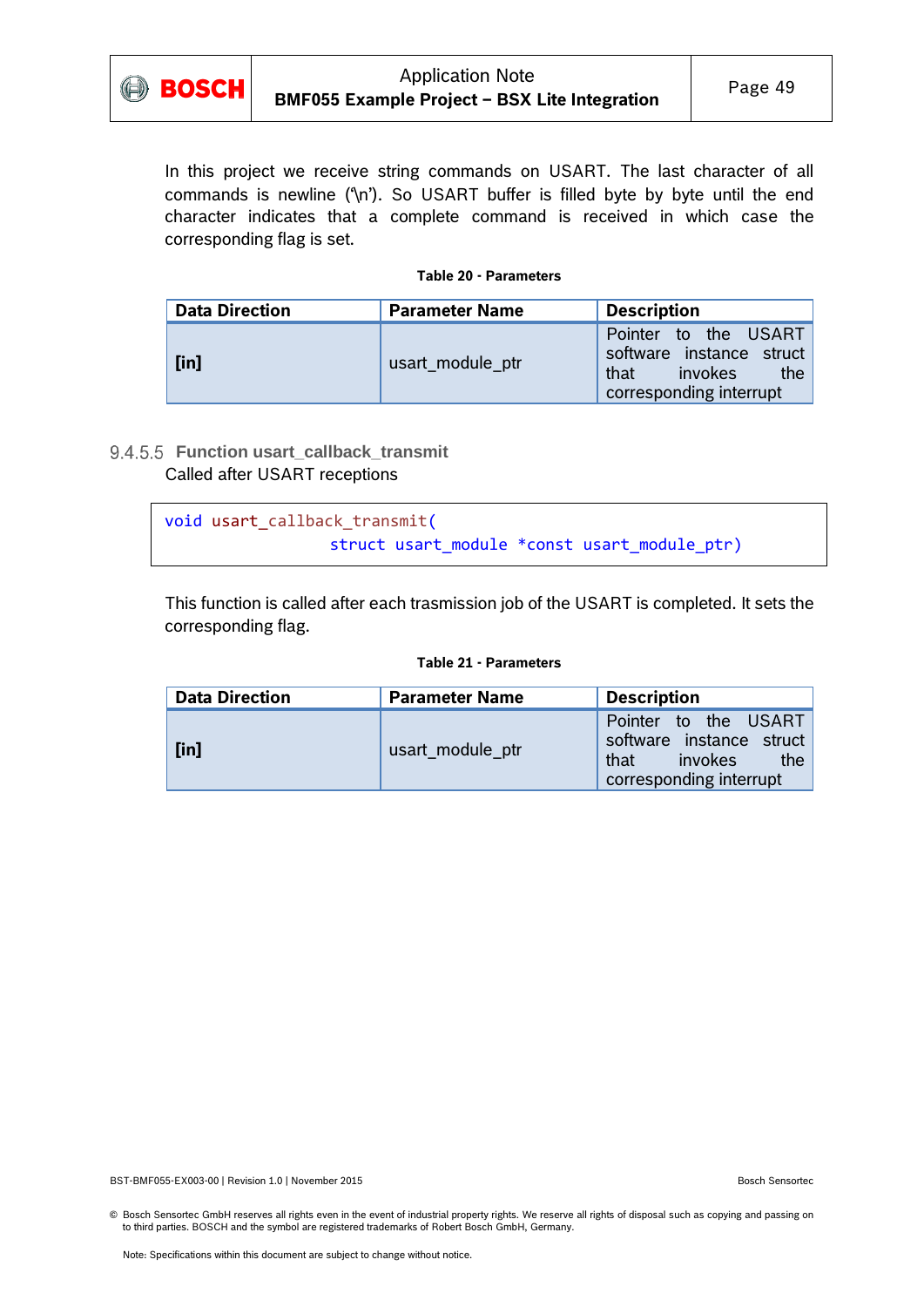

### <span id="page-49-0"></span>**10 Appendix**

### <span id="page-49-1"></span>**10.1 Shark Demo Communication Protocol**

In order to establish a connection with BST Shark Demo and communicate with it, there are commands that have to be sent in a certain order. [Table 22](#page-49-2) shows step-by-step communication process between host hardware and the Shark Demo GUI. The host hardware in the current project is Atmel SAM D21 Xplained pro board and the commands are sent and received by the host microcontroller on the board.

[Table 23](#page-51-0) shows the packet structure for data to be sent to Shark Demo. The length of the packet is 63 bytes and only the bytes which are specified in the table are important for this application. (Other bytes' values do not matter.)

<span id="page-49-2"></span>

| <b>Step</b><br># | <b>Host Hardware</b>                         | <b>Client (Shark Demo GUI)</b>                                                                                                                                                                                                                         |
|------------------|----------------------------------------------|--------------------------------------------------------------------------------------------------------------------------------------------------------------------------------------------------------------------------------------------------------|
| 1                |                                              | Dialog box will be opened with<br>USB/COM option. Select COM<br>option and press OK                                                                                                                                                                    |
| $\mathbf 2$      |                                              | 1. Once OK button is pressed, UI<br>will start checking with available<br>COM ports by sending the<br>command:<br>"board_get_sid()\r\n"<br>2. Rightmost bottom text shows port<br>check status.                                                        |
| 3                | Receives the string<br>"board_get_sid()\r\n" |                                                                                                                                                                                                                                                        |
| 4                | Sends the string<br>"board_sid(A0) \r\n"     |                                                                                                                                                                                                                                                        |
| 5                |                                              | 1. Validates the response for<br><b>board_get_sid()</b> by checking the<br>response contains a substring as<br><b>BOARD/board.</b><br>2. No check has been performed for<br>valid sensor.<br>3. Rightmost bottom text shows port<br>connection status. |

#### **Table 22 - Steb-by-step Communication process of Shark Demo GUI**

BST-BMF055-EX003-00 | Revision 1.0 | November 2015 Bosch Sensortec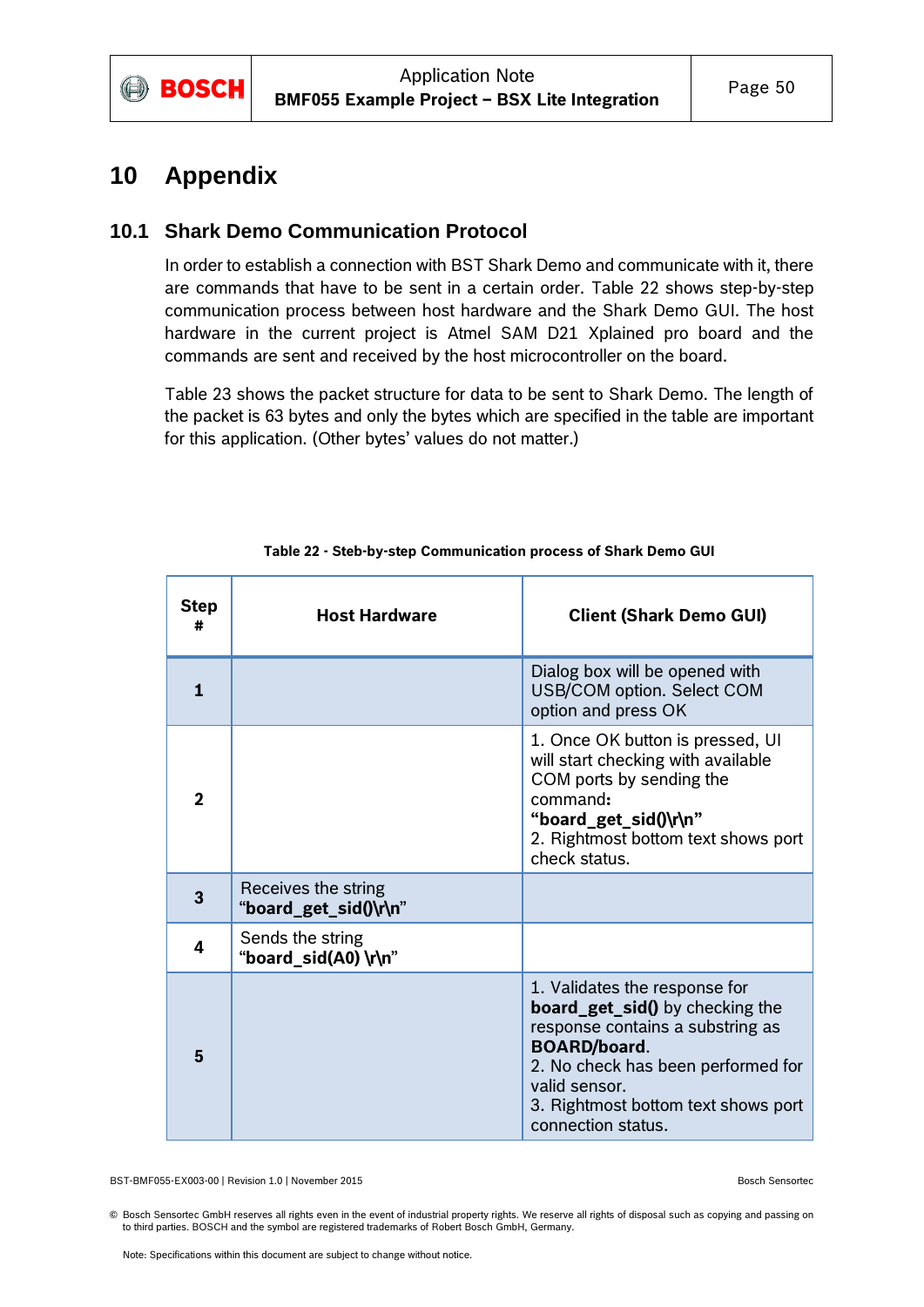

|    |                                                                                                             | Waits for Play button to be pressed                                            |
|----|-------------------------------------------------------------------------------------------------------------|--------------------------------------------------------------------------------|
| 8  |                                                                                                             | When Play button is pressed, sends<br>the command:<br>"bsx_get_data(-1,4)\r\n" |
| 9  | Receives the string:<br>"bsx_get_data(-1,4)\r\n"                                                            |                                                                                |
| 10 | <b>Starts Streaming Quaternions,</b><br><b>Calibration Status and Checksum</b><br>as per protocol described |                                                                                |
| 11 |                                                                                                             | Continuously receives quaternion,<br>calibration status and updates UI.        |
| 12 |                                                                                                             | Waits for Pause button press                                                   |
| 13 |                                                                                                             | When Pause button is pressed,<br>sends the command:<br>"bsx_get_data(0,4)\r\n" |
| 14 | Receives the string:<br>"bsx_get_data(0,4)\r\n"                                                             |                                                                                |
| 15 | <b>Stops Streaming</b>                                                                                      |                                                                                |

BST-BMF055-EX003-00 | Revision 1.0 | November 2015 | November 2015 | November 2015 | November 2015 | Bosch Sensortec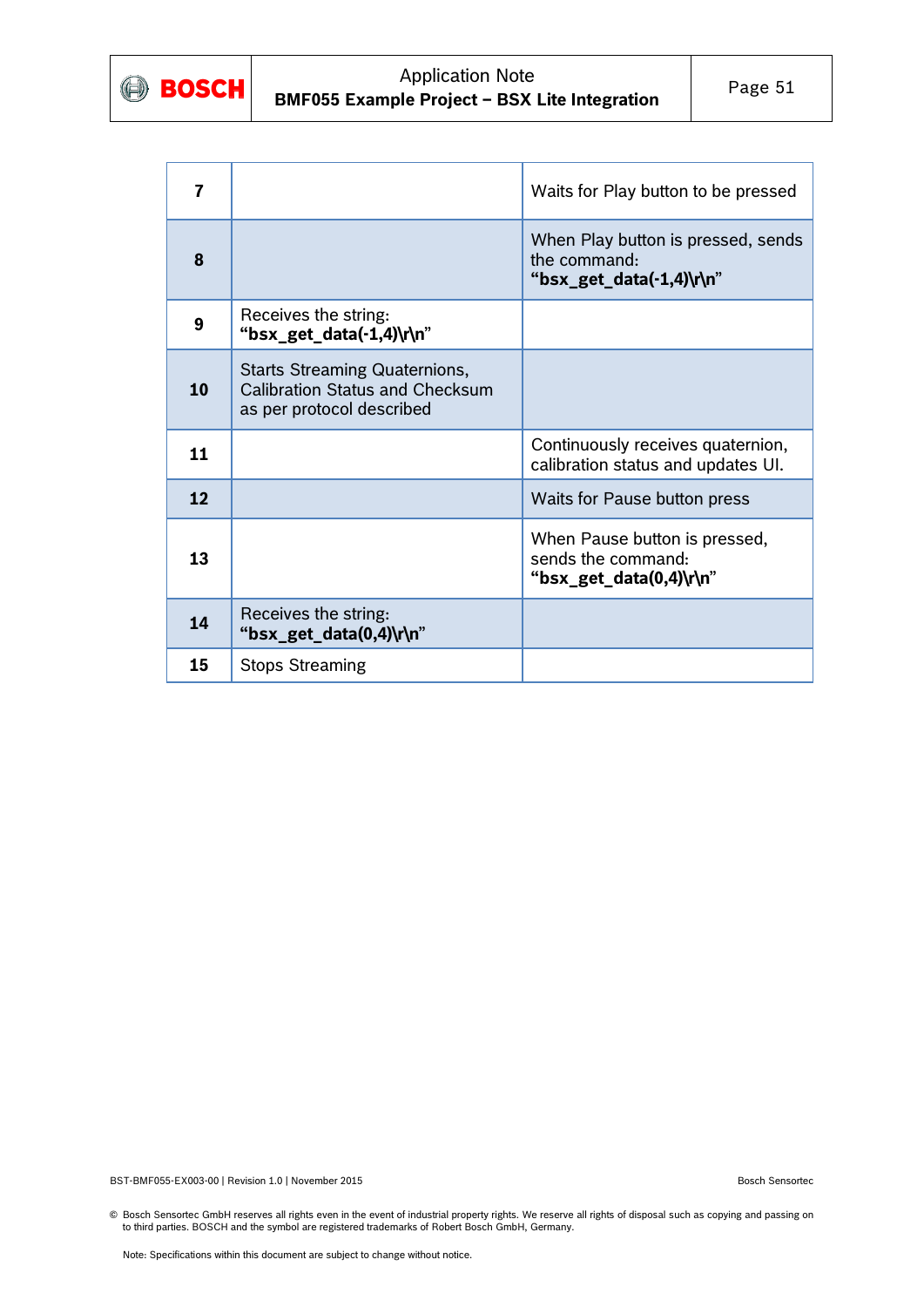

|  |  |  | Table 23 - Data Packet |
|--|--|--|------------------------|
|--|--|--|------------------------|

<span id="page-51-0"></span>

| Byte #                  | <b>Data</b>               | <b>Value</b>               |  |
|-------------------------|---------------------------|----------------------------|--|
| $\boldsymbol{0}$        |                           | 0x04                       |  |
| $\mathbf{1}$            | Synch Tag                 | 0x11                       |  |
| $\ddot{\phantom{a}}$    |                           |                            |  |
| 38                      |                           | w MSB                      |  |
| 39                      |                           | w LSB                      |  |
| 40                      |                           | x MSB                      |  |
| 41                      | <b>Quaternion Values</b>  | x LSB                      |  |
| 42                      |                           | y MSB                      |  |
| 43                      |                           | y LSB                      |  |
| 44                      |                           | z MSB                      |  |
| 45                      |                           | z LSB                      |  |
| $\ddotsc$               |                           |                            |  |
| 52                      | <b>Check Sum</b>          | <b>CRC MSB</b>             |  |
| 53                      |                           | <b>CRC LSB</b>             |  |
| $\bullet\bullet\bullet$ |                           |                            |  |
| 58                      |                           | <b>Accelerometer Calib</b> |  |
| 59                      | <b>Calibration Status</b> | <b>Magnetometer Calib</b>  |  |
| 60                      |                           | Gyroscope Calib            |  |
|                         |                           |                            |  |
| 62                      |                           |                            |  |

BST-BMF055-EX003-00 | Revision 1.0 | November 2015 | November 2015 | November 2015 | November 2015 | Bosch Sensortec

© Bosch Sensortec GmbH reserves all rights even in the event of industrial property rights. We reserve all rights of disposal such as copying and passing on to third parties. BOSCH and the symbol are registered trademarks of Robert Bosch GmbH, Germany.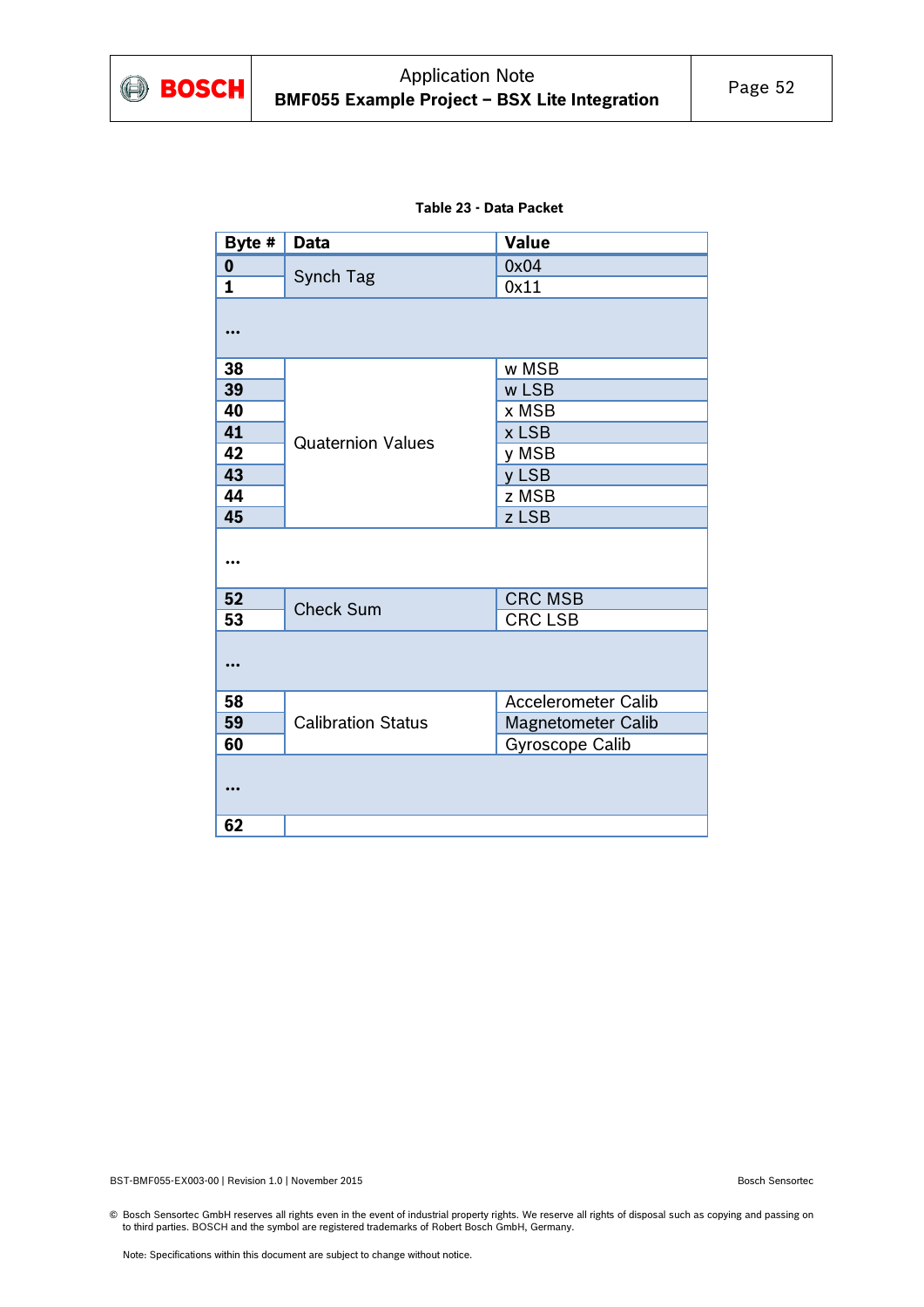

### <span id="page-52-0"></span>**11 References**

This reference example utilizes Atmel toolchain as possible. Microcontroller component drivers are the ones provided by Atmel Software Framework (ASF) and the support function is written similar to examples provided by Atmel application notes.

### <span id="page-52-1"></span>**11.1 Bosch Sensortec References**

BMA2x2 Accelerometer Sensor Driver

[https://github.com/BoschSensortec/sensor\\_drivers/tree/master/BMA2x2](https://github.com/BoschSensortec/sensor_drivers/tree/master/BMA2x2)

BMG160 Gyroscope Sensor Driver

[https://github.com/BoschSensortec/sensor\\_drivers/tree/master/BMG160](https://github.com/BoschSensortec/sensor_drivers/tree/master/BMG160)

BMM050 Magnetometer Sensor Driver

[https://github.com/BoschSensortec/sensor\\_drivers/tree/master/BMM050](https://github.com/BoschSensortec/sensor_drivers/tree/master/BMM050)

#### <span id="page-52-2"></span>**11.2 Atmel References**

Atmel-42129-SAM-D20\_Datasheet

[http://www.atmel.com/Images/atmel-42129-sam-d20\\_datasheet.pdf](http://www.atmel.com/Images/atmel-42129-sam-d20_datasheet.pdf)

Atmel AT03255: SAM D20/D21 Serial Peripheral Interface Driver (SERCOM SPI) Application Note

[http://www.atmel.com/Images/Atmel-42115-SAM-D20-D21-Serial-Peripheral-](http://www.atmel.com/Images/Atmel-42115-SAM-D20-D21-Serial-Peripheral-Interface-Driver-SERCOM-SPI_Application-Note_AT03255.pdf)[Interface-Driver-SERCOM-SPI\\_Application-Note\\_AT03255.pdf](http://www.atmel.com/Images/Atmel-42115-SAM-D20-D21-Serial-Peripheral-Interface-Driver-SERCOM-SPI_Application-Note_AT03255.pdf)

Atmel 42118: SAM D20/D21 Serial-USART Driver (SERCOM USART) Application Note

[http://www.atmel.com/Images/Atmel-42118-SAM-D20-D21-Serial-USART-Driver-](http://www.atmel.com/Images/Atmel-42118-SAM-D20-D21-Serial-USART-Driver-SERCOM-USART_Application-Note_AT03256.pdf)[SERCOM-USART\\_Application-Note\\_AT03256.pdf](http://www.atmel.com/Images/Atmel-42118-SAM-D20-D21-Serial-USART-Driver-SERCOM-USART_Application-Note_AT03256.pdf)

BST-BMF055-EX003-00 | Revision 1.0 | November 2015 Bosch Sensortec

<sup>©</sup> Bosch Sensortec GmbH reserves all rights even in the event of industrial property rights. We reserve all rights of disposal such as copying and passing on to third parties. BOSCH and the symbol are registered trademarks of Robert Bosch GmbH, Germany.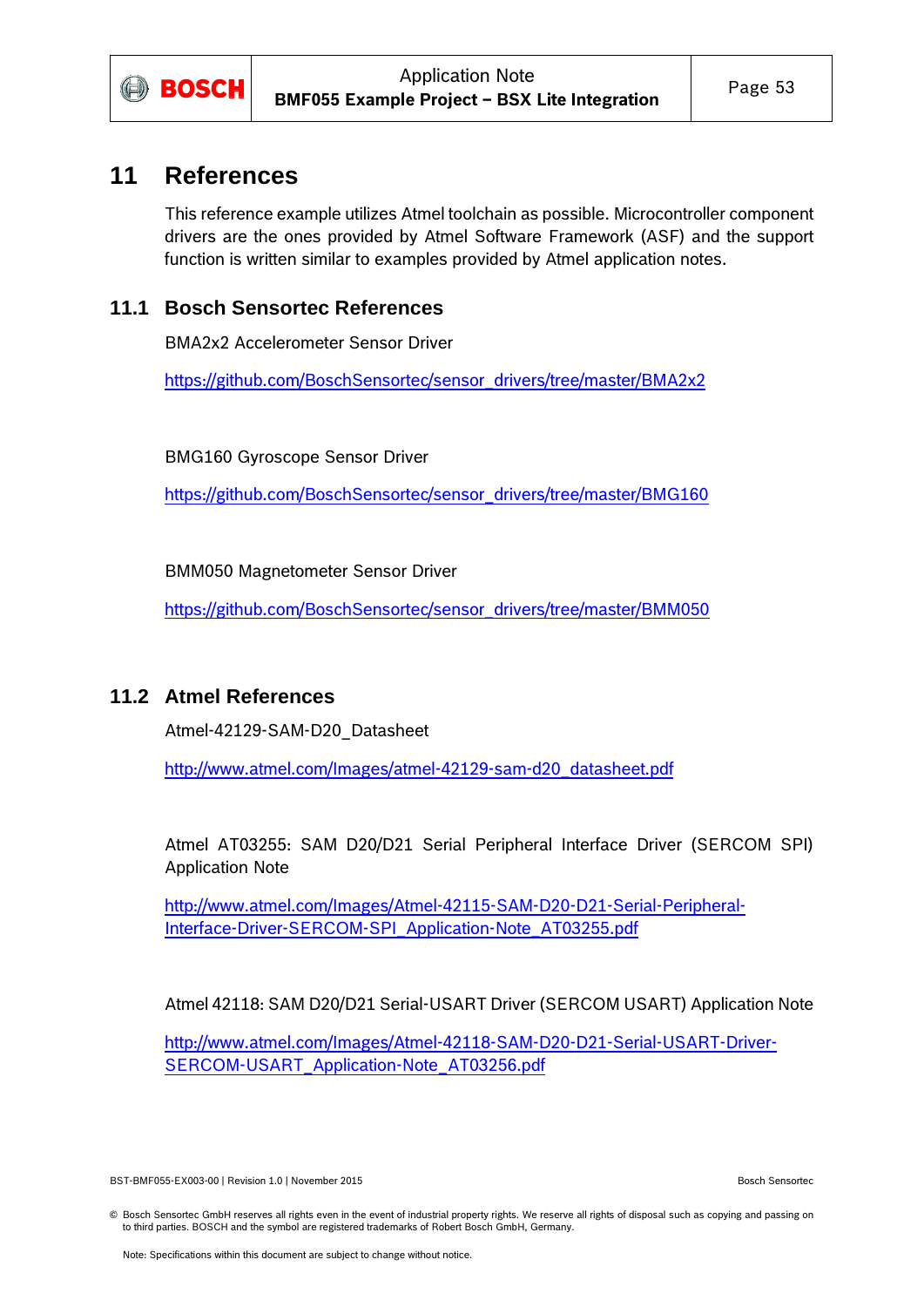

Atmel 42119: SAM D20/D21 System Clock Management Driver (SYSTEM CLOCK) Application Note

[http://www.atmel.com/Images/Atmel-42119-SAM-D20-D21-System-Clock-](http://www.atmel.com/Images/Atmel-42119-SAM-D20-D21-System-Clock-Management-Driver-SYSTEM-CLOCK_Application-Note_AT03259.pdf)[Management-Driver-SYSTEM-CLOCK\\_Application-Note\\_AT03259.pdf](http://www.atmel.com/Images/Atmel-42119-SAM-D20-D21-System-Clock-Management-Driver-SYSTEM-CLOCK_Application-Note_AT03259.pdf)

Atmel 42123: SAM D20/D21 Timer/Counter Driver (TC) Application Note

[http://www.atmel.com/Images/Atmel-42123-SAM-D20-D21-Timer-Counter-Driver-](http://www.atmel.com/Images/Atmel-42123-SAM-D20-D21-Timer-Counter-Driver-TC_Application-Note_AT03263.pdf)[TC\\_Application-Note\\_AT03263.pdf](http://www.atmel.com/Images/Atmel-42123-SAM-D20-D21-Timer-Counter-Driver-TC_Application-Note_AT03263.pdf)

Atmel 42120: SAM D20/D21 System Driver (SYSTEM) Application Note

[http://www.atmel.com/Images/Atmel-42120-SAM-D20-D21-System-Driver-](http://www.atmel.com/Images/Atmel-42120-SAM-D20-D21-System-Driver-SYSTEM_Application-Note_AT03260.pdf)[SYSTEM\\_Application-Note\\_AT03260.pdf](http://www.atmel.com/Images/Atmel-42120-SAM-D20-D21-System-Driver-SYSTEM_Application-Note_AT03260.pdf)

BST-BMF055-EX003-00 | Revision 1.0 | November 2015 | November 2015 | November 2015 | November 2015 | Bosch Sensortec

© Bosch Sensortec GmbH reserves all rights even in the event of industrial property rights. We reserve all rights of disposal such as copying and passing on to third parties. BOSCH and the symbol are registered trademarks of Robert Bosch GmbH, Germany.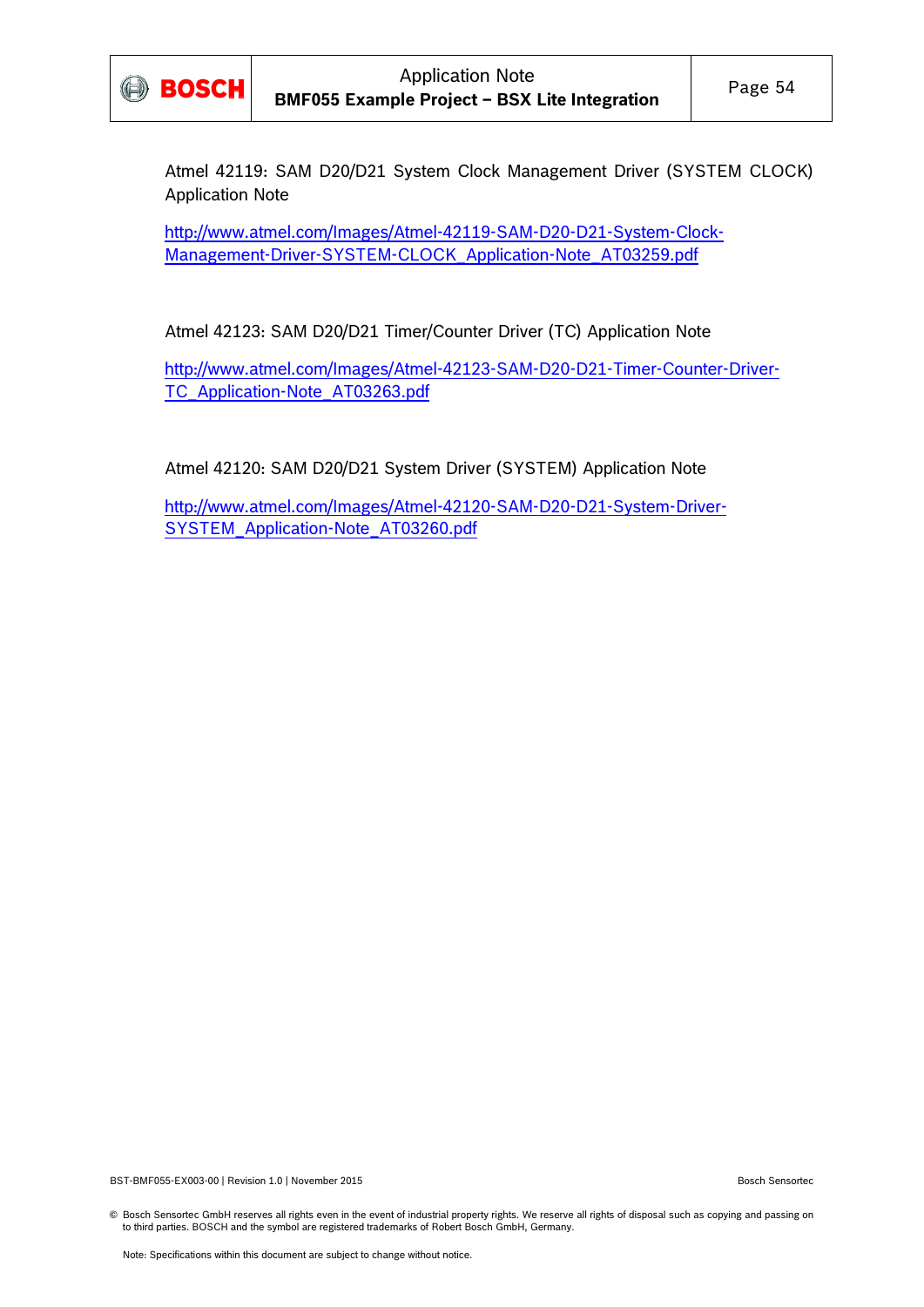

### <span id="page-54-0"></span>**12 Legal disclaimer**

#### <span id="page-54-1"></span>**12.1 Engineering samples**

Engineering Samples are marked with an asterisk (\*) or (e) or (E). Samples may vary from the valid technical specifications of the product series contained in this data sheet. They are therefore not intended or fit for resale to third parties or for use in end products. Their sole purpose is internal client testing. The testing of an engineering sample may in no way replace the testing of a product series. Bosch Sensortec assumes no liability for the use of engineering samples. The Purchaser shall indemnify Bosch Sensortec from all claims arising from the use of engineering samples.

#### <span id="page-54-2"></span>**12.2 Product Use**

Bosch Sensortec products are developed for the consumer goods industry. They may only be used within the parameters of this product data sheet. They are not fit for use in life-sustaining or security sensitive systems. Security sensitive systems are those for which a malfunction is expected to lead to bodily harm or significant property damage. In addition, they are not fit for use in products which interact with motor vehicle systems.

The resale and/or use of products are at the purchaser's own risk and his own responsibility. The examination of fitness for the intended use is the sole responsibility of the Purchaser.

The purchaser shall indemnify Bosch Sensortec from all third party claims arising from any product use not covered by the parameters of this product data sheet or not approved by Bosch Sensortec and reimburse Bosch Sensortec for all costs in connection with such claims.

The purchaser must monitor the market for the purchased products, particularly with regard to product safety, and inform Bosch Sensortec without delay of all security relevant incidents.

#### <span id="page-54-3"></span>**12.3 Application Examples and Hints**

With respect to any examples or hints given herein, any typical values stated herein and/or any information regarding the application of the device, Bosch Sensortec hereby disclaims any and all warranties and liabilities of any kind, including without limitation warranties of non-infringement of intellectual property rights or copyrights of any third party. The information given in this document shall in no event be regarded as a guarantee of conditions or characteristics. They are provided for illustrative purposes only and no evaluation regarding infringement of intellectual property rights or copyrights or regarding functionality, performance or error has been made.

<sup>©</sup> Bosch Sensortec GmbH reserves all rights even in the event of industrial property rights. We reserve all rights of disposal such as copying and passing on to third parties. BOSCH and the symbol are registered trademarks of Robert Bosch GmbH, Germany.